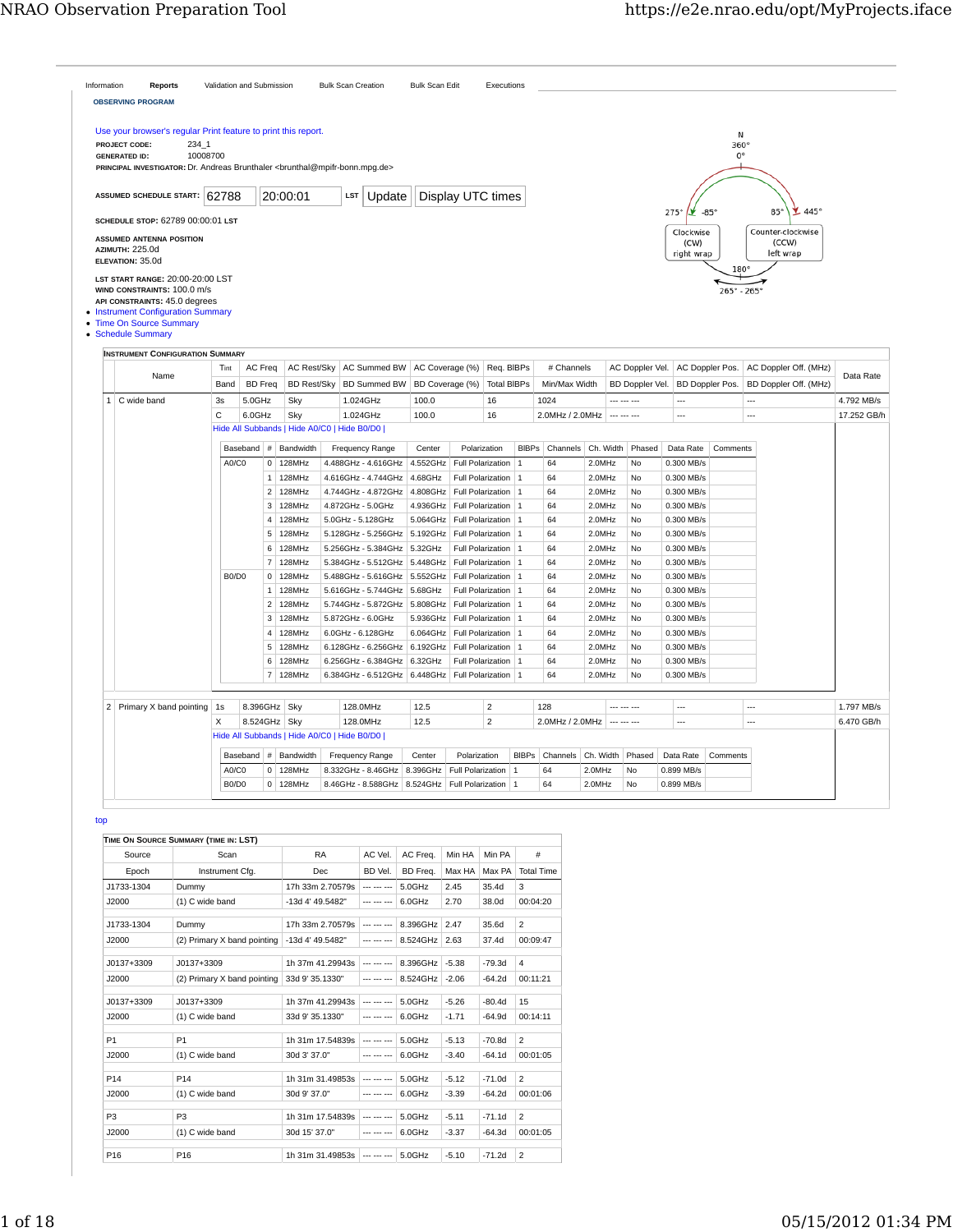| Source          | Scan            | RA                             | AC Vel.                    | AC Freq.                          | Min HA  | Min PA                   | #                 |
|-----------------|-----------------|--------------------------------|----------------------------|-----------------------------------|---------|--------------------------|-------------------|
| Epoch           | Instrument Cfg. | Dec                            | BD Vel.                    | BD Freq.                          | Max HA  | Max PA                   | <b>Total Time</b> |
| J2000           | (1) C wide band | 30d 21' 37.0"                  | --- --- ---                | 6.0GHz                            | $-3.37$ | $-64.4d$                 | 00:01:06          |
|                 |                 |                                |                            |                                   |         |                          |                   |
| P15             | P15             | 1h 31m 45.44868s               |                            | 5.0GHz                            | $-5.09$ | $-71.1d$                 | 2                 |
| J2000           | (1) C wide band | 30d 15' 37.0"                  | --- --- ---                | 6.0GHz                            | $-3.36$ | $-64.4d$                 | 00:01:05          |
| P <sub>28</sub> | P <sub>28</sub> | 1h 31m 59.39883s               | --- --- ---                | 5.0GHz                            | $-5.09$ | $-71.3d$                 | 2                 |
| J2000           | (1) C wide band | 30d 21' 37.0"                  | --- --- ---                | 6.0GHz                            | $-3.35$ | $-64.5d$                 | 00:01:06          |
|                 |                 |                                |                            |                                   |         |                          |                   |
| P27             | P <sub>27</sub> | 1h 32m 13.34897s               |                            | 5.0GHz                            | $-5.08$ | $-71.2d$                 | 2                 |
| J2000           | (1) C wide band | 30d 15' 37.0"                  | --- --- ---                | 6.0GHz                            | $-3.35$ | $-64.5d$                 | 00:01:05          |
| P40             | P40             | 1h 32m 27.29912s               | $\cdots$                   | 5.0GHz                            | $-5.07$ | $-71.3d$                 | $\overline{2}$    |
| J2000           | (1) C wide band | 30d 21' 37.0"                  | --- --- ---                | 6.0GHz                            | $-3.34$ | $-64.5d$                 | 00:01:06          |
|                 |                 |                                |                            |                                   |         |                          |                   |
| P39             | P39             | 1h 32m 41.24927s               | --- --- ---                | 5.0GHz                            | $-5.06$ | $-71.2d$                 | $\overline{2}$    |
| J2000           | (1) C wide band | 30d 15' 37.0"                  | --- --- ---                | 6.0GHz                            | $-3.33$ | $-64.5d$                 | 00:01:05          |
| P52             | P <sub>52</sub> | 1h 32m 55.19941s               | --- --- ---                | 5.0GHz                            | $-5.06$ | $-71.4d$                 | 2                 |
| J2000           | (1) C wide band | 30d 21' 37.0"                  | --- --- ---                | 6.0GHz                            | $-3.32$ | $-64.6d$                 | 00:01:06          |
|                 |                 |                                |                            |                                   |         |                          |                   |
| P51             | P51             | 1h 33m 9.14956s                | --- --- ---                | 5.0GHz                            | $-5.05$ | $-71.3d$                 | 2                 |
| J2000           | (1) C wide band | 30d 15' 37.0"                  | --- --- ---                | 6.0GHz                            | $-3.32$ | $-64.6d$                 | 00:01:05          |
| P64             | P64             | 1h 33m 23.09971s               |                            | 5.0GHz                            | $-5.04$ | $-71.4d$                 | 2                 |
| J2000           | (1) C wide band | 30d 21' 37.0"                  | --- --- ---                | 6.0GHz                            | $-3.31$ | $-64.7d$                 | 00:01:06          |
|                 |                 |                                |                            |                                   |         |                          |                   |
| P63             | P63             | 1h 33m 37.04985s               | --- --- ---                | 5.0GHz                            | $-5.04$ | $-71.3d$                 | $\overline{2}$    |
| J2000           | (1) C wide band | 30d 15' 37.0"                  | --- --- ---                | 6.0GHz                            | $-3.30$ | -64.7d                   | 00:01:05          |
| P76             | P76             | 1h 33m 51.0s                   | --- --- ---                | 5.0GHz                            | $-5.03$ | $-71.4d$                 | 2                 |
| J2000           | (1) C wide band | 30d 21' 37.0"                  | --- --- ---                | 6.0GHz                            | $-3.30$ | -64.7d                   | 00:01:06          |
|                 |                 |                                |                            |                                   |         |                          |                   |
| P75             | P75             | 1h 34m 4.95015s                | --- --- ---                | 5.0GHz                            | $-5.02$ | $-71.4d$                 | 2                 |
| J2000           | (1) C wide band | 30d 15' 37.0"                  | --- --- ---                | 6.0GHz                            | $-3.29$ | -64.7d                   | 00:01:05          |
|                 |                 |                                | $\cdots \cdots \cdots$     |                                   |         |                          |                   |
| P88             | P88             | 1h 34m 18.90029s               |                            | 5.0GHz                            | $-5.01$ | $-71.5d$                 | 2                 |
| J2000           | (1) C wide band | 30d 21' 37.0"                  | --- --- ---                | 6.0GHz                            | -3.28   | $-64.8d$                 | 00:01:06          |
| P87             | P87             | 1h 34m 32.85044s               | --- --- ---                | 5.0GHz                            | $-5.01$ | $-71.4d$                 | 2                 |
| J2000           | (1) C wide band | 30d 15' 37.0"                  | --- --- ---                | 6.0GHz                            | $-3.27$ | -64.8d                   | 00:01:05          |
|                 |                 |                                |                            |                                   |         |                          |                   |
| P100            | P100            | 1h 34m 46.80059s               | --- --- ---                | 5.0GHz                            | $-5.00$ | $-71.5d$                 | 2                 |
| J2000           | (1) C wide band | 30d 21' 37.0"                  | --- --- ---                | 6.0GHz                            | $-3.27$ | $-64.9d$                 | 00:01:06          |
| P99             | P99             | 1h 35m 0.75073s                | --- --- ---                | 5.0GHz                            | $-4.99$ | $-71.4d$                 | 2                 |
| J2000           | (1) C wide band | 30d 15' 37.0"                  | --- --- ---                | 6.0GHz                            | $-3.26$ | $-64.9d$                 | 00:01:05          |
|                 |                 |                                |                            |                                   |         |                          |                   |
| P112            | P112            | 1h 35m 14.70088s               |                            | 5.0GHz                            | $-4.99$ | $-71.6d$                 | 2                 |
| J2000           | (1) C wide band | 30d 21' 37.0"                  | $\cdots \cdots \cdots$     | 6.0GHz                            | $-3.25$ | $-64.9d$                 | 00:01:06          |
| P111            | P111            | 1h 35m 28.65103s               |                            | 5.0GHz                            | -4.98   | $\vert$ -71.5d $\vert$ 2 |                   |
| J2000           | (1) C wide band | 30d 15' 37.0"                  |                            | $\cdots$ $\cdots$ $\cdots$ 6.0GHz | $-3.24$ | $-64.9d$                 | 00:01:05          |
|                 |                 |                                |                            |                                   |         |                          |                   |
| P124            | P124            | 1h 35m 42.60117s               |                            | $- - - - - 5.0$ GHz               | $-4.97$ | $-71.6d$                 | 2                 |
| J2000           | (1) C wide band | 30d 21' 37.0"                  | --- --- ---                | 6.0GHz                            | $-3.24$ | -65.0d                   | 00:01:06          |
| P123            | P123            | 1h 35m 56.55132s               | --- --- ---                | 5.0GHz                            | $-4.96$ | $-71.5d$                 | 2                 |
| J2000           | (1) C wide band | 30d 15' 37.0"                  | --- --- ---                | 6.0GHz                            | $-3.23$ | $-65.0d$                 | 00:01:05          |
|                 |                 |                                |                            |                                   |         |                          |                   |
| P134            | P134            | 1h 36m 10.50147s               |                            | 5.0GHz                            | $-4.96$ | $-71.7d$                 | 2                 |
| J2000           | (1) C wide band | 30d 21' 37.0"                  | --- --- ---                | 6.0GHz                            | $-3.22$ | -65.1d                   | 00:01:06          |
| P125            | P125            | 1h 35m 56.55132s               | --- --- ---                | 5.0GHz                            | $-4.94$ | $-71.8d$                 | 2                 |
| J2000           | (1) C wide band | 30d 27' 37.0"                  | --- --- ---                | 6.0GHz                            | -3.21   | $-65.2d$                 | 00:01:05          |
|                 |                 |                                |                            |                                   |         |                          |                   |
| P126            | P126            | 1h 35m 42.60117s               | --- --- ---                | 5.0GHz                            | $-4.93$ | $-72.0d$                 | 2                 |
| J2000           | (1) C wide band | 30d 33' 37.0"                  | --- --- ---                | 6.0GHz                            | $-3.19$ | -65.3d                   | 00:01:05          |
|                 | P113            | 1h 35m 28.65103s               | --- --- ---                |                                   | $-4.91$ | $-71.9d$                 | 2                 |
| P113            | (1) C wide band | 30d 27' 37.0"                  | --- --- ---                | 5.0GHz                            |         |                          | 00:01:06          |
| J2000           |                 |                                |                            | 6.0GHz                            | $-3.18$ | $-65.3d$                 |                   |
| P114            | P114            | 1h 35m 14.70088s               | --- --- ---                | 5.0GHz                            | $-4.90$ | $-72.0d$                 | 2                 |
| J2000           | (1) C wide band | 30d 33' 37.0"                  | --- --- ---                | 6.0GHz                            | $-3.16$ | $-65.5d$                 | 00:01:05          |
|                 |                 |                                |                            |                                   |         |                          |                   |
| P101            | P101            | 1h 35m 0.75073s                | $- - - -$                  | 5.0GHz                            | $-4.88$ | $-72.0d$                 | 2                 |
| J2000           | (1) C wide band | 30d 27' 37.0"                  | --- --- ---                | 6.0GHz                            | $-3.15$ | -65.5d                   | 00:01:06          |
| P102            | P102            | 1h 34m 46.80059s               | $\cdots$ $\cdots$ $\cdots$ | 5.0GHz                            | $-4.87$ | $-73.9d$                 | 2                 |
| J2000           | (1) C wide band | 30d 33' 37.0"                  | --- --- ---                | 6.0GHz                            | $-2.33$ | -65.6d                   | 00:01:05          |
|                 |                 |                                |                            |                                   |         |                          |                   |
| P138            | P138            | 1h 36m 10.50147s   --- --- --- |                            | 5.0GHz                            | $-4.86$ | -71.6d                   | 2                 |
| J2000           | (1) C wide band | 31d 9' 37.0"                   |                            | $- - - - - 6.0$ GHz               | $-3.49$ | $-65.9d$                 | 00:01:05          |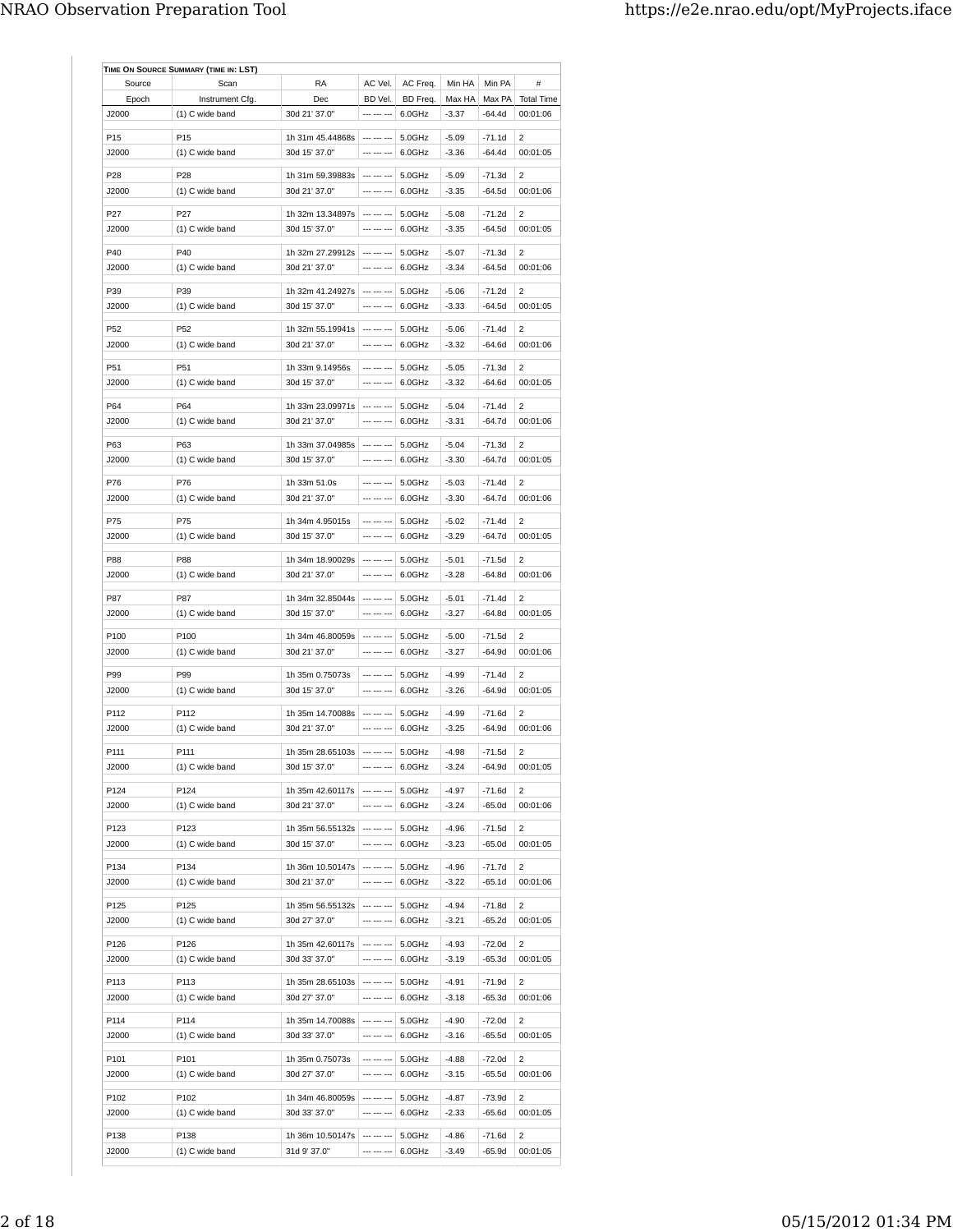| Source          | Scan            | RA                                  | AC Vel.                    | AC Freq.         | Min HA  | Min PA   | $\#$              |
|-----------------|-----------------|-------------------------------------|----------------------------|------------------|---------|----------|-------------------|
| Epoch           | Instrument Cfg. | Dec                                 | BD Vel.                    | BD Freq.         | Max HA  | Max PA   | <b>Total Time</b> |
| P131            | P131            | 1h 35m 56.55132s                    | --- --- ---                | 5.0GHz           | $-4.84$ | -73.0d   | 2                 |
| J2000           | (1) C wide band | 31d 3' 37.0"                        | --- --- ---                | 6.0GHz           | $-3.05$ | $-66.0d$ | 00:01:06          |
| P130            | P130            | 1h 35m 42.60117s                    | --- --- ---                | 5.0GHz           | $-4.83$ | $-72.9d$ | 2                 |
| J2000           | (1) C wide band | 30d 57' 37.0"                       | --- --- ---                | 6.0GHz           | $-3.03$ | $-66.0d$ | 00:01:05          |
|                 |                 |                                     |                            |                  |         |          |                   |
| P119            | P119            | 1h 35m 28.65103s                    | --- --- ---                | 5.0GHz           | $-4.81$ | $-73.1d$ | 2                 |
| J2000           | (1) C wide band | 31d 3' 37.0"                        | --- --- ---                | 6.0GHz           | $-3.02$ | $-66.1d$ | 00:01:05          |
| P118            | P118            | 1h 35m 14.70088s                    | --- --- ---                | 5.0GHz           | $-4.80$ | $-73.0d$ | 2                 |
| J2000           | (1) C wide band | 30d 57' 37.0"                       | --- --- ---                | 6.0GHz           | $-3.00$ | $-66.1d$ | 00:01:05          |
|                 |                 |                                     |                            |                  |         |          |                   |
| P107            | P107            | 1h 35m 0.75073s                     | --- --- ---                | 5.0GHz           | $-4.78$ | $-73.1d$ | 2                 |
| J2000           | (1) C wide band | 31d 3' 37.0"                        |                            | 6.0GHz           | $-2.99$ | -66.3d   | 00:01:05          |
| P106            | P106            | 1h 34m 46.80059s                    | --- --- ---                | 5.0GHz           | $-4.77$ | $-73.1d$ | 2                 |
| J2000           | (1) C wide band | 30d 57' 37.0"                       | --- --- ---                | 6.0GHz           | $-2.97$ | $-66.3d$ | 00:01:05          |
|                 |                 |                                     | --- --- ---                |                  |         |          |                   |
| P95             | P95             | 1h 34m 32.85044s                    |                            | 5.0GHz           | $-4.75$ | $-73.2d$ | 2                 |
| J2000           | (1) C wide band | 31d 3' 37.0"                        |                            | 6.0GHz           | $-2.96$ | $-66.4d$ | 00:01:05          |
| P94             | P94             | 1h 34m 18.90029s                    | --- --- ---                | 5.0GHz           | $-4.74$ | $-73.1d$ | 2                 |
| J2000           | (1) C wide band | 30d 57' 37.0"                       | --- --- ---                | 6.0GHz           | $-2.94$ | $-66.4d$ | 00:01:05          |
| P83             | P83             | 1h 34m 4.95015s                     | --- --- ---                | 5.0GHz           | $-4.72$ | $-73.3d$ | $\overline{2}$    |
| J2000           | (1) C wide band | 31d 3' 37.0"                        | --- --- ---                | 6.0GHz           | $-2.93$ | $-66.5d$ | 00:01:05          |
|                 |                 |                                     |                            |                  |         |          |                   |
| P82             | P82             | 1h 33m 51.0s                        | --- --- ---                | 5.0GHz           | $-4.71$ | $-73.2d$ | 2                 |
| J2000           | (1) C wide band | 30d 57' 37.0"                       | --- --- ---                | 6.0GHz           | $-2.91$ | $-66.5d$ | 00:01:05          |
| P71             | P71             | 1h 33m 37.04985s                    | --- --- ---                | 5.0GHz           | $-4.69$ | $-73.4d$ | 2                 |
| J2000           | (1) C wide band | 31d 3' 37.0"                        | --- --- ---                | 6.0GHz           | $-2.90$ | $-66.7d$ | 00:01:05          |
|                 |                 |                                     |                            |                  |         |          |                   |
| P70             | P70             | 1h 33m 23.09971s                    | --- --- ---                | 5.0GHz           | $-4.68$ | $-73.3d$ | 2                 |
| J2000           | (1) C wide band | 30d 57' 37.0"                       | --- --- ---                | 6.0GHz           | $-2.88$ | $-66.7d$ | 00:01:05          |
| P <sub>59</sub> | P59             | 1h 33m 9.14956s                     | --- --- ---                | 5.0GHz           | $-4.66$ | $-73.5d$ | 2                 |
| J2000           | (1) C wide band | 31d 3' 37.0"                        | --- --- ---                | 6.0GHz           | $-2.87$ | $-66.8d$ | 00:01:05          |
|                 |                 |                                     |                            |                  |         |          |                   |
| P58             | P58             | 1h 32m 55.19941s                    | --- --- ---                | 5.0GHz           | $-4.65$ | $-73.4d$ | 2                 |
| J2000           | (1) C wide band | 30d 57' 37.0"                       | --- --- ---                | 6.0GHz           | $-2.85$ | $-66.8d$ | 00:01:05          |
| P47             | P47             | 1h 32m 41.24927s                    | --- --- ---                | 5.0GHz           | $-4.63$ | $-73.6d$ | 2                 |
| J2000           | (1) C wide band | 31d 3' 37.0"                        | --- --- ---                | 6.0GHz           | $-2.84$ | $-66.9d$ | 00:01:05          |
|                 |                 |                                     |                            |                  |         |          |                   |
| P46             | P46             | 1h 32m 27.29912s                    | --- --- ---                | 5.0GHz           | $-4.62$ | -73.5d   | $\overline{2}$    |
| J2000           | (1) C wide band | 30d 57' 37.0"                       | --- --- ---                | 6.0GHz           | $-2.82$ | $-66.9d$ | 00:01:05          |
| P35             | P35             | 1h 32m 13.34897s                    | --- --- ---                | 5.0GHz           | $-4.60$ | $-73.6d$ | 2                 |
| J2000           | (1) C wide band | 31d 3' 37.0"                        | --- --- ---                | 6.0GHz           | $-2.81$ | $-67.1d$ | 00:01:05          |
|                 |                 |                                     |                            |                  | $-4.59$ |          |                   |
| P34             | P34             | 1h 31m 59.39883s                    | $\cdots$ $\cdots$ $\cdots$ | 5.0GHz           |         | -73.5d   | $\overline{c}$    |
| J2000           | (1) C wide band | 30d 57' 37.0"                       |                            | 6.0GHz           | $-2.79$ | -67.1d   | 00:01:05          |
| P23             | P23             | 1h 31m 45.44868s                    | --- --- ---                | 5.0GHz           | $-4.57$ | -73.7d   | $\overline{2}$    |
| J2000           | (1) C wide band | 31d 3' 37.0"                        | --- --- ---                | 6.0GHz           | $-2.78$ | -67.2d   | 00:01:05          |
|                 | P22             |                                     | --- --- ---                |                  | $-4.56$ | $-73.6d$ | 2                 |
| P22<br>J2000    | (1) C wide band | 1h 31m 31.49853s<br>30d 57' 37.0"   | --- --- ---                | 5.0GHz<br>6.0GHz | $-2.76$ | $-67.2d$ | 00:01:05          |
|                 |                 |                                     |                            |                  |         |          |                   |
| P11             | P11             | 1h 31m 17.54839s                    | --- --- ---                | 5.0GHz           | $-4.54$ | $-73.8d$ | 2                 |
| J2000           | (1) C wide band | 31d 3' 37.0"                        | --- --- ---                | 6.0GHz           | $-2.75$ | $-67.3d$ | 00:01:05          |
| P10             | P10             | 1h 31m 3.59824s                     | --- --- ---                | 5.0GHz           | $-4.53$ | -73.7d   | $\mathbf{2}$      |
| J2000           | (1) C wide band | 30d 57' 37.0"                       | --- --- ---                | 6.0GHz           | $-2.73$ | -67.3d   | 00:01:05          |
|                 |                 |                                     |                            |                  |         |          |                   |
| P9              | P9              | 1h 31m 17.54839s                    | --- --- ---                | 5.0GHz           | $-4.52$ | -73.9d   | 2                 |
| J2000           | (1) C wide band | 30d 51' 37.0"                       | --- --- ---                | 6.0GHz           | $-2.59$ | -67.3d   | 00:01:05          |
| P20             | P20             | 1h 31m 31.49853s                    | --- --- ---                | 5.0GHz           | $-4.51$ | -73.7d   | 2                 |
| J2000           | (1) C wide band | 30d 45' 37.0"                       | --- --- ---                | 6.0GHz           | $-2.59$ | -67.3d   | 00:01:05          |
|                 |                 |                                     |                            |                  |         |          |                   |
| P21             | P21             | 1h 31m 45.44868s                    | --- --- ---                | 5.0GHz           | $-4.51$ | $-73.9d$ | 2                 |
| J2000           | (1) C wide band | 30d 51' 37.0"                       | --- --- ---                | 6.0GHz           | $-2.58$ | $-67.4d$ | 00:01:05          |
| P32             | P32             | 1h 31m 59.39883s                    | --- --- ---                | 5.0GHz           | $-4.50$ | $-73.8d$ | 2                 |
| J2000           | (1) C wide band | 30d 45' 37.0"                       | --- --- ---                | 6.0GHz           | $-2.57$ | -67.4d   | 00:01:05          |
|                 |                 |                                     |                            |                  |         |          |                   |
| P33             | P33             | 1h 32m 13.34897s                    | --- --- ---                | 5.0GHz           | $-4.49$ | $-73.9d$ | 2                 |
| J2000           | (1) C wide band | 30d 51' 37.0"                       | --- --- ---                | 6.0GHz           | $-2.56$ | -67.4d   | 00:01:05          |
| P44             | P44             | 1h 32m 27.29912s --- --- --- 5.0GHz |                            |                  | $-4.48$ | $-73.8d$ | 2                 |
|                 |                 |                                     |                            |                  |         |          |                   |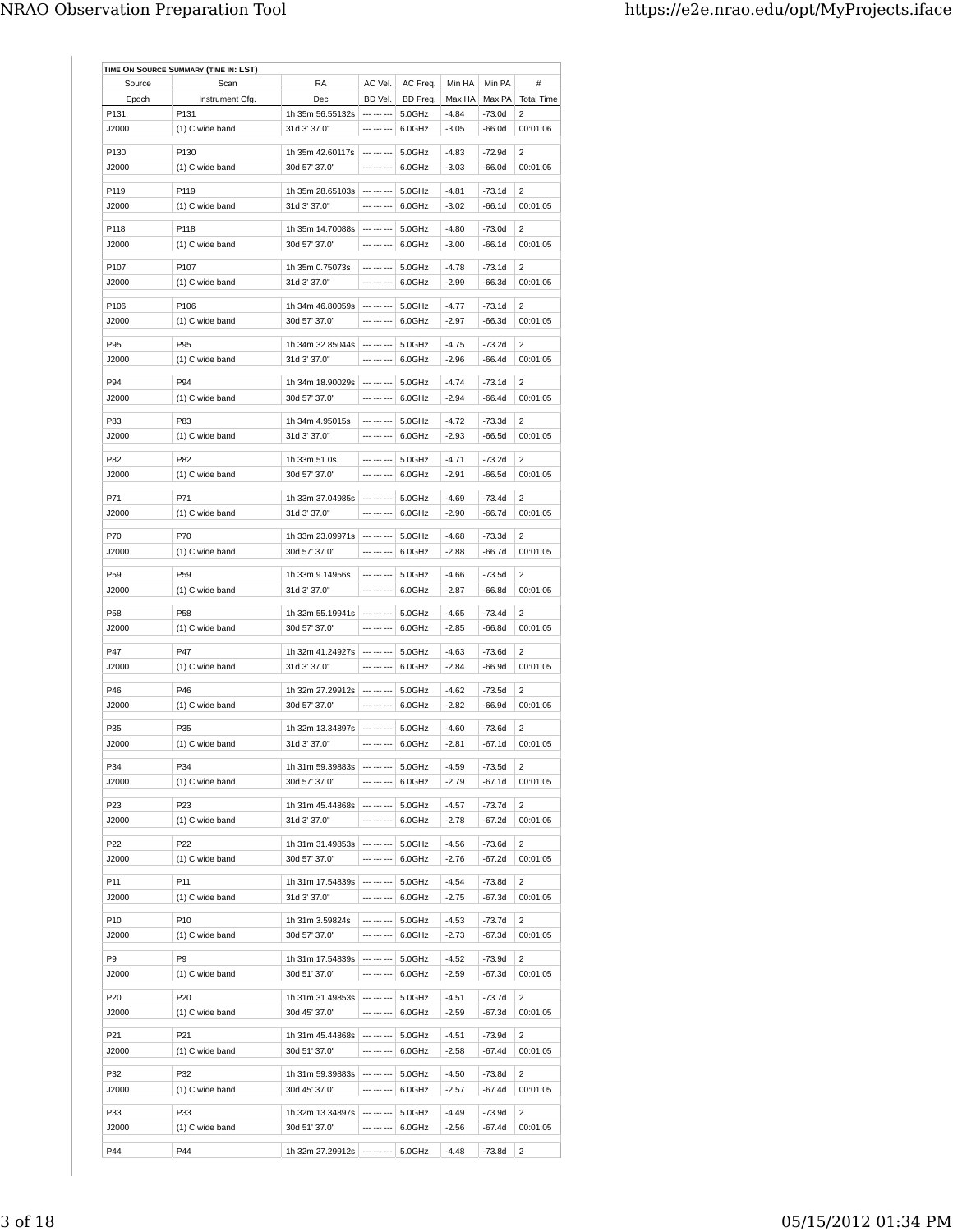| Source          | Scan            | RA                                   | AC Vel.                | AC Freq. | Min HA  | Min PA     | #                 |
|-----------------|-----------------|--------------------------------------|------------------------|----------|---------|------------|-------------------|
| Epoch           | Instrument Cfg. | Dec                                  | BD Vel.                | BD Freq. | Max HA  | Max PA     | <b>Total Time</b> |
| J2000           | (1) C wide band | 30d 45' 37.0"                        | --- --- ---            | 6.0GHz   | $-2.56$ | $-67.4d$   | 00:01:05          |
|                 |                 |                                      |                        |          |         |            |                   |
| P45             | P45             | 1h 32m 41.24927s                     |                        | 5.0GHz   | $-4.48$ | $-74.0d$   | 2                 |
| J2000           | (1) C wide band | 30d 51' 37.0"                        | --- --- ---            | 6.0GHz   | $-2.55$ | $-67.5d$   | 00:01:05          |
| P132            | P132            | 1h 35m 42.60117s                     | --- --- ---            | 5.0GHz   | $-4.50$ | $-73.1d$   | 2                 |
| J2000           | (1) C wide band | 31d 9' 37.0"                         | --- --- ---            | 6.0GHz   | $-3.06$ | $-67.6d$   | 00:01:05          |
|                 |                 |                                      |                        |          |         |            |                   |
| P120            | P120            | 1h 35m 14.70088s                     | $\cdots \cdots \cdots$ | 5.0GHz   | $-4.48$ | $-73.9d$   | 2                 |
| J2000           | (1) C wide band | 31d 9' 37.0"                         | --- --- ---            | 6.0GHz   | $-2.77$ | $-67.7d$   | 00:01:05          |
| P108            | P108            | 1h 34m 46.80059s                     | --- --- ---            | 5.0GHz   | $-4.46$ | $-73.9d$   | $\overline{2}$    |
| J2000           | (1) C wide band | 31d 9' 37.0"                         | --- --- ---            | 6.0GHz   | $-2.75$ | $-67.8d$   | 00:01:05          |
|                 |                 |                                      |                        |          |         |            |                   |
| P96             | P96             | 1h 34m 18.90029s                     | --- --- ---            | 5.0GHz   | $-4.44$ | $-74.0d$   | $\overline{2}$    |
| J2000           | (1) C wide band | 31d 9' 37.0"                         | --- --- ---            | 6.0GHz   | $-2.73$ | -67.9d     | 00:01:05          |
| P84             | P84             | 1h 33m 51.0s                         | --- --- ---            | 5.0GHz   | $-4.42$ | $-74.0d$   | 2                 |
| J2000           | (1) C wide band | 31d 9' 37.0"                         | --- --- ---            | 6.0GHz   | $-2.71$ | $-67.9d$   | 00:01:05          |
|                 |                 |                                      |                        |          |         |            |                   |
| P72             | P72             | 1h 33m 23.09971s                     | --- --- ---            | 5.0GHz   | $-4.40$ | $-74.1d$   | 2                 |
| J2000           | (1) C wide band | 31d 9' 37.0"                         | --- --- ---            | 6.0GHz   | $-2.70$ | $-68.0d$   | 00:01:05          |
| P60             | P60             | 1h 32m 55.19941s                     | --- --- ---            | 5.0GHz   | $-4.38$ | $-74.1d$   | 2                 |
| J2000           | (1) C wide band | 31d 9' 37.0"                         | --- --- ---            | 6.0GHz   | $-2.68$ | $-68.1d$   | 00:01:05          |
|                 |                 |                                      |                        |          |         |            |                   |
| P48             | P48             | 1h 32m 27.29912s                     | --- --- ---            | 5.0GHz   | $-4.36$ | $-74.2d$   | $\overline{2}$    |
| J2000           | (1) C wide band | 31d 9' 37.0"                         | --- --- ---            | 6.0GHz   | $-2.66$ | $-68.2d$   | 00:01:05          |
| P36             | P36             | 1h 31m 59.39883s                     |                        | 5.0GHz   | $-4.34$ | $-74.2d$   | 2                 |
| J2000           | (1) C wide band | 31d 9' 37.0"                         | --- --- ---            | 6.0GHz   | $-2.64$ | $-68.3d$   | 00:01:05          |
|                 |                 |                                      |                        |          |         |            |                   |
| P24             | P24             | 1h 31m 31.49853s                     | --- --- ---            | 5.0GHz   | $-4.33$ | $-74.3d$   | 2                 |
| J2000           | (1) C wide band | 31d 9' 37.0"                         | --- --- ---            | 6.0GHz   | $-2.62$ | $-68.4d$   | 00:01:05          |
| P <sub>12</sub> | P12             | 1h 31m 3.59824s                      | --- --- ---            | 5.0GHz   | $-4.31$ | $-74.3d$   | 2                 |
| J2000           | (1) C wide band | 31d 9' 37.0"                         | --- --- ---            | 6.0GHz   | $-2.60$ | $-68.4d$   | 00:01:05          |
|                 |                 |                                      |                        |          |         |            |                   |
| P8              | P <sub>8</sub>  | 1h 31m 3.59824s                      | --- --- ---            | 5.0GHz   | $-4.30$ | $-74.5d$   | 2                 |
| J2000           | (1) C wide band | 30d 45' 37.0"                        | --- --- ---            | 6.0GHz   | $-2.07$ | $-68.2d$   | 00:01:05          |
|                 | P7              |                                      | --- --- ---            |          |         |            |                   |
| P7              |                 | 1h 31m 17.54839s                     | --- --- ---            | 5.0GHz   | $-4.29$ | $-74.3d$   | 2                 |
| J2000           | (1) C wide band | 30d 39' 37.0"                        |                        | 6.0GHz   | $-2.08$ | $-68.2d$   | 00:01:05          |
| P <sub>18</sub> | P18             | 1h 31m 31.49853s                     | --- --- ---            | 5.0GHz   | $-4.28$ | $-74.1d$   | 2                 |
| J2000           | (1) C wide band | 30d 33' 37.0"                        | --- --- ---            | 6.0GHz   | $-2.12$ | $-68.1d$   | 00:01:05          |
| P <sub>5</sub>  | P <sub>5</sub>  |                                      | --- --- ---            |          |         | $-73.9d$   | 2                 |
| J2000           |                 | 1h 31m 17.54839s                     | --- --- ---            | 5.0GHz   | $-4.27$ | $-68.1d$   |                   |
|                 | (1) C wide band | 30d 27' 37.0"                        |                        | 6.0GHz   | $-2.10$ |            | 00:01:05          |
| P6              | P <sub>6</sub>  | 1h 31m 3.59824s                      |                        | 5.0GHz   | -4.25   | $-74.1d$ 2 |                   |
| J2000           | (1) C wide band | 30d 33' 37.0"                        | $- - - - - -$          | 6.0GHz   | $-2.09$ | $-68.3d$   | 00:01:05          |
|                 |                 |                                      |                        |          |         |            |                   |
| P4              | P <sub>4</sub>  | 1h 31m 3.59824s                      | --- --- ---            | 5.0GHz   | $-4.24$ | $-73.4d$   | 2                 |
| J2000           | (1) C wide band | 30d 21' 37.0"                        | --- --- ---            | 6.0GHz   | $-1.64$ | $-68.2d$   | 00:01:05          |
| P2              | P <sub>2</sub>  | 1h 31m 3.59824s                      | --- --- ---            | 5.0GHz   | $-4.23$ | $-72.9d$   | 2                 |
| J2000           | (1) C wide band | 30d 9' 37.0"                         | --- --- ---            | 6.0GHz   | $-1.63$ | $-68.1d$   | 00:01:05          |
|                 |                 |                                      |                        |          |         |            |                   |
| P13             | P13             | 1h 31m 45.44868s                     | $- - - - - - -$        | 5.0GHz   | $-4.23$ | $-72.8d$   | 2                 |
| J2000           | (1) C wide band | 30d 3' 37.0"                         | --- --- ---            | 6.0GHz   | $-1.68$ | $-68.0d$   | 00:01:05          |
| P26             | P26             | 1h 31m 59.39883s                     | --- --- ---            | 5.0GHz   | $-4.22$ | $-73.0d$   | 2                 |
| J2000           | (1) C wide band | 30d 9' 37.0"                         | --- --- ---            | 6.0GHz   | $-1.70$ | $-68.1d$   | 00:01:05          |
|                 |                 |                                      |                        |          |         |            |                   |
| P25             | P25             | 1h 32m 13.34897s                     | --- --- ---            | 5.0GHz   | $-4.22$ | $-72.8d$   | 2                 |
| J2000           | (1) C wide band | 30d 3' 37.0"                         | --- --- ---            | 6.0GHz   | $-1.71$ | $-68.0d$   | 00:01:05          |
| P38             | P38             | 1h 32m 27.29912s                     | --- --- ---            | 5.0GHz   | $-4.21$ | $-73.1d$   | 2                 |
| J2000           | (1) C wide band | 30d 9' 37.0"                         | --- --- ---            | 6.0GHz   | $-1.73$ | $-68.1d$   | 00:01:05          |
|                 |                 |                                      |                        |          |         |            |                   |
| P37             | P37             | 1h 32m 41.24927s                     | --- --- ---            | 5.0GHz   | $-4.20$ | $-72.9d$   | 2                 |
| J2000           | (1) C wide band | 30d 3' 37.0"                         | --- --- ---            | 6.0GHz   | $-1.74$ | $-68.1d$   | 00:01:05          |
| P50             | P50             | 1h 32m 55.19941s $\vert$ --- --- --- |                        | 5.0GHz   | $-4.19$ | $-73.1d$   | 2                 |
| J2000           | (1) C wide band | 30d 9' 37.0"                         | --- --- ---            | 6.0GHz   | $-1.76$ | $-68.2d$   | 00:01:05          |
|                 |                 |                                      |                        |          |         |            |                   |
| P49             | P49             | 1h 33m 9.14956s                      | --- --- ---            | 5.0GHz   | $-4.19$ | $-72.9d$   | 2                 |
| J2000           | (1) C wide band | 30d 3' 37.0"                         |                        | 6.0GHz   | $-1.77$ | $-68.2d$   | 00:01:05          |
|                 |                 |                                      |                        |          |         |            |                   |
| P62             | P62             | 1h 33m 23.09971s   --- --- ---       |                        | 5.0GHz   | $-4.18$ | $-73.3d$   | 2                 |
| J2000           | (1) C wide band | 30d 9' 37.0"                         | --- --- ---            | 6.0GHz   | $-1.92$ | $-68.3d$   | 00:01:05          |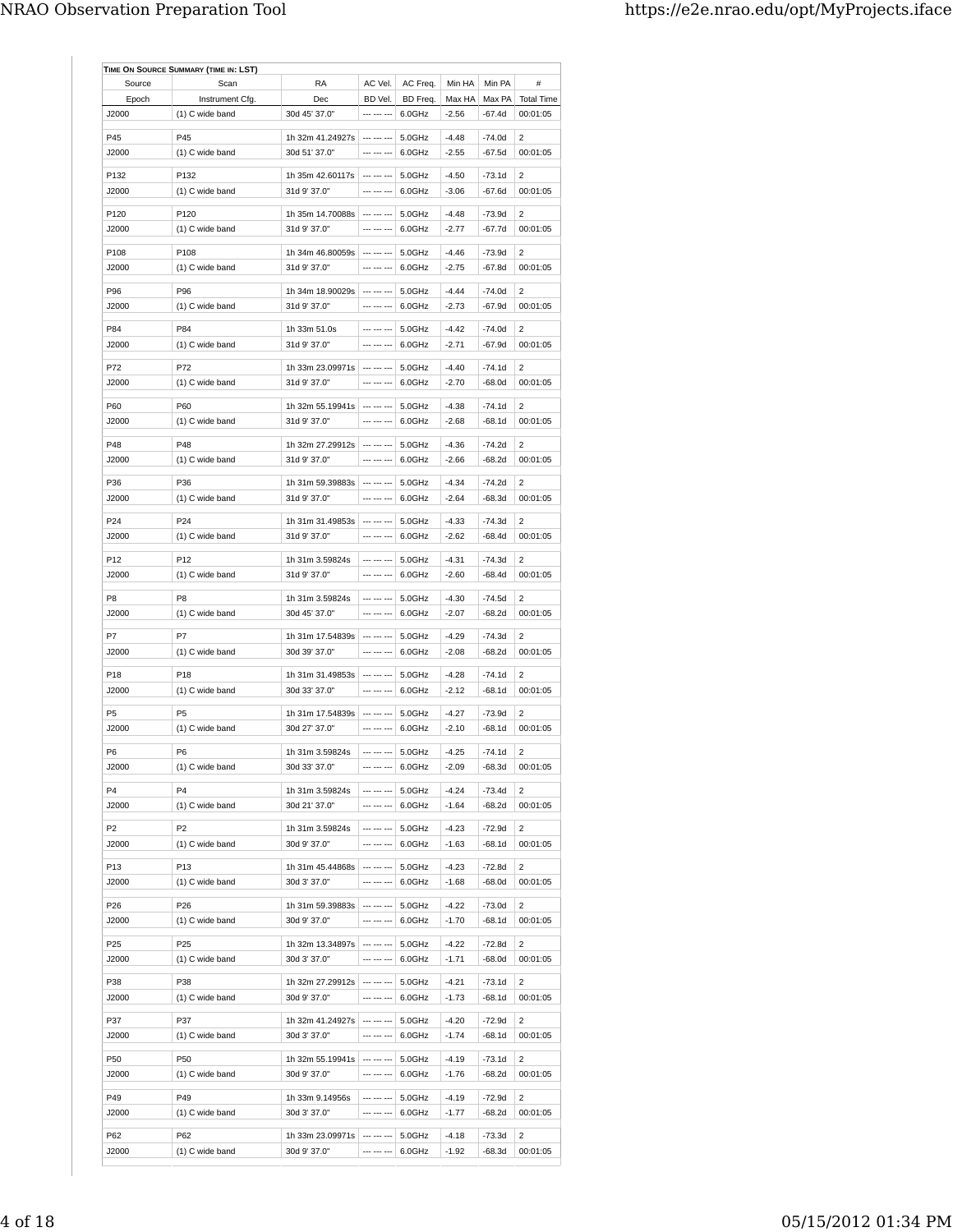| Source           | Scan            | RA                                | AC Vel.                    | AC Freq. | Min HA  | Min PA   | #                 |
|------------------|-----------------|-----------------------------------|----------------------------|----------|---------|----------|-------------------|
| Epoch            | Instrument Cfg. | Dec                               | BD Vel.                    | BD Freq. | Max HA  | Max PA   | <b>Total Time</b> |
| P61              | P61             | 1h 33m 37.04985s                  | --- --- ---                | 5.0GHz   | $-4.17$ | -73.1d   | 2                 |
| J2000            | (1) C wide band | 30d 3' 37.0"                      | --- --- ---                | 6.0GHz   | $-1.92$ | -68.2d   | 00:01:05          |
|                  |                 |                                   | --- --- ---                |          |         |          |                   |
| P74              | P74             | 1h 33m 51.0s                      | --- --- ---                | 5.0GHz   | $-4.16$ | $-73.3d$ | 2                 |
| J2000            | (1) C wide band | 30d 9' 37.0"                      |                            | 6.0GHz   | $-1.91$ | -68.3d   | 00:01:05          |
| P73              | P73             | 1h 34m 4.95015s                   | --- --- ---                | 5.0GHz   | $-4.16$ | -73.1d   | $\overline{2}$    |
| J2000            | (1) C wide band | 30d 3' 37.0"                      | --- --- ---                | 6.0GHz   | $-1.90$ | $-68.3d$ | 00:01:05          |
| P86              | P86             | 1h 34m 18.90029s                  | --- --- ---                | 5.0GHz   | $-4.15$ | $-73.3d$ | 2                 |
| J2000            | (1) C wide band | 30d 9' 37.0"                      | --- --- ---                | 6.0GHz   | $-1.89$ | $-68.4d$ | 00:01:05          |
|                  |                 |                                   |                            |          |         |          |                   |
| P137             | P137            | 1h 36m 10.50147s                  | --- --- ---                | 5.0GHz   | $-4.08$ | $-74.4d$ | 2                 |
| J2000            | (1) C wide band | 30d 57' 37.0"                     | --- --- ---                | 6.0GHz   | $-2.43$ | $-69.2d$ | 00:01:05          |
| P129             | P129            | 1h 35m 56.55132s                  | --- --- ---                | 5.0GHz   | $-4.06$ | $-74.2d$ | 2                 |
| J2000            | (1) C wide band | 30d 51' 37.0"                     | --- --- ---                | 6.0GHz   | $-2.42$ | $-69.2d$ | 00:01:05          |
|                  |                 |                                   |                            |          |         |          |                   |
| P128             | P128            | 1h 35m 42.60117s                  | $\cdots \cdots \cdots$     | 5.0GHz   | $-4.05$ | -74.0d   | 2                 |
| J2000            | (1) C wide band | 30d 45' 37.0"                     |                            | 6.0GHz   | $-2.46$ | $-69.2d$ | 00:01:06          |
| P117             | P117            | 1h 35m 28.65103s                  | --- --- ---                | 5.0GHz   | $-4.03$ | $-74.1d$ | 2                 |
| J2000            | (1) C wide band | 30d 51' 37.0"                     | --- --- ---                | 6.0GHz   | $-2.46$ | $-69.3d$ | 00:01:05          |
|                  |                 |                                   |                            |          |         |          |                   |
| P116             | P116            | 1h 35m 14.70088s                  | --- --- ---                | 5.0GHz   | $-4.02$ | $-74.0d$ | 2                 |
| J2000            | (1) C wide band | 30d 45' 37.0"                     |                            | 6.0GHz   | $-2.47$ | $-69.3d$ | 00:01:06          |
| P <sub>105</sub> | P105            | 1h 35m 0.75073s                   | --- --- ---                | 5.0GHz   | $-4.00$ | $-74.1d$ | 2                 |
| J2000            | (1) C wide band | 30d 51' 37.0"                     | --- --- ---                | 6.0GHz   | $-2.48$ | $-69.5d$ | 00:01:05          |
| P104             |                 |                                   | --- --- ---                |          |         |          | $\overline{2}$    |
|                  | P104            | 1h 34m 46.80059s                  | --- --- ---                | 5.0GHz   | $-3.99$ | $-73.9d$ |                   |
| J2000            | (1) C wide band | 30d 45' 37.0"                     |                            | 6.0GHz   | $-2.49$ | $-69.4d$ | 00:01:06          |
| P93              | P93             | 1h 34m 32.85044s                  | --- --- ---                | 5.0GHz   | $-3.97$ | -74.1d   | 2                 |
| J2000            | (1) C wide band | 30d 51' 37.0"                     | --- --- ---                | 6.0GHz   | $-2.49$ | $-69.6d$ | 00:01:05          |
| P92              | P92             | 1h 34m 18.90029s                  | --- --- ---                | 5.0GHz   | $-3.96$ | $-73.9d$ | 2                 |
| J2000            | (1) C wide band | 30d 45' 37.0"                     | --- --- ---                | 6.0GHz   | $-2.50$ | $-69.6d$ | 00:01:06          |
|                  |                 |                                   |                            |          |         |          |                   |
| P81              | P81             | 1h 34m 4.95015s                   | --- --- ---                | 5.0GHz   | $-3.94$ | -74.1d   | 2                 |
| J2000            | (1) C wide band | 30d 51' 37.0"                     | --- --- ---                | 6.0GHz   | $-2.51$ | $-69.7d$ | 00:01:05          |
| P80              | <b>P80</b>      | 1h 33m 51.0s                      | --- --- ---                | 5.0GHz   | $-3.93$ | $-73.9d$ | 2                 |
| J2000            | (1) C wide band | 30d 45' 37.0"                     | --- --- ---                | 6.0GHz   | $-2.51$ | -69.7d   | 00:01:06          |
|                  |                 |                                   |                            |          |         |          |                   |
| P69              | P69             | 1h 33m 37.04985s                  | --- --- ---                | 5.0GHz   | $-3.91$ | -74.0d   | 2                 |
| J2000            | (1) C wide band | 30d 51' 37.0"                     | --- --- ---                | 6.0GHz   | $-2.52$ | -69.8d   | 00:01:05          |
| P68              | P68             | 1h 33m 23.09971s                  | --- --- ---                | 5.0GHz   | $-3.90$ | $-73.9d$ | 2                 |
| J2000            | (1) C wide band | 30d 45' 37.0"                     | --- --- ---                | 6.0GHz   | $-2.53$ | -69.8d   | 00:01:06          |
|                  |                 |                                   |                            |          |         |          |                   |
| P57              | P57             | 1h 33m 9.14956s                   | $\cdots$ $\cdots$ $\cdots$ | 5.0GHz   | $-3.88$ | $-74.0d$ | $\overline{c}$    |
| J2000            | (1) C wide band | 30d 51' 37.0"                     |                            | 6.0GHz   | $-2.54$ | -69.9d   | 00:01:05          |
| P56              | P56             | 1h 32m 55.19941s                  | --- --- ---                | 5.0GHz   | $-3.87$ | $-73.8d$ | 2                 |
| J2000            | (1) C wide band | 30d 45' 37.0"                     | --- --- ---                | 6.0GHz   | $-2.54$ | -69.9d   | 00:01:06          |
|                  |                 |                                   |                            |          |         |          |                   |
| P55              | P55             | 1h 33m 9.14956s                   | --- --- ---                | 5.0GHz   | $-3.86$ | $-74.3d$ | 2                 |
| J2000            | (1) C wide band | 30d 39' 37.0"                     | --- --- ---                | 6.0GHz   | $-2.06$ | -69.8d   | 00:01:05          |
| P54              | P54             | 1h 32m 55.19941s                  | --- --- ---                | 5.0GHz   | $-3.85$ | $-74.0d$ | 2                 |
| J2000            | (1) C wide band | 30d 33' 37.0"                     | --- --- ---                | 6.0GHz   | $-2.21$ | -69.8d   | 00:01:05          |
|                  |                 |                                   |                            |          |         |          |                   |
| P53              | P53             | 1h 33m 9.14956s                   | --- --- ---                | 5.0GHz   | $-3.84$ | -73.8d   | 2                 |
| J2000            | (1) C wide band | 30d 27' 37.0"                     | --- --- ---                | 6.0GHz   | $-2.22$ | $-69.8d$ | 00:01:05          |
| P66              | P66             | 1h 33m 23.09971s                  | --- --- ---                | 5.0GHz   | $-3.83$ | $-74.0d$ | 2                 |
| J2000            | (1) C wide band | 30d 33' 37.0"                     | --- --- ---                | 6.0GHz   | $-2.24$ | -69.9d   | 00:01:05          |
|                  | P65             |                                   | --- --- ---                |          |         |          |                   |
| P65              |                 | 1h 33m 37.04985s<br>30d 27' 37.0" | --- --- ---                | 5.0GHz   | $-3.82$ | -73.8d   | 2<br>00:01:05     |
| J2000            | (1) C wide band |                                   |                            | 6.0GHz   | $-2.25$ | -69.8d   |                   |
| P78              | P78             | 1h 33m 51.0s                      | --- --- ---                | 5.0GHz   | $-3.82$ | -73.9d   | 2                 |
| J2000            | (1) C wide band | 30d 33' 37.0"                     | --- --- ---                | 6.0GHz   | $-2.27$ | -69.9d   | 00:01:05          |
|                  |                 |                                   |                            |          |         |          |                   |
| P77              | P77             | 1h 34m 4.95015s                   | --- --- ---                | 5.0GHz   | $-3.81$ | -73.7d   | 2                 |
| J2000            | (1) C wide band | 30d 27' 37.0"                     | --- --- ---                | 6.0GHz   | $-2.28$ | -69.9d   | 00:01:05          |
| P90              | P90             | 1h 34m 18.90029s                  | --- --- ---                | 5.0GHz   | $-3.80$ | $-73.9d$ | 2                 |
| J2000            | (1) C wide band | 30d 33' 37.0"                     | --- --- ---                | 6.0GHz   | $-2.30$ | -70.0d   | 00:01:05          |
|                  |                 |                                   |                            |          |         |          |                   |
| P136             | P136            | 1h 36m 10.50147s                  | --- --- ---                | 5.0GHz   | $-3.80$ | $-74.1d$ | $\overline{c}$    |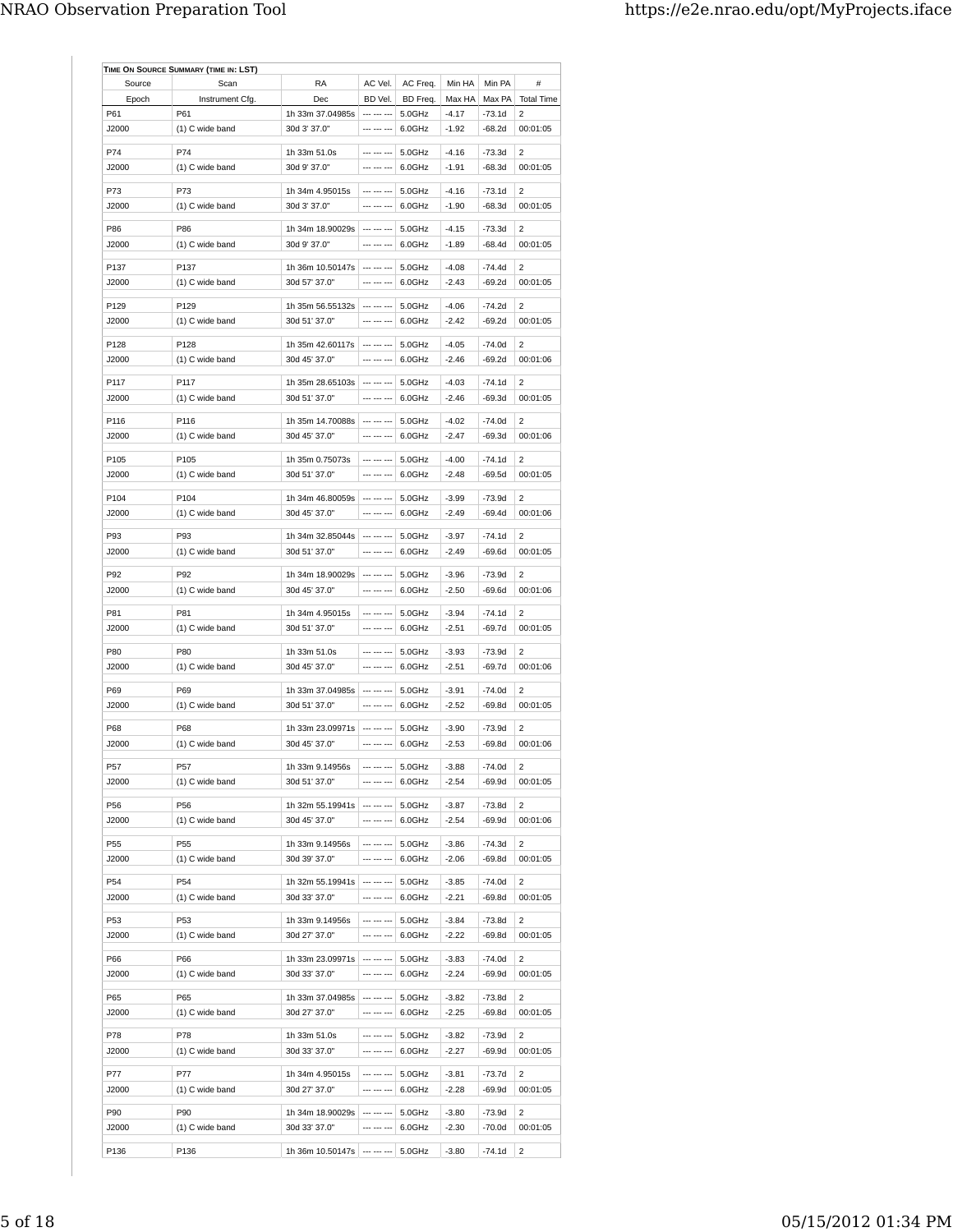| Source          | Scan                        | RA                                      | AC Vel.                    | AC Freq. | Min HA  | Min PA   | #                        |
|-----------------|-----------------------------|-----------------------------------------|----------------------------|----------|---------|----------|--------------------------|
| Epoch           | Instrument Cfg.             | Dec                                     | BD Vel.                    | BD Freq. | Max HA  | Max PA   | <b>Total Time</b>        |
| J2000           | (1) C wide band             | 30d 45' 37.0"                           | --- --- ---                | 6.0GHz   | $-2.41$ | $-70.1d$ | 00:01:05                 |
|                 |                             |                                         |                            |          |         |          |                          |
| P127            | P127                        | 1h 35m 56.55132s                        | --- --- ---                | 5.0GHz   | $-3.79$ | $-73.9d$ | 2                        |
| J2000           | (1) C wide band             | 30d 39' 37.0"                           | --- --- ---                | 6.0GHz   | $-2.39$ | $-70.1d$ | 00:01:05                 |
| P135            | P135                        | 1h 36m 10.50147s                        |                            | 5.0GHz   | $-3.78$ | -73.8d   | 2                        |
| J2000           | (1) C wide band             | 30d 33' 37.0"                           | --- --- ---                | 6.0GHz   | $-2.39$ | $-70.1d$ | 00:01:05                 |
| P115            | P115                        | 1h 35m 28.65103s                        |                            | 5.0GHz   | $-3.76$ | $-74.0d$ | 2                        |
| J2000           | (1) C wide band             | 30d 39' 37.0"                           | --- --- ---                | 6.0GHz   | $-2.36$ | $-70.2d$ | 00:01:05                 |
|                 |                             |                                         |                            |          |         |          |                          |
| P103            | P103                        | 1h 35m 0.75073s                         | --- --- ---                | 5.0GHz   | $-3.74$ | $-74.0d$ | 2                        |
| J2000           | $(1)$ C wide band           | 30d 39' 37.0"                           | --- --- ---                | 6.0GHz   | $-2.34$ | $-70.3d$ | 00:01:05                 |
| P91             | P91                         | 1h 34m 32.85044s                        | --- --- ---                | 5.0GHz   | $-3.72$ | $-74.3d$ | $\overline{\phantom{a}}$ |
| J2000           | (1) C wide band             | 30d 39' 37.0"                           | --- --- ---                | 6.0GHz   | $-1.98$ | $-70.4d$ | 00:01:06                 |
|                 |                             |                                         |                            |          |         |          |                          |
| P79             | P79                         | 1h 34m 4.95015s                         | --- --- ---                | 5.0GHz   | $-3.70$ | $-74.3d$ | $\overline{2}$           |
| J2000           | (1) C wide band             | 30d 39' 37.0"                           | --- --- ---                | 6.0GHz   | $-1.96$ | $-70.4d$ | 00:01:05                 |
| P67             | P67                         | 1h 33m 37.04985s                        | --- --- ---                | 5.0GHz   | $-3.68$ | $-74.3d$ | 2                        |
| J2000           | (1) C wide band             | 30d 39' 37.0"                           | --- --- ---                | 6.0GHz   | $-1.94$ | $-70.5d$ | 00:01:05                 |
|                 |                             |                                         |                            |          |         |          |                          |
| P43             | P43                         | 1h 32m 41.24927s                        | --- --- ---                | 5.0GHz   | $-3.65$ | $-74.3d$ | 2                        |
| J2000           | (1) C wide band             | 30d 39' 37.0"                           | <b>CONTINUES</b>           | 6.0GHz   | $-2.06$ | -70.6d   | 00:01:05                 |
| P42             | P42                         | 1h 32m 27.29912s                        | --- --- ---                | 5.0GHz   | $-3.64$ | $-74.0d$ | 2                        |
| J2000           | (1) C wide band             | 30d 33' 37.0"                           | --- --- ---                | 6.0GHz   | $-2.18$ | $-70.5d$ | 00:01:05                 |
|                 |                             |                                         |                            |          |         |          |                          |
| P41             | P41                         | 1h 32m 41.24927s                        | --- --- ---                | 5.0GHz   | $-3.63$ | $-73.8d$ | 2                        |
| J2000           | (1) C wide band             | 30d 27' 37.0"                           | --- --- ---                | 6.0GHz   | $-2.19$ | $-70.5d$ | 00:01:05                 |
| P29             | P <sub>29</sub>             | 1h 32m 13.34897s                        | --- --- ---                | 5.0GHz   | $-3.61$ | -73.9d   | 2                        |
| J2000           | (1) C wide band             | 30d 27' 37.0"                           | --- --- ---                | 6.0GHz   | $-2.16$ | $-70.5d$ | 00:01:05                 |
|                 |                             |                                         |                            |          |         |          |                          |
| P30             | P30                         | 1h 31m 59.39883s                        | --- --- ---<br>--- --- --- | 5.0GHz   | $-3.60$ | $-74.0d$ | 2                        |
| J2000           | (1) C wide band             | 30d 33' 37.0"                           |                            | 6.0GHz   | $-2.15$ | $-70.7d$ | 00:01:05                 |
| P17             | P17                         | 1h 31m 45.44868s                        |                            | 5.0GHz   | $-3.58$ | $-73.9d$ | 2                        |
| J2000           | (1) C wide band             | 30d 27' 37.0"                           | --- --- ---                | 6.0GHz   | $-2.13$ | $-70.6d$ | 00:01:05                 |
| P <sub>19</sub> | P19                         | 1h 31m 45.44868s                        | --- --- ---                | 5.0GHz   | $-3.57$ | $-74.3d$ | 2                        |
| J2000           | (1) C wide band             | 30d 39' 37.0"                           | --- --- ---                | 6.0GHz   | $-2.07$ | -70.9d   | 00:01:05                 |
|                 |                             |                                         |                            |          |         |          |                          |
| P31             | P31                         | 1h 32m 13.34897s                        |                            | 5.0GHz   | $-3.57$ | $-74.3d$ | 2                        |
| J2000           | (1) C wide band             | 30d 39' 37.0"                           | --- --- ---                | 6.0GHz   | $-2.06$ | $-70.9d$ | 00:01:05                 |
| P89             | P89                         | 1h 34m 32.85044s                        | $--- --- --- -$            | 5.0GHz   | $-3.60$ | $-73.7d$ | 2                        |
| J2000           | (1) C wide band             | 30d 27' 37.0"                           | --- --- ---                | 6.0GHz   | $-2.31$ | $-70.6d$ | 00:01:05                 |
|                 |                             |                                         |                            |          |         |          |                          |
| P98             | P98                         | 1h 34m 46.80059s   --- --- ---   5.0GHz |                            |          | $-3.59$ | $-73.3d$ | $\overline{2}$           |
| J2000           | (1) C wide band             | 30d 9' 37.0"                            | --- --- ---                | 6.0GHz   | $-1.88$ | -70.3d   | 00:01:05                 |
| P85             | P85                         | 1h 34m 32.85044s                        |                            | 5.0GHz   | $-3.57$ | -73.1d   | 2                        |
| J2000           | (1) C wide band             | 30d 3' 37.0"                            | --- --- ---                | 6.0GHz   | $-1.89$ | $-70.3d$ | 00:01:05                 |
|                 |                             |                                         |                            |          |         |          |                          |
| P97             | P97                         | 1h 35m 0.75073s                         | --- --- ---                | 5.0GHz   | $-3.57$ | $-73.0d$ | 2                        |
| J2000           | (1) C wide band             | 30d 3' 37.0"                            | --- --- ---                | 6.0GHz   | $-1.87$ | $-70.3d$ | 00:01:05                 |
| P110            | P110                        | 1h 35m 14.70088s                        | $\cdots$ $\cdots$ $\cdots$ | 5.0GHz   | $-3.56$ | -73.3d   | 2                        |
| J2000           | (1) C wide band             | 30d 9' 37.0"                            | --- --- ---                | 6.0GHz   | $-1.87$ | $-70.4d$ | 00:01:05                 |
|                 |                             |                                         |                            |          |         |          |                          |
| P109            | P109                        | 1h 35m 28.65103s                        |                            | 5.0GHz   | $-3.56$ | $-73.0d$ | 2                        |
| J2000           | (1) C wide band             | 30d 3' 37.0"                            | --- --- ---                | 6.0GHz   | $-1.86$ | -70.3d   | 00:01:05                 |
| P122            | P122                        | 1h 35m 42.60117s                        | $\cdots$ $\cdots$ $\cdots$ | 5.0GHz   | $-3.55$ | -73.2d   | 2                        |
| J2000           | (1) C wide band             | 30d 9' 37.0"                            | --- --- ---                | 6.0GHz   | $-1.85$ | -70.5d   | 00:01:05                 |
|                 |                             |                                         |                            |          |         |          |                          |
| P121            | P121                        | 1h 35m 56.55132s                        | --- --- ---                | 5.0GHz   | $-3.54$ | $-73.0d$ | 2                        |
| J2000           | (1) C wide band             | 30d 3' 37.0"                            | --- --- ---                | 6.0GHz   | $-1.84$ | -70.4d   | 00:01:05                 |
| P133            | P133                        | 1h 36m 10.50147s                        | --- --- ---                | 5.0GHz   | $-3.53$ | -73.2d   | 2                        |
| J2000           | (1) C wide band             | 30d 9' 37.0"                            | --- --- ---                | 6.0GHz   | $-1.84$ | $-70.5d$ | 00:01:05                 |
|                 |                             |                                         |                            |          |         |          |                          |
|                 | 0137+331=3C48 0137+331=3C48 | 1h 37m 41.29943s                        | --- --- ---                | 8.396GHz | $-1.71$ | $-80.4d$ | 1                        |
| J2000           | (2) Primary X band pointing | 33d 9' 35.1330"                         | --- --- ---                | 8.524GHz | $-1.66$ | -80.5d   | 00:02:47                 |
|                 | 0137+331=3C48 0137+331=3C48 | 1h 37m 41.29943s                        | --- --- ---                | 5.0GHz   | $-1.66$ | $-80.5d$ | 1                        |
| J2000           | (1) C wide band             | 33d 9' 35.1330"                         | --- --- ---                | 6.0GHz   | $-1.63$ | $-80.6d$ | 00:01:40                 |
|                 |                             |                                         |                            |          |         |          |                          |

top

**NATIONAL RADIO ASTRONOMY OBSERVATORY VLA OBSERVING PROGRAM 234\_1**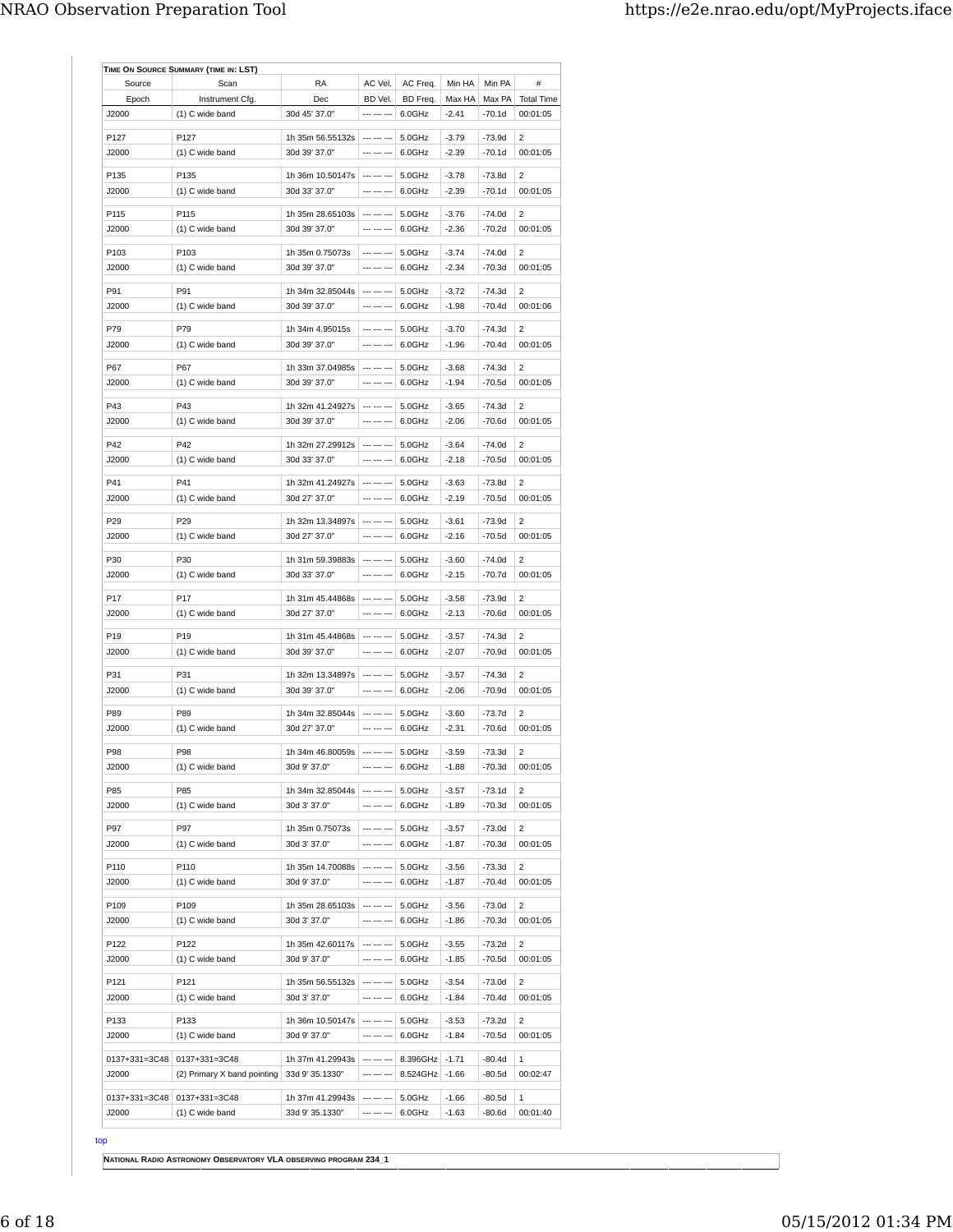|    |                 | FOR DAY 62788 LST 20:00:01 (WED MAY 16 11:32:09 UTC 2012) SUMMARY REPORT. |                                        |                      |                      |                                               |                    |                  |                |                    |
|----|-----------------|---------------------------------------------------------------------------|----------------------------------------|----------------------|----------------------|-----------------------------------------------|--------------------|------------------|----------------|--------------------|
| 田田 | Source          | Scan                                                                      | AC Freq.                               | Start LST            | Slew                 | Modifiers                                     | Start HA           | Start Az         | Start El       | Start PA           |
|    |                 | Instrument Cfg.                                                           | BD Freq.                               | Stop LST             | On Source            |                                               | End HA             | End Az           | End El         | End PA             |
| 1  | J1733-1304      | Dummy<br>(1) C wide band                                                  | 5.0GHz<br>6.0GHz                       | 20:00:01<br>20:01:01 | 00:00:20<br>00:00:40 | CalGain                                       | 2.45<br>2.47       | 223.0d<br>223.2d | 31.3d<br>31.2d | 35.4d<br>35.6d     |
| 2  | J1733-1304      | Dummy                                                                     | 8.396GHz 20:01:01                      |                      | 00:00:20             | CalGain                                       | 2.47               | 223.2d           | 31.2d          | 35.6d              |
|    |                 | (2) Primary X band pointing   8.524GHz   20:02:01                         |                                        |                      | 00:00:40             |                                               | 2.48               | 223.5d           | 31.0d          | 35.8d              |
| 3  | J1733-1304      | J1733-1304<br>(2) Primary X band pointing                                 | 8.396GHz 20:02:01<br>8.524GHz 20:11:08 |                      | 00:00:00<br>00:09:07 | CalOffPtg                                     | 2.48<br>2.63       | 223.5d<br>225.5d | 31.0d<br>29.7d | 35.8d<br>37.4d     |
|    |                 |                                                                           |                                        |                      |                      |                                               |                    |                  |                |                    |
| 4  | J1733-1304      | J1733-1304<br>(1) C wide band                                             | 5.0GHz<br>6.0GHz                       | 20:11:08<br>20:13:08 | 00:00:20<br>00:01:40 | CalBP, Apply Ref. Ptg.                        | 2.63<br>2.67       | 225.5d<br>226.0d | 29.7d<br>29.4d | 37.4d<br>37.7d     |
| 5  | J1733-1304      | J1733-1304                                                                | 5.0GHz                                 | 20:13:08             | 00:00:00             | CalBP, Apply Ref. Ptg.                        | 2.67               | 226.0d           | 29.4d          | 37.7d              |
|    |                 | (1) C wide band                                                           | 6.0GHz                                 | 20:15:08             | 00:02:00             |                                               | 2.70               | 226.4d           | 29.1d          | 38.0d              |
| 6  | J0137+3309      | J0137+3309                                                                | 8.396GHz                               | 20:15:08             | 00:04:09             | CalOffPtg, calculated CCW wrap                | $-5.38$            | 65.5d            | 24.8d          | $-64.2d$           |
|    |                 | (2) Primary X band pointing                                               | 8.524GHz 20:22:17                      |                      | 00:03:00             |                                               | $-5.26$            | 66.2d            | 26.1d          | $-64.9d$           |
| 7  | J0137+3309      | J0137+3309                                                                | 5.0GHz                                 | 20:22:17             | 00:00:20             | CalGain, Apply Ref. Ptg., calculated CCW wrap | $-5.26$            | 66.2d            | 26.1d          | $-64.9d$           |
|    |                 | (1) C wide band                                                           | 6.0GHz                                 | 20:23:23             | 00:00:47             |                                               | $-5.24$            | 66.3d            | 26.3d          | -65.0d             |
| Ε  | LOOP            | J0137+3309                                                                |                                        |                      |                      |                                               |                    |                  |                |                    |
| 8  | P1              | P <sub>1</sub>                                                            | 5.0GHz                                 | 20:23:23             | 00:00:13             | Apply Ref. Ptg., calculated CCW wrap          | $-5.13$            | 70.1d            | 26.2d          | $-64.1d$           |
|    |                 | (1) C wide band                                                           | 6.0GHz                                 | 20:24:08             | 00:00:32             |                                               | -5.12              | 70.2d            | 26.4d          | $-64.2d$           |
| 9  | P14             | P14                                                                       | 5.0GHz                                 | 20:24:08             | 00:00:07             | Apply Ref. Ptg., calculated CCW wrap          | $-5.12$            | 70.0d            | 26.4d          | $-64.2d$           |
|    |                 | (1) C wide band                                                           | 6.0GHz                                 | 20:24:48             | 00:00:33             |                                               | $-5.11$            | 70.1d            | 26.5d          | $-64.3d$           |
|    |                 |                                                                           |                                        |                      |                      |                                               |                    |                  |                |                    |
| 10 | P3              | P3<br>(1) C wide band                                                     | 5.0GHz<br>6.0GHz                       | 20:24:48<br>20:25:28 | 00:00:07<br>00:00:33 | Apply Ref. Ptg., calculated CCW wrap          | $-5.11$<br>$-5.10$ | 70.0d<br>70.1d   | 26.6d<br>26.7d | -64.3d<br>-64.4d   |
|    |                 |                                                                           |                                        |                      |                      |                                               |                    |                  |                |                    |
| 11 | P <sub>16</sub> | P16                                                                       | 5.0GHz                                 | 20:25:28             | 00:00:07             | Apply Ref. Ptg., calculated CCW wrap          | $-5.10$            | 70.0d            | 26.7d          | -64.4d             |
|    |                 | (1) C wide band                                                           | 6.0GHz                                 | 20:26:08             | 00:00:33             |                                               | $-5.09$            | 70.0d            | 26.9d          | $-64.5d$           |
| 12 | P <sub>15</sub> | P <sub>15</sub>                                                           | 5.0GHz                                 | 20:26:08             | 00:00:07             | Apply Ref. Ptg., calculated CCW wrap          | $-5.09$            | 70.1d            | 26.8d          | $-64.4d$           |
|    |                 | (1) C wide band                                                           | 6.0GHz                                 | 20:26:48             | 00:00:33             |                                               | $-5.08$            | 70.2d            | 26.9d          | -64.4d             |
| 13 | P28             | P <sub>28</sub><br>(1) C wide band                                        | 5.0GHz<br>6.0GHz                       | 20:26:48<br>20:27:28 | 00:00:07<br>00:00:33 | Apply Ref. Ptg., calculated CCW wrap          | $-5.09$<br>$-5.08$ | 70.1d<br>70.1d   | 26.9d<br>27.0d | -64.5d<br>$-64.5d$ |
|    |                 |                                                                           |                                        |                      |                      |                                               |                    |                  |                |                    |
| 14 | P <sub>27</sub> | P27<br>(1) C wide band                                                    | 5.0GHz<br>6.0GHz                       | 20:27:28<br>20:28:08 | 00:00:07<br>00:00:33 | Apply Ref. Ptg., calculated CCW wrap          | $-5.08$<br>-5.07   | 70.2d<br>70.3d   | 26.9d<br>27.1d | $-64.5d$<br>-64.5d |
|    |                 |                                                                           |                                        |                      |                      |                                               |                    |                  |                |                    |
| 15 | P40             | P40                                                                       | 5.0GHz<br>6.0GHz                       | 20:28:08             | 00:00:07             | Apply Ref. Ptg., calculated CCW wrap          | -5.07              | 70.2d            | 27.1d          | -64.5d<br>$-64.6d$ |
|    |                 | (1) C wide band                                                           |                                        | 20:28:48             | 00:00:33             |                                               | $-5.06$            | 70.2d            | 27.2d          |                    |
| 16 | P39             | P39                                                                       | 5.0GHz                                 | 20:28:48             | 00:00:07             | Apply Ref. Ptg., calculated CCW wrap          | $-5.06$            | 70.3d            | 27.1d          | $-64.5d$           |
|    |                 | (1) C wide band                                                           | 6.0GHz                                 | 20:29:28             | 00:00:33             |                                               | $-5.05$            | 70.4d            | 27.2d          | -64.6d             |
| 17 | P <sub>52</sub> | P52                                                                       | 5.0GHz                                 | 20:29:28             | 00:00:07             | Apply Ref. Ptg., calculated CCW wrap          | $-5.06$            | 70.2d            | 27.2d          | $-64.6d$           |
|    |                 | (1) C wide band                                                           | 6.0GHz                                 | 20:30:08             | 00:00:33             |                                               | -5.05              | 70.3d            | 27.4d          | $-64.7d$           |
| 18 | P51             | P51                                                                       | 5.0GHz                                 | 20:30:08             | 00:00:07             | Apply Ref. Ptg., calculated CCW wrap          | $-5.05$            | 70.4d            | 27.3d          | $-64.6d$           |
|    |                 | (1) C wide band                                                           | 6.0GHz                                 | 20:30:48             | 00:00:33             |                                               | $-5.04$            | 70.5d            | 27.4d          | $-64.6d$           |
| 19 | P64             | P64                                                                       | 5.0GHz                                 | 20:30:48             | 00:00:07             | Apply Ref. Ptg., calculated CCW wrap          | $-5.04$            | 70.3d            | 27.4d          | $-64.7d$           |
|    |                 | (1) C wide band                                                           | 6.0GHz                                 | 20:31:28             | 00:00:33             |                                               | $-5.03$            | 70.4d            | 27.5d          | $-64.7d$           |
| 20 | P63             | P63                                                                       | 5.0GHz                                 | 20:31:28             | 00:00:07             | Apply Ref. Ptg., calculated CCW wrap          | $-5.04$            | 70.5d            | 27.5d          | $-64.7d$           |
|    |                 | (1) C wide band                                                           | 6.0GHz                                 | 20:32:08             | 00:00:33             |                                               | $-5.02$            | 70.5d            | 27.6d          | $-64.7d$           |
| 21 | P76             | P76                                                                       | 5.0GHz                                 | 20:32:08             | 00:00:07             |                                               | $-5.03$            | 70.4d            | 27.6d          | -64.7d             |
|    |                 | (1) C wide band                                                           | 6.0GHz                                 | 20:32:48             | 00:00:33             | Apply Ref. Ptg., calculated CCW wrap          | -5.02              | 70.5d            | 27.7d          | $-64.8d$           |
| 22 | P75             | P75                                                                       | 5.0GHz                                 | 20:32:48             | 00:00:07             | Apply Ref. Ptg., calculated CCW wrap          | $-5.02$            | 70.6d            | 27.6d          | $-64.7d$           |
|    |                 | (1) C wide band                                                           | 6.0GHz                                 | 20:33:28             | 00:00:33             |                                               | $-5.01$            | 70.6d            | 27.8d          | $-64.8d$           |
| 23 | P88             | P88                                                                       | 5.0GHz                                 | 20:33:28             | 00:00:07             | Apply Ref. Ptg., calculated CCW wrap          | $-5.01$            | 70.5d            | 27.8d          | $-64.8d$           |
|    |                 | (1) C wide band                                                           | 6.0GHz                                 | 20:34:08             | 00:00:33             |                                               | $-5.00$            | 70.6d            | 27.9d          | -64.9d             |
|    |                 |                                                                           |                                        |                      |                      |                                               |                    |                  |                |                    |
| 24 | P87             | P87<br>(1) C wide band                                                    | 5.0GHz<br>6.0GHz                       | 20:34:08<br>20:34:48 | 00:00:07<br>00:00:33 | Apply Ref. Ptg., calculated CCW wrap          | $-5.01$<br>$-5.00$ | 70.7d<br>70.7d   | 27.8d<br>27.9d | $-64.8d$<br>-64.9d |
| 25 | P100            | P100                                                                      | 5.0GHz                                 | 20:34:48             | 00:00:07             | Apply Ref. Ptg., calculated CCW wrap          | $-5.00$            | 70.6d            | 27.9d          | -64.9d             |
|    |                 | (1) C wide band                                                           | 6.0GHz                                 | 20:35:28             | 00:00:33             |                                               | $-4.99$            | 70.7d            | 28.1d          | -64.9d             |
| 26 | P99             | P99                                                                       | 5.0GHz                                 | 20:35:28             | 00:00:07             | Apply Ref. Ptg., calculated CCW wrap          | $-4.99$            | 70.8d            | 28.0d          | -64.9d             |
|    |                 | (1) C wide band                                                           | 6.0GHz                                 | 20:36:08             | 00:00:33             |                                               | $-4.98$            | 70.8d            | 28.1d          | -64.9d             |
|    |                 |                                                                           |                                        |                      |                      |                                               |                    |                  |                |                    |
| 27 | P112            | P112<br>(1) C wide band                                                   | 5.0GHz<br>6.0GHz                       | 20:36:08<br>20:36:48 | 00:00:07<br>00:00:33 | Apply Ref. Ptg., calculated CCW wrap          | $-4.99$<br>$-4.97$ | 70.7d<br>70.8d   | 28.1d<br>28.2d | -64.9d<br>-65.0d   |
|    |                 |                                                                           |                                        |                      |                      |                                               |                    |                  |                |                    |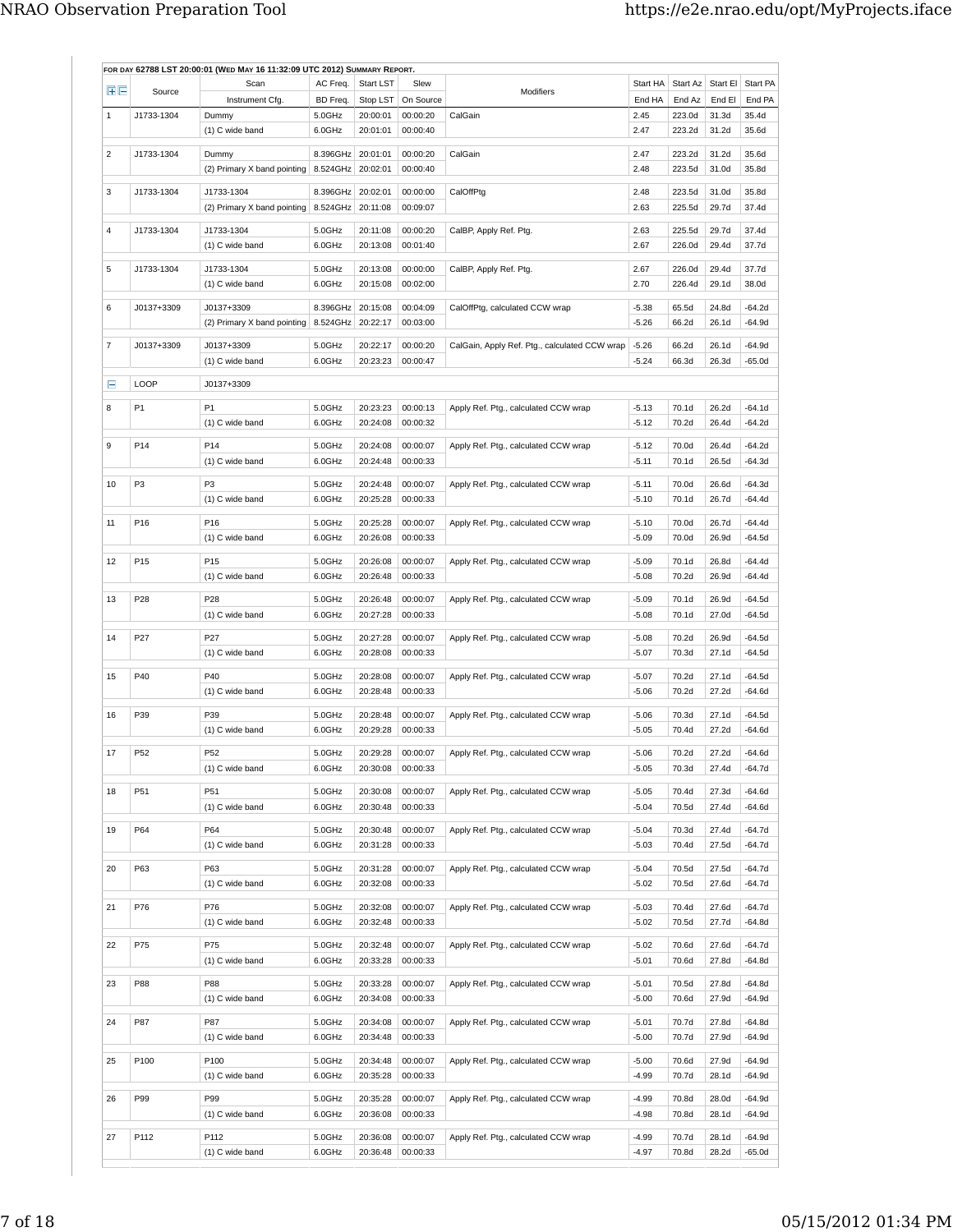| 28 | P111            | P111<br>(1) C wide band       | 5.0GHz<br>6.0GHz | 20:36:48<br>20:37:28 | 00:00:07<br>00:00:33 | Apply Ref. Ptg., calculated CCW wrap          | $-4.98$<br>$-4.97$ | 70.8d<br>70.9d | 28.1d<br>28.3d | -64.9d<br>-65.0d     |
|----|-----------------|-------------------------------|------------------|----------------------|----------------------|-----------------------------------------------|--------------------|----------------|----------------|----------------------|
| 29 | P124            | P124<br>(1) C wide band       | 5.0GHz<br>6.0GHz | 20:37:28<br>20:38:08 | 00:00:07<br>00:00:33 | Apply Ref. Ptg., calculated CCW wrap          | $-4.97$<br>$-4.96$ | 70.8d<br>70.9d | 28.3d<br>28.4d | -65.0d<br>-65.1d     |
| 30 | P123            | P123<br>(1) C wide band       | 5.0GHz<br>6.0GHz | 20:38:08<br>20:38:48 | 00:00:07<br>00:00:33 | Apply Ref. Ptg., calculated CCW wrap          | $-4.96$<br>$-4.95$ | 70.9d<br>71.0d | 28.3d<br>28.4d | -65.0d<br>$-65.1d$   |
| 31 | P134            | P134<br>(1) C wide band       | 5.0GHz<br>6.0GHz | 20:38:48<br>20:39:28 | 00:00:07<br>00:00:33 | Apply Ref. Ptg., calculated CCW wrap          | $-4.96$<br>-4.95   | 70.9d<br>70.9d | 28.4d<br>28.6d | $-65.1d$<br>-65.1d   |
| 32 | P125            | P125<br>(1) C wide band       | 5.0GHz<br>6.0GHz | 20:39:28<br>20:40:08 | 00:00:07<br>00:00:33 | Apply Ref. Ptg., calculated CCW wrap          | $-4.94$<br>$-4.93$ | 70.9d<br>70.9d | 28.6d<br>28.8d | -65.2d<br>-65.3d     |
| 33 | P126            | P126<br>(1) C wide band       | 5.0GHz<br>6.0GHz | 20:40:08<br>20:40:48 | 00:00:07<br>00:00:33 | Apply Ref. Ptg., calculated CCW wrap          | $-4.93$<br>$-4.92$ | 70.9d<br>70.9d | 28.9d<br>29.0d | $-65.3d$<br>-65.4d   |
| 34 | P113            | P113<br>(1) C wide band       | 5.0GHz<br>6.0GHz | 20:40:48<br>20:41:28 | 00:00:07<br>00:00:33 | Apply Ref. Ptg., calculated CCW wrap          | -4.91<br>$-4.90$   | 71.0d<br>71.1d | 29.0d<br>29.1d | -65.3d<br>$-65.4d$   |
| 35 | P114            | P114<br>(1) C wide band       | 5.0GHz<br>6.0GHz | 20:41:28<br>20:42:08 | 00:00:07<br>00:00:33 | Apply Ref. Ptg., calculated CCW wrap          | $-4.90$<br>-4.89   | 71.0d<br>71.1d | 29.2d<br>29.3d | $-65.5d$<br>-65.5d   |
| 36 | P101            | P101<br>(1) C wide band       | 5.0GHz<br>6.0GHz | 20:42:08<br>20:42:48 | 00:00:07<br>00:00:33 | Apply Ref. Ptg., calculated CCW wrap          | $-4.88$<br>$-4.87$ | 71.2d<br>71.3d | 29.4d<br>29.5d | -65.5d<br>$-65.5d$   |
| 37 | P102            | P102<br>(1) C wide band       | 5.0GHz<br>6.0GHz | 20:42:48<br>20:43:28 | 00:00:07<br>00:00:33 | Apply Ref. Ptg., calculated CCW wrap          | $-4.87$<br>$-4.86$ | 71.2d<br>71.3d | 29.6d<br>29.7d | $-65.6d$<br>-65.6d   |
|    | END LOOP        | J0137+3309                    |                  |                      |                      |                                               |                    |                |                |                      |
| 38 | J0137+3309      | J0137+3309<br>(1) C wide band | 5.0GHz<br>6.0GHz | 20:43:28<br>20:44:40 | 00:00:12<br>00:01:00 | CalGain, Apply Ref. Ptg., calculated CCW wrap | $-4.90$<br>$-4.88$ | 68.3d<br>68.4d | 30.2d<br>30.4d | -66.8d<br>-66.9d     |
| Ξ  | <b>LOOP</b>     | J0137+3309                    |                  |                      |                      |                                               |                    |                |                |                      |
| 39 | P138            | P138<br>(1) C wide band       | 5.0GHz<br>6.0GHz | 20:44:40<br>20:45:23 | 00:00:10<br>00:00:33 | Apply Ref. Ptg., calculated CCW wrap          | $-4.86$<br>$-4.85$ | 70.6d<br>70.7d | 29.9d<br>30.0d | -65.9d<br>-66.0d     |
| 40 | P131            | P131<br>(1) C wide band       | 5.0GHz<br>6.0GHz | 20:45:23<br>20:46:03 | 00:00:07<br>00:00:33 | Apply Ref. Ptg., calculated CCW wrap          | $-4.84$<br>$-4.83$ | 70.8d<br>70.9d | 30.1d<br>30.2d | -66.0d<br>-66.0d     |
| 41 | P130            | P130<br>(1) C wide band       | 5.0GHz<br>6.0GHz | 20:46:03<br>20:46:43 | 00:00:07<br>00:00:33 | Apply Ref. Ptg., calculated CCW wrap          | $-4.83$<br>$-4.82$ | 71.0d<br>71.1d | 30.2d<br>30.3d | -66.0d<br>-66.0d     |
| 42 | P119            | P119<br>(1) C wide band       | 5.0GHz<br>6.0GHz | 20:46:43<br>20:47:23 | 00:00:07<br>00:00:33 | Apply Ref. Ptg., calculated CCW wrap          | -4.81<br>$-4.80$   | 71.0d<br>71.1d | 30.4d<br>30.5d | -66.1d<br>-66.2d     |
| 43 | P118            | P118<br>(1) C wide band       | 5.0GHz<br>6.0GHz | 20:47:23<br>20:48:03 | 00:00:07<br>00:00:33 | Apply Ref. Ptg., calculated CCW wrap          | $-4.80$<br>$-4.79$ | 71.2d<br>71.3d | 30.5d<br>30.7d | -66.1d<br>$-66.2d$   |
| 44 | P107            | P107<br>(1) C wide band       | 5.0GHz<br>6.0GHz | 20:48:03<br>20:48:43 | 00:00:07<br>00:00:33 | Apply Ref. Ptg., calculated CCW wrap          | $-4.78$<br>$-4.77$ | 71.2d<br>71.3d | 30.8d<br>30.9d | -66.3d<br>$-66.3d$   |
| 45 | P106            | P106<br>(1) C wide band       | 5.0GHz<br>6.0GHz | 20:48:43<br>20:49:23 | 00:00:07<br>00:00:33 | Apply Ref. Ptg., calculated CCW wrap          | $-4.77$<br>$-4.76$ | 71.4d<br>71.5d | 30.9d<br>31.0d | -66.3d<br>-66.3d     |
| 46 | P95             | P95<br>(1) C wide band        | 5.0GHz<br>6.0GHz | 20:49:23<br>20:50:03 | 00:00:07<br>00:00:33 | Apply Ref. Ptg., calculated CCW wrap          | $-4.75$<br>$-4.74$ | 71.4d<br>71.4d | 31.1d<br>31.2d | $-66.4d$<br>-66.4d   |
| 47 | P94             | P94<br>(1) C wide band        | 5.0GHz<br>6.0GHz | 20:50:03<br>20:50:43 | 00:00:07<br>00:00:33 | Apply Ref. Ptg., calculated CCW wrap          | $-4.74$<br>$-4.73$ | 71.6d<br>71.6d | 31.2d<br>31.4d | $-66.4d$<br>$-66.5d$ |
| 48 | P83             | P83<br>(1) C wide band        | 5.0GHz<br>6.0GHz | 20:50:43<br>20:51:23 | 00:00:07<br>00:00:33 | Apply Ref. Ptg., calculated CCW wrap          | $-4.72$<br>$-4.71$ | 71.6d<br>71.6d | 31.5d<br>31.6d | $-66.5d$<br>-66.6d   |
| 49 | P82             | P82<br>(1) C wide band        | 5.0GHz<br>6.0GHz | 20:51:23<br>20:52:03 | 00:00:07<br>00:00:33 | Apply Ref. Ptg., calculated CCW wrap          | -4.71<br>$-4.70$   | 71.8d<br>71.8d | 31.6d<br>31.7d | $-66.5d$<br>$-66.6d$ |
| 50 | P71             | P71<br>(1) C wide band        | 5.0GHz<br>6.0GHz | 20:52:03<br>20:52:43 | 00:00:07<br>00:00:33 | Apply Ref. Ptg., calculated CCW wrap          | $-4.69$<br>$-4.68$ | 71.7d<br>71.8d | 31.8d<br>31.9d | -66.7d<br>-66.7d     |
| 51 | P70             | P70<br>(1) C wide band        | 5.0GHz<br>6.0GHz | 20:52:43<br>20:53:23 | 00:00:07<br>00:00:33 | Apply Ref. Ptg., calculated CCW wrap          | -4.68<br>$-4.67$   | 71.9d<br>72.0d | 32.0d<br>32.1d | -66.7d<br>-66.7d     |
| 52 | P59             | P59<br>(1) C wide band        | 5.0GHz<br>6.0GHz | 20:53:23<br>20:54:03 | 00:00:07<br>00:00:33 | Apply Ref. Ptg., calculated CCW wrap          | $-4.66$<br>$-4.65$ | 71.9d<br>72.0d | 32.2d<br>32.3d | $-66.8d$<br>-66.9d   |
|    |                 |                               |                  |                      |                      | Apply Ref. Ptg., calculated CCW wrap          |                    |                |                |                      |
| 53 | P <sub>58</sub> | P58<br>(1) C wide band        | 5.0GHz<br>6.0GHz | 20:54:03<br>20:54:43 | 00:00:07<br>00:00:33 |                                               | $-4.65$<br>$-4.64$ | 72.1d<br>72.2d | 32.3d<br>32.4d | -66.8d<br>-66.9d     |
| 54 | P47             | P47<br>(1) C wide band        | 5.0GHz<br>6.0GHz | 20:54:43<br>20:55:23 | 00:00:07<br>00:00:33 | Apply Ref. Ptg., calculated CCW wrap          | $-4.63$<br>$-4.62$ | 72.1d<br>72.2d | 32.5d<br>32.7d | -66.9d<br>$-67.0d$   |
| 55 | P46             | P46                           | 5.0GHz           | 20:55:23             | 00:00:07             | Apply Ref. Ptg., calculated CCW wrap          | $-4.62$            | 72.3d          | 32.7d          | $-66.9d$             |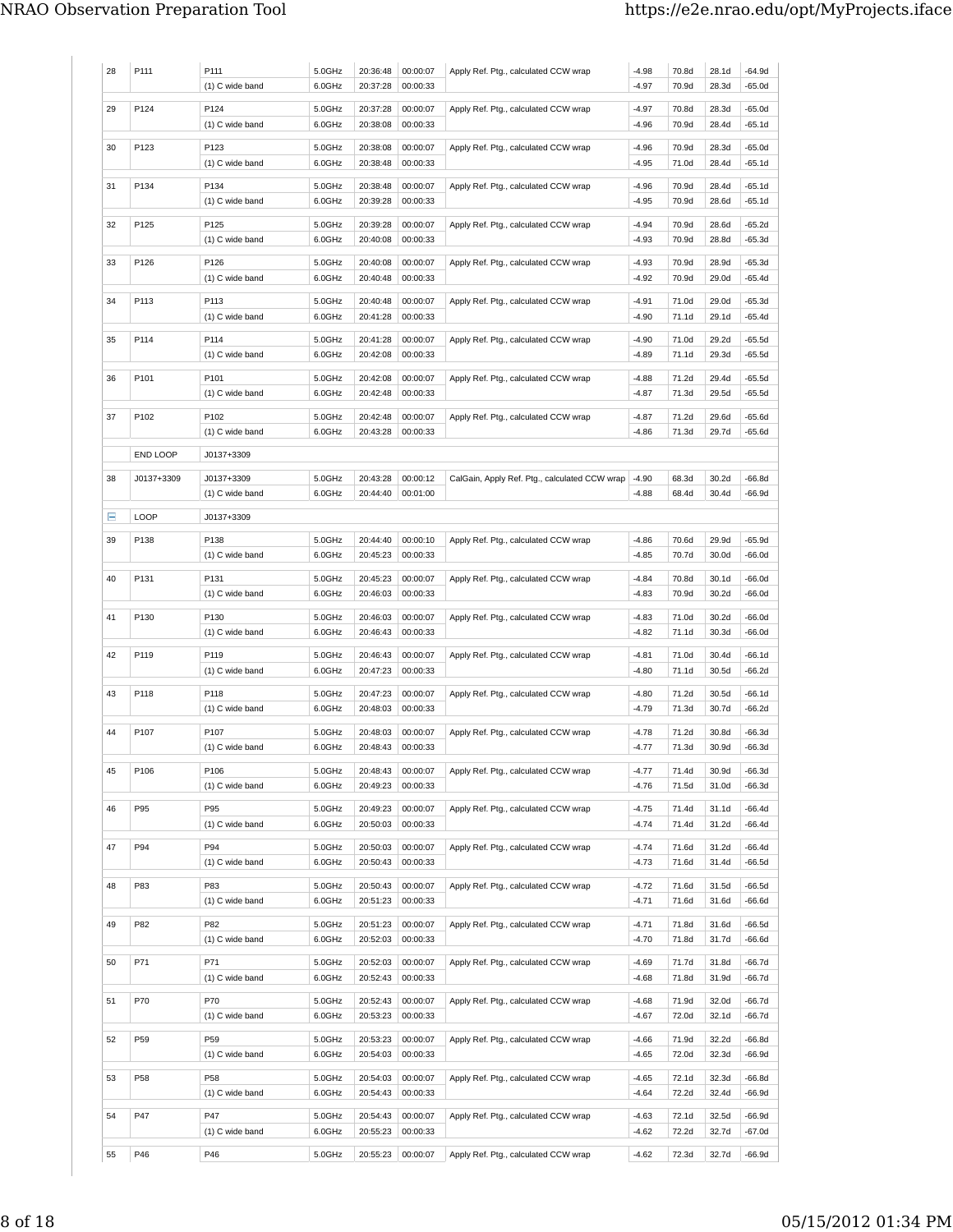|    |                 | (1) C wide band         | 6.0GHz           | 20:56:03             | 00:00:33             |                                                            | $-4.61$            | 72.4d          | 32.8d          | $-67.0d$           |
|----|-----------------|-------------------------|------------------|----------------------|----------------------|------------------------------------------------------------|--------------------|----------------|----------------|--------------------|
| 56 | P35             | P35                     | 5.0GHz           | 20:56:03             | 00:00:07             | Apply Ref. Ptg., calculated CCW wrap                       | $-4.60$            | 72.3d          | 32.9d          | $-67.1d$           |
|    |                 | (1) C wide band         | 6.0GHz           | 20:56:43             | 00:00:33             |                                                            | $-4.59$            | 72.3d          | 33.0d          | $-67.1d$           |
|    |                 |                         |                  |                      |                      |                                                            |                    |                |                |                    |
| 57 | P34             | P34<br>(1) C wide band  | 5.0GHz<br>6.0GHz | 20:56:43<br>20:57:23 | 00:00:07<br>00:00:33 | Apply Ref. Ptg., calculated CCW wrap                       | $-4.59$<br>$-4.58$ | 72.5d<br>72.5d | 33.0d<br>33.2d | -67.1d<br>$-67.1d$ |
|    |                 |                         |                  |                      |                      |                                                            |                    |                |                |                    |
| 58 | P <sub>23</sub> | P <sub>23</sub>         | 5.0GHz           | 20:57:23             | 00:00:07             | Apply Ref. Ptg., calculated CCW wrap                       | $-4.57$            | 72.5d          | 33.2d          | $-67.2d$           |
|    |                 | (1) C wide band         | 6.0GHz           | 20:58:03             | 00:00:33             |                                                            | $-4.56$            | 72.5d          | 33.4d          | $-67.3d$           |
| 59 | P22             | P22                     | 5.0GHz           | 20:58:03             | 00:00:07             | Apply Ref. Ptg., calculated CCW wrap                       | $-4.56$            | 72.7d          | 33.4d          | $-67.2d$           |
|    |                 | (1) C wide band         | 6.0GHz           | 20:58:43             | 00:00:33             |                                                            | $-4.55$            | 72.7d          | 33.5d          | $-67.3d$           |
| 60 | P <sub>11</sub> | P11                     | 5.0GHz           | 20:58:43             | 00:00:07             | Apply Ref. Ptg., calculated CCW wrap                       | $-4.54$            | 72.6d          | 33.6d          | $-67.3d$           |
|    |                 | (1) C wide band         | 6.0GHz           | 20:59:23             | 00:00:33             |                                                            | $-4.53$            | 72.7d          | 33.7d          | $-67.4d$           |
|    |                 |                         |                  |                      |                      |                                                            |                    |                |                |                    |
| 61 | P <sub>10</sub> | P10                     | 5.0GHz           | 20:59:23             | 00:00:07             | Apply Ref. Ptg., calculated CCW wrap                       | $-4.53$            | 72.8d          | 33.7d          | $-67.3d$           |
|    |                 | (1) C wide band         | 6.0GHz           | 21:00:03             | 00:00:33             |                                                            | $-4.52$            | 72.9d          | 33.9d          | $-67.4d$           |
| 62 | P <sub>9</sub>  | P9                      | 5.0GHz           | 21:00:03             | 00:00:07             | Apply Ref. Ptg., calculated CCW wrap                       | $-4.52$            | 73.0d          | 33.8d          | -67.3d             |
|    |                 | (1) C wide band         | 6.0GHz           | 21:00:43             | 00:00:33             |                                                            | $-4.51$            | 73.1d          | 33.9d          | $-67.4d$           |
| 63 | P20             | P20                     | 5.0GHz           | 21:00:43             | 00:00:07             | Apply Ref. Ptg., calculated CCW wrap                       | $-4.51$            | 73.1d          | 33.8d          | $-67.3d$           |
|    |                 | (1) C wide band         | 6.0GHz           | 21:01:23             | 00:00:33             |                                                            | $-4.50$            | 73.2d          | 34.0d          | $-67.3d$           |
|    |                 |                         |                  |                      |                      |                                                            |                    |                |                |                    |
| 64 | P21             | P21                     | 5.0GHz           | 21:01:23             | 00:00:07             | Apply Ref. Ptg., calculated CCW wrap                       | $-4.51$            | 73.1d          | 33.9d          | $-67.4d$           |
|    |                 | (1) C wide band         | 6.0GHz           | 21:02:03             | 00:00:33             |                                                            | $-4.49$            | 73.1d          | 34.1d          | $-67.4d$           |
| 65 | P32             | P32                     | 5.0GHz           | 21:02:03             | 00:00:07             | Apply Ref. Ptg., calculated CCW wrap                       | $-4.50$            | 73.2d          | 34.0d          | $-67.4d$           |
|    |                 | (1) C wide band         | 6.0GHz           | 21:02:43             | 00:00:33             |                                                            | $-4.49$            | 73.3d          | 34.1d          | -67.4d             |
| 66 | P33             | P33                     | 5.0GHz           | 21:02:43             | 00:00:07             | Apply Ref. Ptg., calculated CCW wrap                       | $-4.49$            | 73.2d          | 34.1d          | $-67.4d$           |
|    |                 | (1) C wide band         | 6.0GHz           | 21:03:23             | 00:00:33             |                                                            | $-4.48$            | 73.2d          | 34.3d          | -67.5d             |
|    |                 |                         |                  |                      |                      |                                                            |                    |                |                |                    |
| 67 | P44             | P44                     | 5.0GHz           | 21:03:23             | 00:00:07             | Apply Ref. Ptg., calculated CCW wrap                       | $-4.48$            | 73.3d          | 34.2d          | $-67.4d$           |
|    |                 | (1) C wide band         | 6.0GHz           | 21:04:03             | 00:00:33             |                                                            | $-4.47$            | 73.4d          | 34.3d          | -67.5d             |
| 68 | P45             | P45                     | 5.0GHz           | 21:04:03             | 00:00:07             | Apply Ref. Ptg., calculated CCW wrap                       | $-4.48$            | 73.2d          | 34.3d          | -67.5d             |
|    |                 | (1) C wide band         | 6.0GHz           | 21:04:43             | 00:00:33             |                                                            | $-4.47$            | 73.3d          | 34.4d          | -67.6d             |
|    | END LOOP        | J0137+3309              |                  |                      |                      |                                                            |                    |                |                |                    |
|    |                 |                         |                  |                      |                      |                                                            |                    |                |                |                    |
| 69 | J0137+3309      | J0137+3309              | 5.0GHz<br>6.0GHz | 21:04:43<br>21:05:55 | 00:00:12<br>00:01:00 | CalGain, Apply Ref. Ptg., calculated CCW wrap              | $-4.55$<br>$-4.53$ | 70.2d<br>70.4d | 34.3d<br>34.5d | $-68.6d$<br>-68.7d |
|    |                 | (1) C wide band         |                  |                      |                      |                                                            |                    |                |                |                    |
| Ε  | LOOP            | J0137+3309              |                  |                      |                      |                                                            |                    |                |                |                    |
| 70 | P132            | P132                    | 5.0GHz           | 21:05:55             | 00:00:11             | Apply Ref. Ptg., calculated CCW wrap                       | $-4.50$            | 72.8d          | 34.2d          | -67.6d             |
|    |                 | (1) C wide band         | 6.0GHz           | 21:06:38             | 00:00:32             |                                                            | $-4.48$            | 72.9d          | 34.3d          | $-67.7d$           |
|    |                 |                         |                  |                      |                      |                                                            |                    |                |                |                    |
| 71 | P120            | P120<br>(1) C wide band | 5.0GHz<br>6.0GHz | 21:06:38<br>21:07:18 | 00:00:07<br>00:00:33 | Apply Ref. Ptg., calculated CCW wrap                       | $-4.48$<br>$-4.47$ | 72.9d<br>73.0d | 34.4d<br>34.5d | -67.7d<br>-67.7d   |
|    |                 |                         |                  |                      |                      |                                                            |                    |                |                |                    |
| 72 | P108            | P108                    | 5.0GHz           |                      |                      | 21:07:18   00:00:07   Apply Ref. Ptg., calculated CCW wrap | $-4.46$            | 73.0d          | 34.6d          | $-67.8d$           |
|    |                 | (1) C wide band         | 6.0GHz           | 21:07:58             | 00:00:33             |                                                            | $-4.45$            | 73.1d          | 34.8d          | $-67.8d$           |
| 73 | P96             | P96                     | 5.0GHz           | 21:07:58             | 00:00:07             | Apply Ref. Ptg., calculated CCW wrap                       | $-4.44$            | 73.1d          | 34.9d          | $-67.9d$           |
|    |                 | (1) C wide band         | 6.0GHz           | 21:08:38             | 00:00:33             |                                                            | $-4.43$            | 73.2d          | 35.0d          | $-67.9d$           |
|    | P84             | P84                     |                  |                      |                      |                                                            |                    |                |                |                    |
| 74 |                 | (1) C wide band         | 5.0GHz<br>6.0GHz | 21:08:38<br>21:09:18 | 00:00:07<br>00:00:33 | Apply Ref. Ptg., calculated CCW wrap                       | $-4.42$<br>$-4.41$ | 73.2d<br>73.3d | 35.1d<br>35.2d | $-67.9d$<br>-68.0d |
|    |                 |                         |                  |                      |                      |                                                            |                    |                |                |                    |
| 75 | P72             | P72                     | 5.0GHz           | 21:09:18             | 00:00:07             | Apply Ref. Ptg., calculated CCW wrap                       | $-4.40$            | 73.4d          | 35.3d          | $-68.0d$           |
|    |                 | (1) C wide band         | 6.0GHz           | 21:09:58             | 00:00:33             |                                                            | $-4.39$            | 73.4d          | 35.4d          | $-68.1d$           |
| 76 | P60             | P60                     | 5.0GHz           | 21:09:58             | 00:00:07             | Apply Ref. Ptg., calculated CCW wrap                       | $-4.38$            | 73.5d          | 35.5d          | $-68.1d$           |
|    |                 | (1) C wide band         | 6.0GHz           | 21:10:38             | 00:00:33             |                                                            | $-4.37$            | 73.5d          | 35.7d          | $-68.2d$           |
| 77 | P48             | P48                     | 5.0GHz           | 21:10:38             | 00:00:07             | Apply Ref. Ptg., calculated CCW wrap                       | $-4.36$            | 73.6d          | 35.8d          | $-68.2d$           |
|    |                 | (1) C wide band         | 6.0GHz           | 21:11:18             | 00:00:33             |                                                            | $-4.35$            | 73.6d          | 35.9d          | $-68.2d$           |
|    |                 |                         |                  |                      |                      |                                                            |                    |                |                |                    |
| 78 |                 |                         | 5.0GHz           | 21:11:18             | 00:00:07             | Apply Ref. Ptg., calculated CCW wrap                       | $-4.34$            | 73.7d          | 36.0d          | $-68.3d$           |
|    | P36             | P36                     |                  |                      | 00:00:33             |                                                            |                    |                |                | $-68.3d$           |
|    |                 | (1) C wide band         | 6.0GHz           | 21:11:58             |                      |                                                            | $-4.33$            | 73.8d          | 36.1d          |                    |
| 79 | P24             | P24                     | 5.0GHz           | 21:11:58             | 00:00:07             | Apply Ref. Ptg., calculated CCW wrap                       | $-4.33$            | 73.8d          | 36.2d          | $-68.4d$           |
|    |                 | (1) C wide band         | 6.0GHz           | 21:12:38             | 00:00:33             |                                                            | $-4.31$            | 73.9d          | 36.3d          | $-68.4d$           |
|    |                 |                         |                  |                      |                      |                                                            |                    |                |                |                    |
| 80 | P12             | P12                     | 5.0GHz           | 21:12:38             | 00:00:07             | Apply Ref. Ptg., calculated CCW wrap                       | $-4.31$            | 73.9d          | 36.4d          | $-68.4d$           |
|    |                 | (1) C wide band         | 6.0GHz           | 21:13:18             | 00:00:33             |                                                            | $-4.30$            | 74.0d          | 36.6d          | -68.5d             |
| 81 | P <sub>8</sub>  | P8                      | 5.0GHz           | 21:13:18             | 00:00:08             | Apply Ref. Ptg., calculated CCW wrap                       | $-4.30$            | 74.4d          | 36.4d          | $-68.2d$           |
|    |                 | (1) C wide band         | 6.0GHz           | 21:13:58             | 00:00:32             |                                                            | $-4.28$            | 74.5d          | 36.6d          | $-68.3d$           |
| 82 | P7              | P7                      | 5.0GHz           | 21:13:58             | 00:00:07             | Apply Ref. Ptg., calculated CCW wrap                       | $-4.29$            | 74.6d          | 36.5d          | $-68.2d$           |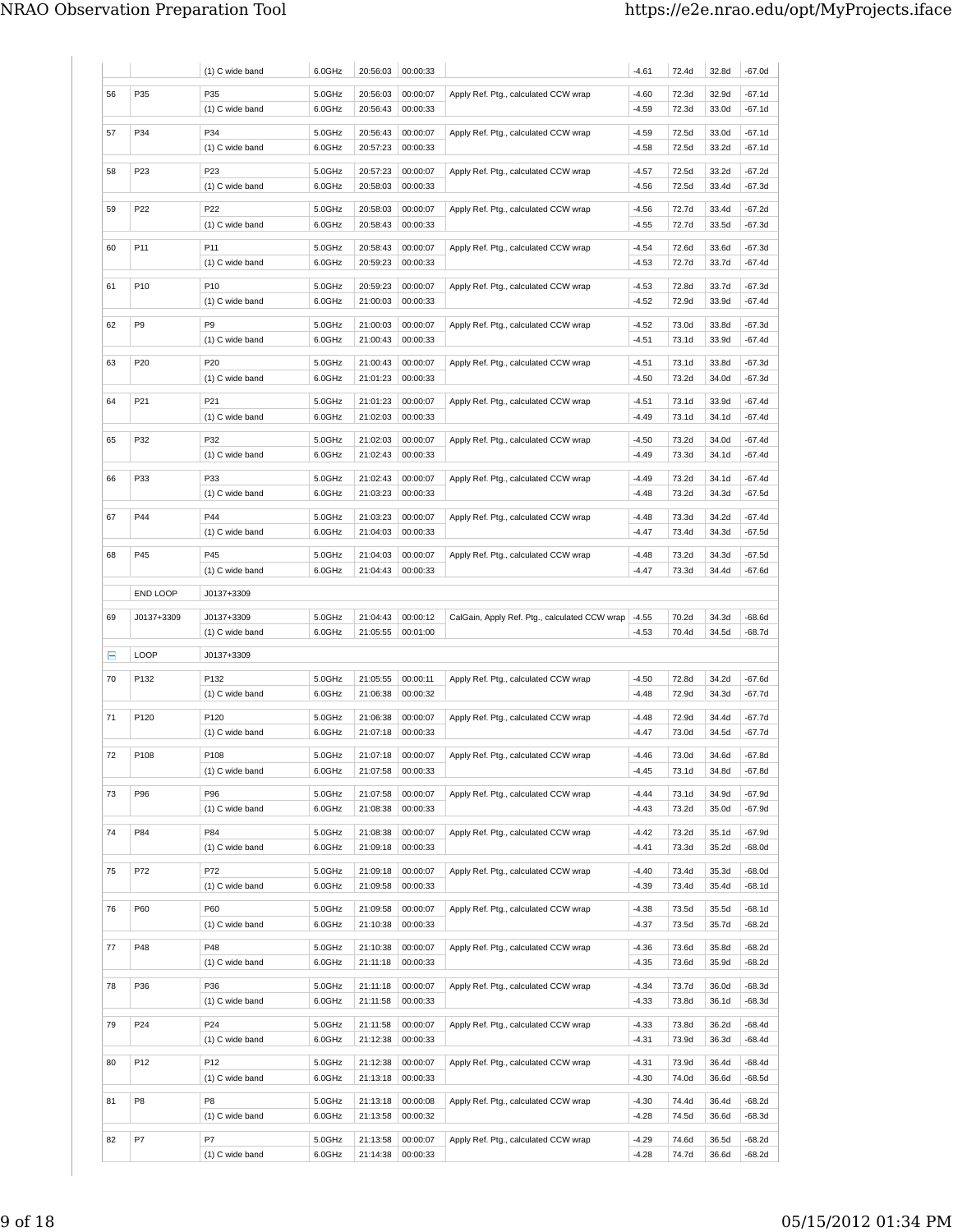| 83  | P18             | P18                           | 5.0GHz            | 21:14:38             | 00:00:07             | Apply Ref. Ptg., calculated CCW wrap          | $-4.28$            | 74.8d          | 36.5d          | $-68.1d$           |
|-----|-----------------|-------------------------------|-------------------|----------------------|----------------------|-----------------------------------------------|--------------------|----------------|----------------|--------------------|
|     |                 | (1) C wide band               | 6.0GHz            | 21:15:18             | 00:00:33             |                                               | $-4.27$            | 74.8d          | 36.7d          | -68.2d             |
| 84  | P <sub>5</sub>  | P <sub>5</sub>                | 5.0GHz            | 21:15:18             | 00:00:07             | Apply Ref. Ptg., calculated CCW wrap          | $-4.27$            | 75.0d          | 36.7d          | $-68.1d$           |
|     |                 | (1) C wide band               | 6.0GHz            | 21:15:58             | 00:00:33             |                                               | $-4.26$            | 75.0d          | 36.8d          | $-68.2d$           |
| 85  | P <sub>6</sub>  | P <sub>6</sub>                | 5.0GHz            | 21:15:58             | 00:00:07             | Apply Ref. Ptg., calculated CCW wrap          | $-4.25$            | 74.9d          | 36.9d          | $-68.3d$           |
|     |                 | (1) C wide band               | 6.0GHz            | 21:16:38             | 00:00:33             |                                               | $-4.24$            | 75.0d          | 37.0d          | -68.3d             |
|     |                 |                               |                   |                      |                      |                                               |                    |                |                |                    |
| 86  | P <sub>4</sub>  | P <sub>4</sub>                | 5.0GHz            | 21:16:38             | 00:00:07             | Apply Ref. Ptg., calculated CCW wrap          | $-4.24$            | 75.2d          | 36.9d          | -68.2d             |
|     |                 | (1) C wide band               | 6.0GHz            | 21:17:18             | 00:00:33             |                                               | $-4.23$            | 75.3d          | 37.1d          | $-68.2d$           |
| 87  | P <sub>2</sub>  | P <sub>2</sub>                | 5.0GHz            | 21:17:18             | 00:00:07             | Apply Ref. Ptg., calculated CCW wrap          | $-4.23$            | 75.5d          | 37.0d          | $-68.1d$           |
|     |                 | (1) C wide band               | 6.0GHz            | 21:17:58             | 00:00:33             |                                               | $-4.22$            | 75.6d          | 37.1d          | -68.1d             |
| 88  | P <sub>13</sub> | P13                           | 5.0GHz            | 21:17:58             | 00:00:08             | Apply Ref. Ptg., calculated CCW wrap          | $-4.23$            | 75.6d          | 37.0d          | $-68.0d$           |
|     |                 | (1) C wide band               | 6.0GHz            | 21:18:38             | 00:00:32             |                                               | $-4.22$            | 75.7d          | 37.1d          | $-68.0d$           |
|     |                 |                               |                   |                      |                      |                                               |                    |                |                |                    |
| 89  | P26             | P26                           | 5.0GHz            | 21:18:38             | 00:00:07             | Apply Ref. Ptg., calculated CCW wrap          | $-4.22$            | 75.6d          | 37.1d          | $-68.1d$           |
|     |                 | (1) C wide band               | 6.0GHz            | 21:19:18             | 00:00:33             |                                               | $-4.21$            | 75.6d          | 37.2d          | -68.1d             |
| 90  | P <sub>25</sub> | P <sub>25</sub>               | 5.0GHz            | 21:19:18             | 00:00:07             | Apply Ref. Ptg., calculated CCW wrap          | $-4.22$            | 75.7d          | 37.1d          | $-68.0d$           |
|     |                 | (1) C wide band               | 6.0GHz            | 21:19:58             | 00:00:33             |                                               | $-4.20$            | 75.8d          | 37.3d          | $-68.1d$           |
|     |                 |                               |                   |                      |                      |                                               |                    |                |                |                    |
| 91  | P38             | P38                           | 5.0GHz            | 21:19:58             | 00:00:07             | Apply Ref. Ptg., calculated CCW wrap          | $-4.21$            | 75.7d          | 37.3d          | $-68.1d$           |
|     |                 | (1) C wide band               | 6.0GHz            | 21:20:38             | 00:00:33             |                                               | $-4.20$            | 75.7d          | 37.4d          | -68.2d             |
| 92  | P37             | P37                           | 5.0GHz            | 21:20:38             | 00:00:07             | Apply Ref. Ptg., calculated CCW wrap          | $-4.20$            | 75.8d          | 37.3d          | $-68.1d$           |
|     |                 | (1) C wide band               | 6.0GHz            | 21:21:18             | 00:00:33             |                                               | $-4.19$            | 75.9d          | 37.4d          | $-68.1d$           |
| 93  | P50             | P50                           |                   | 21:21:18             | 00:00:07             |                                               | $-4.19$            | 75.8d          | 37.4d          | $-68.2d$           |
|     |                 | (1) C wide band               | 5.0GHz<br>6.0GHz  | 21:21:58             | 00:00:33             | Apply Ref. Ptg., calculated CCW wrap          | $-4.18$            | 75.8d          | 37.6d          | -68.2d             |
|     |                 |                               |                   |                      |                      |                                               |                    |                |                |                    |
| 94  | P49             | P49                           | 5.0GHz            | 21:21:58             | 00:00:07             | Apply Ref. Ptg., calculated CCW wrap          | $-4.19$            | 75.9d          | 37.5d          | $-68.2d$           |
|     |                 | (1) C wide band               | 6.0GHz            | 21:22:38             | 00:00:33             |                                               | $-4.18$            | 76.0d          | 37.6d          | -68.2d             |
| 95  | P62             | P62                           | 5.0GHz            | 21:22:38             | 00:00:07             | Apply Ref. Ptg., calculated CCW wrap          | $-4.18$            | 75.8d          | 37.6d          | $-68.3d$           |
|     |                 | (1) C wide band               | 6.0GHz            | 21:23:18             | 00:00:33             |                                               | $-4.17$            | 75.9d          | 37.7d          | -68.3d             |
|     |                 |                               |                   |                      |                      |                                               |                    |                |                |                    |
| 96  | P61             | P61                           | 5.0GHz            | 21:23:18             | 00:00:07             | Apply Ref. Ptg., calculated CCW wrap          | $-4.17$            | 76.0d          | 37.6d          | $-68.2d$           |
|     |                 | (1) C wide band               | 6.0GHz            | 21:23:58             | 00:00:33             |                                               | -4.16              | 76.1d          | 37.8d          | -68.3d             |
| 97  | P74             | P74                           | 5.0GHz            | 21:23:58             | 00:00:07             | Apply Ref. Ptg., calculated CCW wrap          | $-4.16$            | 75.9d          | 37.8d          | -68.3d             |
|     |                 | (1) C wide band               | 6.0GHz            | 21:24:38             | 00:00:33             |                                               | $-4.15$            | 76.0d          | 37.9d          | $-68.4d$           |
|     |                 |                               |                   |                      |                      |                                               |                    |                |                |                    |
| 98  | P73             | P73<br>(1) C wide band        | 5.0GHz<br>6.0GHz  | 21:24:38<br>21:25:18 | 00:00:07<br>00:00:33 | Apply Ref. Ptg., calculated CCW wrap          | $-4.16$<br>$-4.15$ | 76.1d<br>76.2d | 37.8d<br>38.0d | $-68.3d$<br>-68.3d |
|     |                 |                               |                   |                      |                      |                                               |                    |                |                |                    |
| 99  | P86             | P86                           | 5.0GHz            | 21:25:18             | 00:00:07             | Apply Ref. Ptg., calculated CCW wrap          | $-4.15$            | 76.0d          | 37.9d          | -68.4d             |
|     |                 | (1) C wide band               | 6.0GHz            | 21:25:58             | 00:00:33             |                                               | $-4.14$            | 76.1d          | 38.1d          | $-68.4d$           |
|     | END LOOP        | J0137+3309                    |                   |                      |                      |                                               |                    |                |                |                    |
|     |                 |                               |                   |                      |                      |                                               |                    |                |                |                    |
| 100 | J0137+3309      | J0137+3309                    | 5.0GHz            | 21:25:58             | 00:00:13             | CalGain, Apply Ref. Ptg., calculated CCW wrap | $-4.20$            | 72.2d          | 38.5d          | $-70.4d$           |
|     |                 | (1) C wide band               | 6.0GHz            | 21:27:11             | 00:01:00             |                                               | $-4.17$            | 72.3d          | 38.7d          | -70.5d             |
| 101 | J0137+3309      | J0137+3309                    | 8.396GHz 21:27:11 |                      | 00:00:20             | CalOffPtg, calculated CCW wrap                | $-4.17$            | 72.3d          | 38.7d          | $-70.5d$           |
|     |                 | (2) Primary X band pointing   | 8.524GHz 21:30:18 |                      | 00:02:47             |                                               | $-4.12$            | 72.6d          | 39.3d          | $-70.7d$           |
|     |                 |                               |                   |                      | 00:00:20             |                                               |                    |                |                |                    |
| 102 | J0137+3309      | J0137+3309<br>(1) C wide band | 5.0GHz            | 21:30:18<br>21:31:25 | 00:00:47             | CalGain, Apply Ref. Ptg., calculated CCW wrap | $-4.12$            | 72.6d<br>72.7d | 39.3d<br>39.5d | $-70.7d$           |
|     |                 |                               | 6.0GHz            |                      |                      |                                               | $-4.10$            |                |                | -70.8d             |
| Ε   | LOOP            | J0137+3309                    |                   |                      |                      |                                               |                    |                |                |                    |
| 103 | P137            | P137                          | 5.0GHz            | 21:31:25             | 00:00:11             | Apply Ref. Ptg., calculated CCW wrap          | $-4.08$            | 75.5d          | 39.1d          | -69.2d             |
|     |                 | (1) C wide band               | 6.0GHz            | 21:32:09             | 00:00:33             |                                               | $-4.07$            | 75.6d          | 39.2d          | $-69.3d$           |
|     |                 |                               |                   |                      |                      |                                               |                    |                |                |                    |
| 104 | P129            | P129                          | 5.0GHz            | 21:32:09             | 00:00:07             | Apply Ref. Ptg., calculated CCW wrap          | $-4.06$            | 75.7d          | 39.2d          | $-69.2d$           |
|     |                 | (1) C wide band               | 6.0GHz            | 21:32:49             | 00:00:33             |                                               | $-4.05$            | 75.8d          | 39.4d          | $-69.3d$           |
| 105 | P128            | P128                          | 5.0GHz            | 21:32:49             | 00:00:07             | Apply Ref. Ptg., calculated CCW wrap          | $-4.05$            | 75.9d          | 39.4d          | $-69.2d$           |
|     |                 | (1) C wide band               | 6.0GHz            | 21:33:29             | 00:00:33             |                                               | $-4.04$            | 76.0d          | 39.5d          | $-69.3d$           |
|     |                 |                               |                   |                      |                      |                                               |                    |                |                |                    |
| 106 | P117            | P117                          | 5.0GHz            | 21:33:29             | 00:00:07             | Apply Ref. Ptg., calculated CCW wrap          | $-4.03$            | 75.9d          | 39.6d          | $-69.3d$           |
|     |                 | $(1)$ C wide band             | 6.0GHz            | 21:34:09             | 00:00:33             |                                               | $-4.02$            | 75.9d          | 39.7d          | $-69.4d$           |
| 107 | P116            | P116                          | 5.0GHz            | 21:34:09             | 00:00:07             | Apply Ref. Ptg., calculated CCW wrap          | $-4.02$            | 76.1d          | 39.8d          | -69.3d             |
|     |                 | (1) C wide band               | 6.0GHz            | 21:34:49             | 00:00:33             |                                               | $-4.01$            | 76.2d          | 39.9d          | $-69.4d$           |
| 108 | P105            | P105                          | 5.0GHz            | 21:34:49             | 00:00:07             |                                               | $-4.00$            | 76.1d          | 40.0d          | $-69.5d$           |
|     |                 | $(1)$ C wide band             | 6.0GHz            | 21:35:29             | 00:00:33             | Apply Ref. Ptg., calculated CCW wrap          | $-3.99$            | 76.1d          | 40.1d          | $-69.5d$           |
|     |                 |                               |                   |                      |                      |                                               |                    |                |                |                    |
| 109 | P104            | P104                          | 5.0GHz            | 21:35:29             | 00:00:07             | Apply Ref. Ptg., calculated CCW wrap          | $-3.99$            | 76.3d          | 40.1d          | $-69.4d$           |
|     |                 | (1) C wide band               | 6.0GHz            | 21:36:09             | 00:00:33             |                                               | $-3.98$            | 76.3d          | 40.3d          | $-69.5d$           |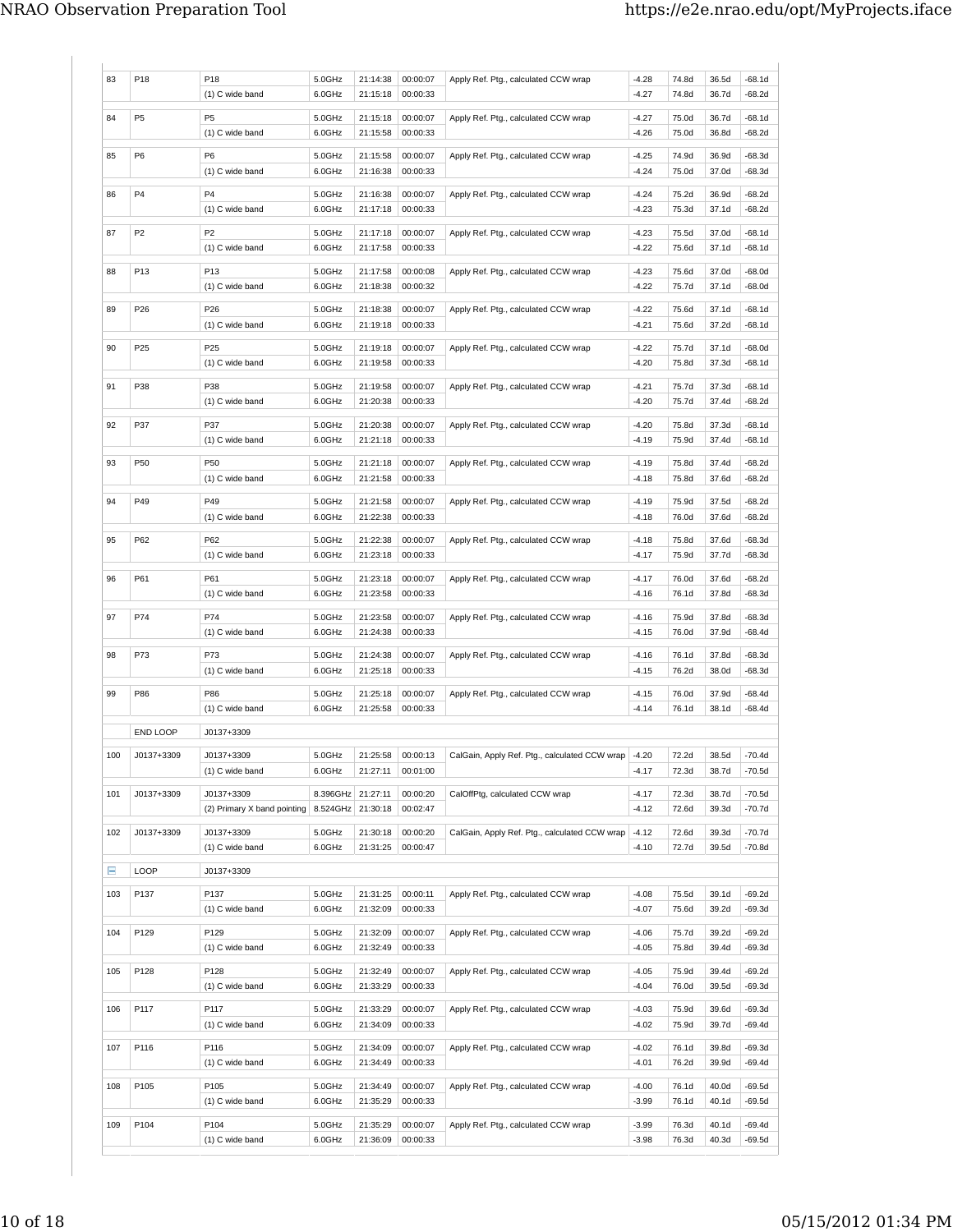| 110 | P93             | P93<br>(1) C wide band             | 5.0GHz<br>6.0GHz | 21:36:09<br>21:36:49 | 00:00:07<br>00:00:33 | Apply Ref. Ptg., calculated CCW wrap          | $-3.97$<br>$-3.96$ | 76.2d<br>76.3d | 40.3d<br>40.5d | $-69.6d$<br>-69.6d   |
|-----|-----------------|------------------------------------|------------------|----------------------|----------------------|-----------------------------------------------|--------------------|----------------|----------------|----------------------|
| 111 | P92             | P92<br>(1) C wide band             | 5.0GHz<br>6.0GHz | 21:36:49<br>21:37:29 | 00:00:07<br>00:00:33 | Apply Ref. Ptg., calculated CCW wrap          | $-3.96$<br>$-3.95$ | 76.4d<br>76.5d | 40.5d<br>40.6d | $-69.6d$<br>-69.6d   |
| 112 | P81             | P81<br>(1) C wide band             | 5.0GHz<br>6.0GHz | 21:37:29<br>21:38:09 | 00:00:07<br>00:00:33 | Apply Ref. Ptg., calculated CCW wrap          | $-3.94$<br>$-3.93$ | 76.4d<br>76.5d | 40.7d<br>40.8d | -69.7d<br>-69.7d     |
| 113 | P80             | P80<br>(1) C wide band             | 5.0GHz<br>6.0GHz | 21:38:09<br>21:38:49 | 00:00:07<br>00:00:33 | Apply Ref. Ptg., calculated CCW wrap          | $-3.93$<br>-3.92   | 76.6d<br>76.7d | 40.8d<br>41.0d | -69.7d<br>-69.7d     |
| 114 | P69             | P69<br>(1) C wide band             | 5.0GHz<br>6.0GHz | 21:38:49<br>21:39:29 | 00:00:07<br>00:00:33 | Apply Ref. Ptg., calculated CCW wrap          | $-3.91$<br>$-3.90$ | 76.6d<br>76.6d | 41.1d<br>41.2d | -69.8d<br>$-69.9d$   |
| 115 | P68             | P68<br>(1) C wide band             | 5.0GHz<br>6.0GHz | 21:39:29<br>21:40:09 | 00:00:07<br>00:00:33 | Apply Ref. Ptg., calculated CCW wrap          | $-3.90$<br>$-3.89$ | 76.8d<br>76.9d | 41.2d<br>41.3d | $-69.8d$<br>-69.8d   |
| 116 | P57             | P57<br>(1) C wide band             | 5.0GHz<br>6.0GHz | 21:40:09<br>21:40:49 | 00:00:07<br>00:00:33 | Apply Ref. Ptg., calculated CCW wrap          | $-3.88$<br>$-3.87$ | 76.8d<br>76.8d | 41.4d<br>41.6d | -69.9d<br>$-70.0d$   |
| 117 | P56             | P56<br>(1) C wide band             | 5.0GHz<br>6.0GHz | 21:40:49<br>21:41:29 | 00:00:07<br>00:00:33 | Apply Ref. Ptg., calculated CCW wrap          | $-3.87$<br>-3.86   | 77.0d<br>77.0d | 41.6d<br>41.7d | -69.9d<br>-69.9d     |
| 118 | P55             | P <sub>55</sub><br>(1) C wide band | 5.0GHz<br>6.0GHz | 21:41:29<br>21:42:09 | 00:00:07<br>00:00:33 | Apply Ref. Ptg., calculated CCW wrap          | -3.86<br>$-3.85$   | 77.1d<br>77.2d | 41.6d<br>41.8d | -69.8d<br>-69.9d     |
| 119 | P <sub>54</sub> | P <sub>54</sub><br>(1) C wide band | 5.0GHz<br>6.0GHz | 21:42:09<br>21:42:49 | 00:00:07<br>00:00:33 | Apply Ref. Ptg., calculated CCW wrap          | $-3.85$<br>$-3.83$ | 77.4d<br>77.4d | 41.8d<br>41.9d | $-69.8d$<br>$-69.9d$ |
| 120 | P53             | P <sub>53</sub><br>(1) C wide band | 5.0GHz<br>6.0GHz | 21:42:49<br>21:43:29 | 00:00:07<br>00:00:33 | Apply Ref. Ptg., calculated CCW wrap          | -3.84<br>$-3.83$   | 77.5d<br>77.6d | 41.8d<br>42.0d | -69.8d<br>-69.8d     |
| 121 | P66             | P66<br>(1) C wide band             | 5.0GHz<br>6.0GHz | 21:43:29<br>21:44:09 | 00:00:07<br>00:00:33 | Apply Ref. Ptg., calculated CCW wrap          | $-3.83$<br>$-3.82$ | 77.4d<br>77.5d | 41.9d<br>42.1d | -69.9d<br>$-69.9d$   |
| 122 | P65             | P65<br>(1) C wide band             | 5.0GHz<br>6.0GHz | 21:44:09<br>21:44:49 | 00:00:07<br>00:00:33 | Apply Ref. Ptg., calculated CCW wrap          | $-3.82$<br>$-3.81$ | 77.6d<br>77.7d | 42.0d<br>42.1d | -69.8d<br>-69.8d     |
| 123 | P78             | P78<br>(1) C wide band             | 5.0GHz<br>6.0GHz | 21:44:49<br>21:45:29 | 00:00:07<br>00:00:33 | Apply Ref. Ptg., calculated CCW wrap          | $-3.82$<br>$-3.81$ | 77.5d<br>77.6d | 42.1d<br>42.3d | $-69.9d$<br>-70.0d   |
| 124 | P77             | P77<br>(1) C wide band             | 5.0GHz<br>6.0GHz | 21:45:29<br>21:46:09 | 00:00:07<br>00:00:33 | Apply Ref. Ptg., calculated CCW wrap          | $-3.81$<br>$-3.80$ | 77.7d<br>77.8d | 42.2d<br>42.3d | -69.9d<br>-69.9d     |
| 125 | P90             | P90<br>(1) C wide band             | 5.0GHz<br>6.0GHz | 21:46:09<br>21:46:49 | 00:00:07<br>00:00:33 | Apply Ref. Ptg., calculated CCW wrap          | $-3.80$<br>$-3.79$ | 77.6d<br>77.7d | 42.3d<br>42.4d | $-70.0d$<br>-70.0d   |
|     | END LOOP        | J0137+3309                         |                  |                      |                      |                                               |                    |                |                |                      |
| 126 | J0137+3309      | J0137+3309                         | 5.0GHz           | 21:46:49             | 00:00:13             | CalGain, Apply Ref. Ptg., calculated CCW wrap | $-3.85$            | 74.0d          | 42.6d          | $-72.0d$             |
|     |                 | (1) C wide band                    | 6.0GHz           | 21:48:02             | 00:01:00             |                                               | -3.83              | 74.1d          | 42.8d          | -72.1d               |
| Ε   | LOOP            | J0137+3309                         |                  |                      |                      |                                               |                    |                |                |                      |
| 127 | P136            | P136                               | 5.0GHz           | 21:48:02             | 00:00:12             | Apply Ref. Ptg., calculated CCW wrap          | -3.80              | 77.4d          | 42.4d          | $-70.1d$             |
| 128 | P127            | (1) C wide band<br>P127            | 6.0GHz<br>5.0GHz | 21:48:46<br>21:48:46 | 00:00:32<br>00:00:07 | Apply Ref. Ptg., calculated CCW wrap          | $-3.79$<br>-3.79   | 77.4d<br>77.6d | 42.5d<br>42.5d | $-70.2d$<br>$-70.1d$ |
|     |                 | (1) C wide band                    | 6.0GHz           | 21:49:26             | 00:00:33             |                                               | -3.78              | 77.7d          | 42.7d          | -70.2d               |
| 129 | P135            | P135<br>(1) C wide band            | 5.0GHz<br>6.0GHz | 21:49:26<br>21:50:06 | 00:00:07<br>00:00:33 | Apply Ref. Ptg., calculated CCW wrap          | $-3.78$<br>$-3.77$ | 77.8d<br>77.8d | 42.6d<br>42.7d | $-70.1d$<br>$-70.1d$ |
| 130 | P115            | P115<br>(1) C wide band            | 5.0GHz<br>6.0GHz | 21:50:06<br>21:50:46 | 00:00:08<br>00:00:32 | Apply Ref. Ptg., calculated CCW wrap          | $-3.76$<br>$-3.75$ | 77.8d<br>77.8d | 42.9d<br>43.0d | $-70.2d$<br>-70.3d   |
| 131 | P103            | P103<br>(1) C wide band            | 5.0GHz<br>6.0GHz | 21:50:46<br>21:51:26 | 00:00:07<br>00:00:33 | Apply Ref. Ptg., calculated CCW wrap          | $-3.74$<br>$-3.73$ | 77.9d<br>77.9d | 43.1d<br>43.3d | $-70.3d$<br>$-70.3d$ |
| 132 | P91             | P91<br>(1) C wide band             | 5.0GHz<br>6.0GHz | 21:51:26<br>21:52:06 | 00:00:07<br>00:00:33 | Apply Ref. Ptg., calculated CCW wrap          | $-3.72$<br>-3.71   | 78.0d<br>78.1d | 43.3d<br>43.5d | $-70.4d$<br>$-70.4d$ |
| 133 | P79             | P79<br>(1) C wide band             | 5.0GHz<br>6.0GHz | 21:52:06<br>21:52:46 | 00:00:07<br>00:00:33 | Apply Ref. Ptg., calculated CCW wrap          | -3.70<br>$-3.69$   | 78.1d<br>78.2d | 43.6d<br>43.7d | -70.4d<br>$-70.5d$   |
| 134 | P67             | P67<br>(1) C wide band             | 5.0GHz<br>6.0GHz | 21:52:46<br>21:53:26 | 00:00:07<br>00:00:33 | Apply Ref. Ptg., calculated CCW wrap          | $-3.68$<br>-3.67   | 78.2d<br>78.3d | 43.8d<br>43.9d | $-70.5d$<br>$-70.5d$ |
|     |                 |                                    |                  |                      |                      |                                               |                    |                |                |                      |
| 135 | P43             | P43<br>(1) C wide band             | 5.0GHz<br>6.0GHz | 21:53:26<br>21:54:06 | 00:00:08<br>00:00:32 | Apply Ref. Ptg., calculated CCW wrap          | -3.65<br>$-3.64$   | 78.4d<br>78.4d | 44.1d<br>44.3d | $-70.6d$<br>$-70.6d$ |
| 136 | P42             | P42                                | 5.0GHz           | 21:54:06             | 00:00:07             | Apply Ref. Ptg., calculated CCW wrap          | $-3.64$            | 78.6d          | 44.3d          | $-70.5d$             |
| 137 | P41             | (1) C wide band<br>P41             | 6.0GHz<br>5.0GHz | 21:54:46<br>21:54:46 | 00:00:33<br>00:00:07 | Apply Ref. Ptg., calculated CCW wrap          | -3.63<br>$-3.63$   | 78.7d<br>78.8d | 44.4d<br>44.3d | $-70.6d$<br>$-70.5d$ |
|     |                 |                                    |                  |                      |                      |                                               |                    |                |                |                      |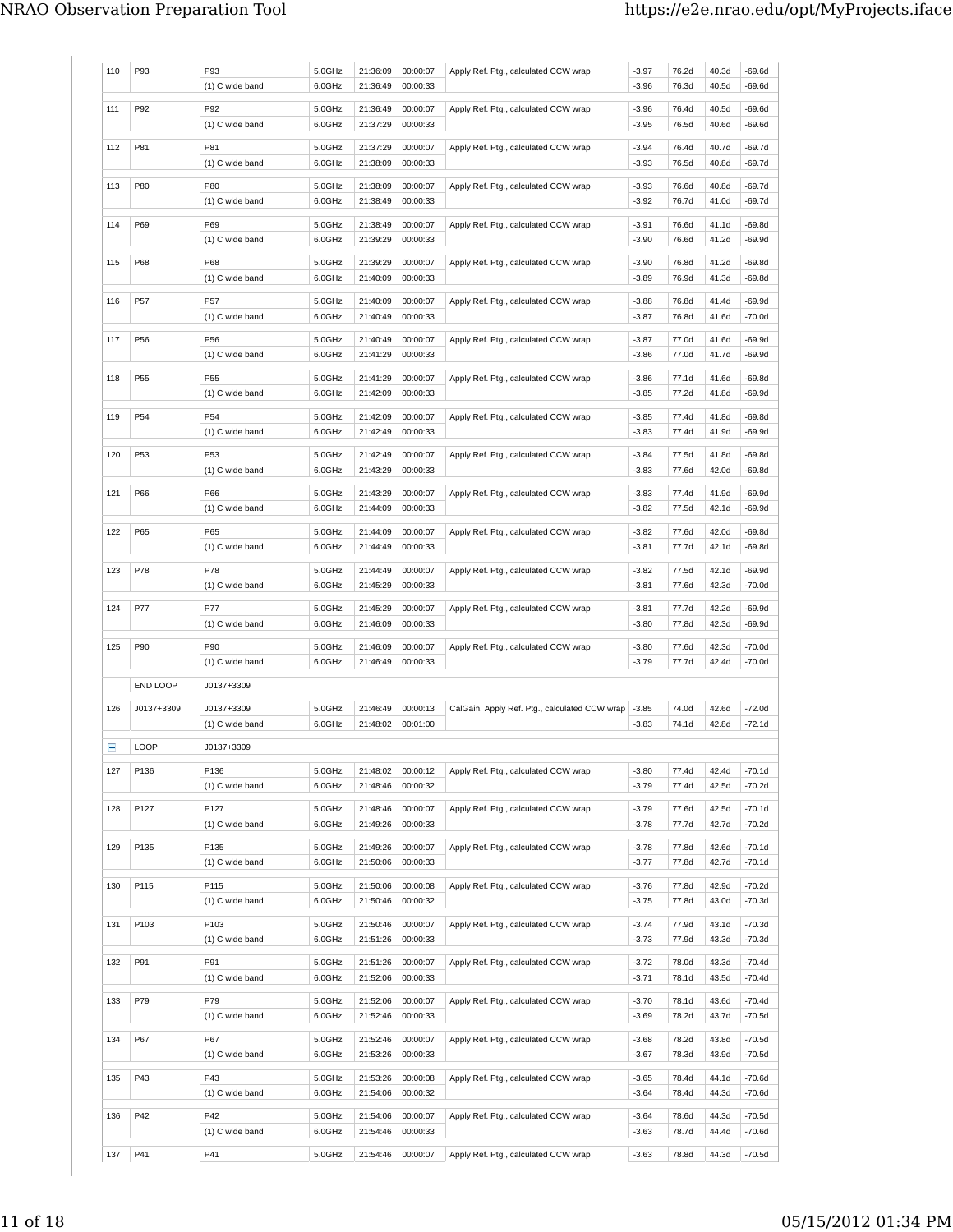|        |                 | (1) C wide band               | 6.0GHz           | 21:55:26             | 00:00:33             |                                                        | $-3.62$            | 78.8d          | 44.5d          | $-70.5d$             |
|--------|-----------------|-------------------------------|------------------|----------------------|----------------------|--------------------------------------------------------|--------------------|----------------|----------------|----------------------|
| 138    | P29             | P29                           | 5.0GHz           | 21:55:26             | 00:00:07             | Apply Ref. Ptg., calculated CCW wrap                   | $-3.61$            | 78.9d          | 44.6d          | -70.5d               |
|        |                 | (1) C wide band               | 6.0GHz           | 21:56:06             | 00:00:33             |                                                        | -3.60              | 79.0d          | 44.7d          | -70.6d               |
| 139    | P30             | P30                           | 5.0GHz           | 21:56:06             | 00:00:07             | Apply Ref. Ptg., calculated CCW wrap                   | -3.60              | 78.8d          | 44.8d          | -70.7d               |
|        |                 | (1) C wide band               | 6.0GHz           | 21:56:46             | 00:00:33             |                                                        | $-3.59$            | 78.9d          | 44.9d          | -70.7d               |
|        |                 |                               |                  |                      |                      |                                                        |                    |                |                |                      |
| 140    | P17             | P17                           | 5.0GHz           | 21:56:46             | 00:00:07             | Apply Ref. Ptg., calculated CCW wrap                   | $-3.58$            | 79.1d          | 44.9d          | -70.6d               |
|        |                 | (1) C wide band               | 6.0GHz           | 21:57:26             | 00:00:33             |                                                        | -3.57              | 79.1d          | 45.1d          | -70.7d               |
| 141    | P <sub>19</sub> | P <sub>19</sub>               | 5.0GHz           | 21:57:26             | 00:00:07             | Apply Ref. Ptg., calculated CCW wrap                   | $-3.57$            | 78.9d          | 45.1d          | -70.9d               |
|        |                 | (1) C wide band               | 6.0GHz           | 21:58:06             | 00:00:33             |                                                        | $-3.56$            | 78.9d          | 45.3d          | -70.9d               |
| 142    | P31             | P31                           | 5.0GHz           | 21:58:06             | 00:00:07             | Apply Ref. Ptg., calculated CCW wrap                   | $-3.57$            | 78.9d          | 45.2d          | -70.9d               |
|        |                 | (1) C wide band               | 6.0GHz           | 21:58:46             | 00:00:33             |                                                        | $-3.56$            | 79.0d          | 45.3d          | -70.9d               |
| 143    | P89             | P89                           | 5.0GHz           | 21:58:46             | 00:00:09             |                                                        | $-3.60$            | 79.0d          | 44.8d          | -70.6d               |
|        |                 | (1) C wide band               | 6.0GHz           | 21:59:27             | 00:00:32             | Apply Ref. Ptg., calculated CCW wrap                   | $-3.58$            | 79.1d          | 44.9d          | -70.6d               |
|        |                 |                               |                  |                      |                      |                                                        |                    |                |                |                      |
| 144    | P98             | P98                           | 5.0GHz           | 21:59:27             | 00:00:08             | Apply Ref. Ptg., calculated CCW wrap                   | $-3.59$            | 79.4d          | 44.8d          | -70.3d               |
|        |                 | (1) C wide band               | 6.0GHz           | 22:00:07             | 00:00:32             |                                                        | $-3.58$            | 79.5d          | 44.9d          | -70.4d               |
| 145    | P85             | P85                           | 5.0GHz           | 22:00:07             | 00:00:07             | Apply Ref. Ptg., calculated CCW wrap                   | $-3.57$            | 79.7d          | 44.9d          | -70.3d               |
|        |                 | (1) C wide band               | 6.0GHz           | 22:00:47             | 00:00:33             |                                                        | $-3.56$            | 79.7d          | 45.0d          | -70.3d               |
| 146    | P97             | P97                           | 5.0GHz           | 22:00:47             | 00:00:07             | Apply Ref. Ptg., calculated CCW wrap                   | $-3.57$            | 79.7d          | 45.0d          | -70.3d               |
|        |                 | (1) C wide band               | 6.0GHz           | 22:01:27             | 00:00:33             |                                                        | $-3.56$            | 79.7d          | 45.1d          | -70.3d               |
|        |                 |                               |                  |                      |                      |                                                        |                    |                |                |                      |
| 147    | P110            | P110                          | 5.0GHz           | 22:01:27             | 00:00:07             | Apply Ref. Ptg., calculated CCW wrap                   | $-3.56$            | 79.6d          | 45.1d          | -70.4d               |
|        |                 | (1) C wide band               | 6.0GHz           | 22:02:07             | 00:00:33             |                                                        | -3.55              | 79.7d          | 45.2d          | -70.5d               |
| 148    | P109            | P109                          | 5.0GHz           | 22:02:07             | 00:00:07             | Apply Ref. Ptg., calculated CCW wrap                   | $-3.56$            | 79.8d          | 45.1d          | -70.3d               |
|        |                 | (1) C wide band               | 6.0GHz           | 22:02:47             | 00:00:33             |                                                        | $-3.54$            | 79.8d          | 45.3d          | -70.4d               |
| 149    | P122            | P122                          | 5.0GHz           | 22:02:47             | 00:00:07             | Apply Ref. Ptg., calculated CCW wrap                   | $-3.55$            | 79.7d          | 45.3d          | -70.5d               |
|        |                 | (1) C wide band               | 6.0GHz           | 22:03:27             | 00:00:33             |                                                        | -3.54              | 79.7d          | 45.4d          | -70.5d               |
|        |                 |                               |                  |                      |                      |                                                        |                    |                |                |                      |
| 150    | P121            | P121<br>(1) C wide band       | 5.0GHz<br>6.0GHz | 22:03:27<br>22:04:07 | 00:00:07<br>00:00:33 | Apply Ref. Ptg., calculated CCW wrap                   | $-3.54$<br>$-3.53$ | 79.9d<br>79.9d | 45.3d<br>45.4d | $-70.4d$<br>$-70.4d$ |
|        |                 |                               |                  |                      |                      |                                                        |                    |                |                |                      |
| 151    | P133            | P133                          | 5.0GHz           | 22:04:07             | 00:00:07             | Apply Ref. Ptg., calculated CCW wrap                   | $-3.53$            | 79.8d          | 45.4d          | -70.5d               |
|        |                 | (1) C wide band               | 6.0GHz           | 22:04:47             | 00:00:33             |                                                        | -3.52              | 79.8d          | 45.6d          | -70.5d               |
|        | END LOOP        | J0137+3309                    |                  |                      |                      |                                                        |                    |                |                |                      |
|        |                 |                               |                  |                      | 00:00:13             |                                                        |                    |                | 46.2d          | -73.4d               |
| 152    | J0137+3309      | J0137+3309<br>(1) C wide band | 5.0GHz<br>6.0GHz | 22:04:47<br>22:06:01 | 00:01:01             | CalGain, Apply Ref. Ptg., calculated CCW wrap          | $-3.55$<br>$-3.53$ | 75.6d<br>75.7d | 46.4d          | -73.5d               |
|        |                 |                               |                  |                      |                      |                                                        |                    |                |                |                      |
| Ξ      | LOOP            | J0137+3309                    |                  |                      |                      |                                                        |                    |                |                |                      |
| 153    | P138            | P138                          | 5.0GHz           | 22:06:01             | 00:00:11             | Apply Ref. Ptg., calculated CCW wrap                   | $-3.50$            | 78.6d          | 46.1d          | $-71.6d$             |
|        |                 | (1) C wide band               | 6.0GHz           | 22:06:45             | 00:00:33             |                                                        | $-3.49$            | 78.7d          | 46.3d          | -71.6d               |
| 154 P1 |                 | P <sub>1</sub>                | 5.0GHz           |                      |                      | 22:06:45 00:00:10 Apply Ref. Ptg., calculated CCW wrap | $-3.41$            | 80.7d          | 46.9d          | -70.8d               |
|        |                 | (1) C wide band               | 6.0GHz           | 22:07:28             | 00:00:33             |                                                        | $-3.40$            | 80.8d          | 47.1d          | -70.8d               |
|        |                 |                               |                  |                      |                      |                                                        |                    |                |                |                      |
| 155    | P14             | P14                           | 5.0GHz           | 22:07:28             | 00:00:07             | Apply Ref. Ptg., calculated CCW wrap                   | $-3.40$            | 80.6d          | 47.1d          | $-70.9d$             |
|        |                 | (1) C wide band               | 6.0GHz           | 22:08:08             | 00:00:33             |                                                        | $-3.39$            | 80.7d          | 47.2d          | $-71.0d$             |
| 156    | P3              | P3                            | 5.0GHz           | 22:08:08             | 00:00:07             | Apply Ref. Ptg., calculated CCW wrap                   | $-3.39$            | 80.5d          | 47.3d          | $-71.1d$             |
|        |                 | (1) C wide band               | 6.0GHz           | 22:08:48             | 00:00:33             |                                                        | -3.37              | 80.6d          | 47.4d          | -71.1d               |
| 157    | P16             | P16                           | 5.0GHz           | 22:08:48             | 00:00:07             | Apply Ref. Ptg., calculated CCW wrap                   | $-3.38$            | 80.5d          | 47.4d          | $-71.2d$             |
|        |                 | (1) C wide band               | 6.0GHz           | 22:09:28             | 00:00:33             |                                                        | -3.37              | 80.5d          | 47.5d          | $-71.2d$             |
|        |                 |                               |                  |                      |                      |                                                        |                    |                |                |                      |
| 158    | P <sub>15</sub> | P15                           | 5.0GHz           | 22:09:28             | 00:00:07             | Apply Ref. Ptg., calculated CCW wrap                   | -3.37              | 80.6d          | 47.5d          | $-71.1d$             |
|        |                 | (1) C wide band               | 6.0GHz           | 22:10:08             | 00:00:33             |                                                        | -3.36              | 80.7d          | 47.6d          | $-71.1d$             |
| 159    | P28             | P28                           | 5.0GHz           | 22:10:08             | 00:00:07             | Apply Ref. Ptg., calculated CCW wrap                   | -3.36              | 80.5d          | 47.6d          | $-71.2d$             |
|        |                 | (1) C wide band               | 6.0GHz           | 22:10:48             | 00:00:33             |                                                        | -3.35              | 80.6d          | 47.7d          | $-71.3d$             |
| 160    | P27             | P27                           | 5.0GHz           | 22:10:48             | 00:00:07             | Apply Ref. Ptg., calculated CCW wrap                   | $-3.36$            | 80.7d          | 47.6d          | $-71.2d$             |
|        |                 | (1) C wide band               | 6.0GHz           | 22:11:28             | 00:00:33             |                                                        | $-3.35$            | 80.8d          | 47.8d          | -71.2d               |
|        |                 |                               |                  |                      |                      |                                                        |                    |                |                |                      |
| 161    | P40             | P40<br>(1) C wide band        | 5.0GHz<br>6.0GHz | 22:11:28<br>22:12:08 | 00:00:07<br>00:00:33 | Apply Ref. Ptg., calculated CCW wrap                   | $-3.35$<br>$-3.34$ | 80.6d<br>80.7d | 47.8d<br>47.9d | -71.3d<br>-71.3d     |
|        |                 |                               |                  |                      |                      |                                                        |                    |                |                |                      |
| 162    | P39             | P39                           | 5.0GHz           | 22:12:08             | 00:00:07             | Apply Ref. Ptg., calculated CCW wrap                   | $-3.34$            | 80.8d          | 47.8d          | $-71.2d$             |
|        |                 | (1) C wide band               | 6.0GHz           | 22:12:48             | 00:00:33             |                                                        | $-3.33$            | 80.9d          | 47.9d          | $-71.2d$             |
| 163    | P52             | P <sub>52</sub>               | 5.0GHz           | 22:12:48             | 00:00:07             | Apply Ref. Ptg., calculated CCW wrap                   | $-3.34$            | 80.7d          | 47.9d          | -71.3d               |
|        |                 | (1) C wide band               | 6.0GHz           | 22:13:28             | 00:00:33             |                                                        | $-3.32$            | 80.8d          | 48.1d          | $-71.4d$             |
| 164    | P51             | P51                           | 5.0GHz           | 22:13:28             | 00:00:07             | Apply Ref. Ptg., calculated CCW wrap                   | $-3.33$            | 80.9d          | 48.0d          | $-71.2d$             |
|        |                 | (1) C wide band               | 6.0GHz           | 22:14:08             | 00:00:33             |                                                        | $-3.32$            | 81.0d          | 48.1d          | $-71.3d$             |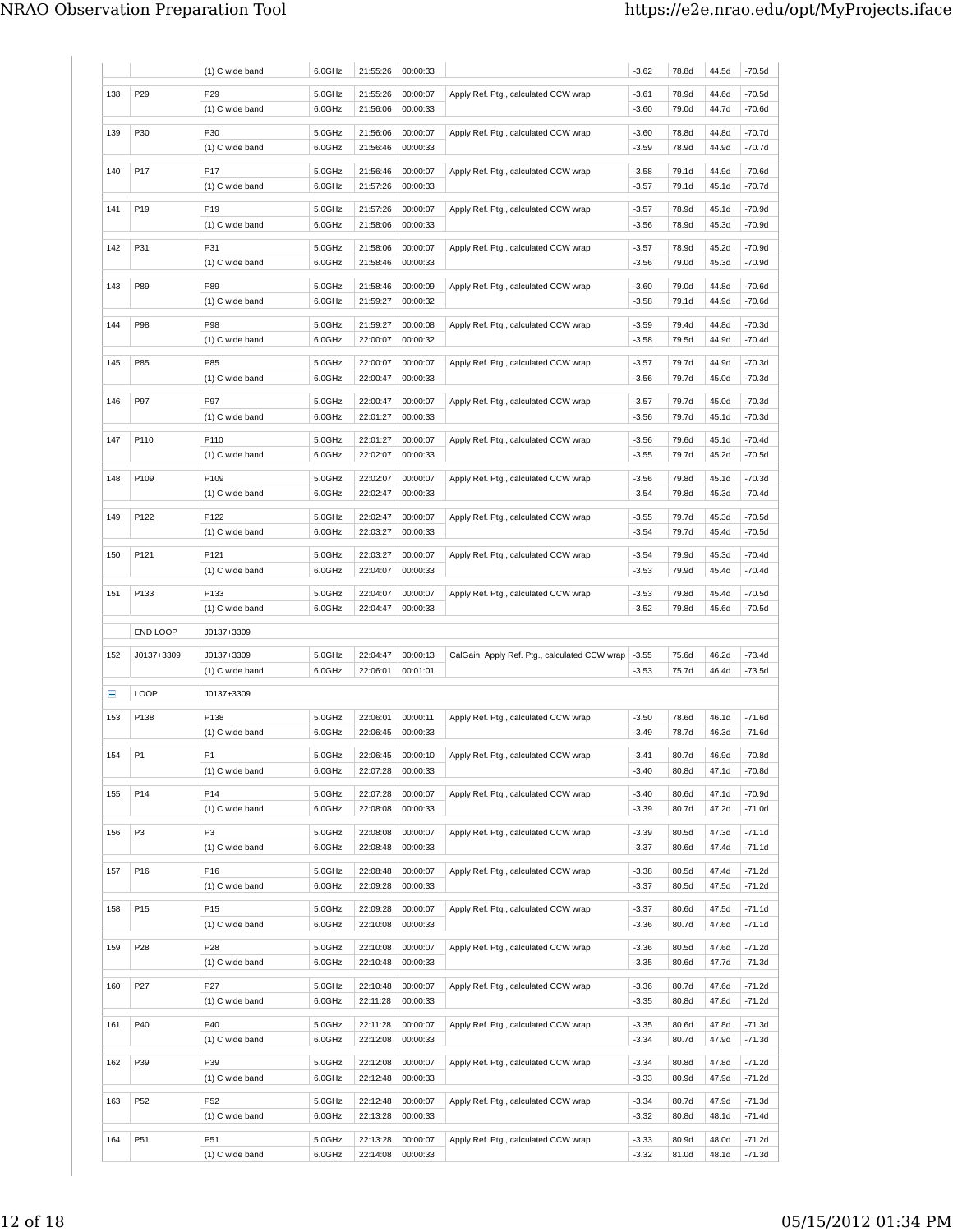| 165 | P64              | P64                                               | 5.0GHz           | 22:14:08             | 00:00:07             | Apply Ref. Ptg., calculated CCW wrap          | $-3.32$            | 80.8d          | 48.1d          | $-71.4d$             |
|-----|------------------|---------------------------------------------------|------------------|----------------------|----------------------|-----------------------------------------------|--------------------|----------------|----------------|----------------------|
|     |                  | (1) C wide band                                   | 6.0GHz           | 22:14:48             | 00:00:33             |                                               | $-3.31$            | 80.9d          | 48.2d          | $-71.4d$             |
| 166 | P63              | P63                                               | 5.0GHz           | 22:14:48             | 00:00:07             | Apply Ref. Ptg., calculated CCW wrap          | $-3.31$            | 81.0d          | 48.2d          | $-71.3d$             |
|     |                  | (1) C wide band                                   | 6.0GHz           | 22:15:28             | 00:00:33             |                                               | $-3.30$            | 81.1d          | 48.3d          | -71.3d               |
| 167 | P76              | P76                                               | 5.0GHz           | 22:15:28             | 00:00:07             | Apply Ref. Ptg., calculated CCW wrap          | $-3.31$            | 80.9d          | 48.3d          | $-71.4d$             |
|     |                  | (1) C wide band                                   | 6.0GHz           | 22:16:08             | 00:00:33             |                                               | $-3.30$            | 81.0d          | 48.4d          | $-71.4d$             |
| 168 | P75              | P75                                               | 5.0GHz           | 22:16:08             | 00:00:07             | Apply Ref. Ptg., calculated CCW wrap          | $-3.30$            | 81.1d          | 48.3d          | $-71.3d$             |
|     |                  | (1) C wide band                                   | 6.0GHz           | 22:16:48             | 00:00:33             |                                               | $-3.29$            | 81.2d          | 48.5d          | $-71.4d$             |
|     | P88              | <b>P88</b>                                        |                  | 22:16:48             | 00:00:07             |                                               | $-3.29$            | 81.0d          | 48.5d          |                      |
| 169 |                  | (1) C wide band                                   | 5.0GHz<br>6.0GHz | 22:17:28             | 00:00:33             | Apply Ref. Ptg., calculated CCW wrap          | $-3.28$            | 81.1d          | 48.6d          | $-71.5d$<br>$-71.5d$ |
| 170 | P87              | <b>P87</b>                                        | 5.0GHz           | 22:17:28             | 00:00:07             | Apply Ref. Ptg., calculated CCW wrap          | $-3.28$            | 81.2d          | 48.5d          | $-71.4d$             |
|     |                  | $(1)$ C wide band                                 | 6.0GHz           | 22:18:08             | 00:00:33             |                                               | $-3.27$            | 81.2d          | 48.7d          | $-71.4d$             |
|     |                  |                                                   |                  |                      |                      |                                               |                    |                |                |                      |
| 171 | P <sub>100</sub> | P100<br>(1) C wide band                           | 5.0GHz<br>6.0GHz | 22:18:08<br>22:18:48 | 00:00:07<br>00:00:33 | Apply Ref. Ptg., calculated CCW wrap          | $-3.28$<br>$-3.27$ | 81.1d<br>81.1d | 48.6d<br>48.8d | $-71.5d$<br>$-71.5d$ |
|     |                  |                                                   |                  |                      |                      |                                               |                    |                |                |                      |
| 172 | P99              | P99                                               | 5.0GHz           | 22:18:48             | 00:00:07             | Apply Ref. Ptg., calculated CCW wrap          | $-3.27$            | 81.3d          | 48.7d          | $-71.4d$             |
|     |                  | (1) C wide band                                   | 6.0GHz           | 22:19:28             | 00:00:33             |                                               | $-3.26$            | 81.3d          | 48.8d          | $-71.4d$             |
| 173 | P112             | P112                                              | 5.0GHz           | 22:19:28             | 00:00:07             | Apply Ref. Ptg., calculated CCW wrap          | $-3.26$            | 81.2d          | 48.8d          | $-71.5d$             |
|     |                  | (1) C wide band                                   | 6.0GHz           | 22:20:08             | 00:00:33             |                                               | $-3.25$            | 81.2d          | 49.0d          | $-71.6d$             |
| 174 | P111             | P111                                              | 5.0GHz           | 22:20:08             | 00:00:07             | Apply Ref. Ptg., calculated CCW wrap          | $-3.26$            | 81.4d          | 48.9d          | $-71.4d$             |
|     |                  | $(1)$ C wide band                                 | 6.0GHz           | 22:20:48             | 00:00:33             |                                               | $-3.24$            | 81.4d          | 49.0d          | $-71.5d$             |
| 175 | P124             | P124                                              | 5.0GHz           | 22:20:48             | 00:00:07             | Apply Ref. Ptg., calculated CCW wrap          | $-3.25$            | 81.3d          | 49.0d          | $-71.6d$             |
|     |                  | (1) C wide band                                   | 6.0GHz           | 22:21:28             | 00:00:33             |                                               | $-3.24$            | 81.3d          | 49.1d          | $-71.6d$             |
|     |                  |                                                   |                  |                      |                      |                                               |                    |                |                |                      |
| 176 | P123             | P123<br>(1) C wide band                           | 5.0GHz<br>6.0GHz | 22:21:28<br>22:22:08 | 00:00:07<br>00:00:33 | Apply Ref. Ptg., calculated CCW wrap          | $-3.24$<br>$-3.23$ | 81.5d<br>81.5d | 49.1d<br>49.2d | $-71.5d$<br>$-71.5d$ |
|     |                  |                                                   |                  |                      |                      |                                               |                    |                |                |                      |
| 177 | P134             | P134                                              | 5.0GHz           | 22:22:08             | 00:00:07             | Apply Ref. Ptg., calculated CCW wrap          | $-3.23$            | 81.4d          | 49.2d          | $-71.6d$             |
|     |                  | $(1)$ C wide band                                 | 6.0GHz           | 22:22:48             | 00:00:33             |                                               | $-3.22$            | 81.4d          | 49.3d          | -71.7d               |
| 178 | P125             | P125                                              | 5.0GHz           | 22:22:48             | 00:00:07             | Apply Ref. Ptg., calculated CCW wrap          | $-3.22$            | 81.3d          | 49.4d          | $-71.8d$             |
|     |                  | (1) C wide band                                   | 6.0GHz           | 22:23:28             | 00:00:33             |                                               | $-3.21$            | 81.4d          | 49.5d          | $-71.8d$             |
| 179 | P126             | P126                                              | 5.0GHz           | 22:23:28             | 00:00:07             | Apply Ref. Ptg., calculated CCW wrap          | $-3.20$            | 81.2d          | 49.6d          | $-71.9d$             |
|     |                  | (1) C wide band                                   | 6.0GHz           | 22:24:08             | 00:00:33             |                                               | $-3.19$            | 81.3d          | 49.7d          | $-72.0d$             |
| 180 | P113             | P113                                              | 5.0GHz           | 22:24:08             | 00:00:07             | Apply Ref. Ptg., calculated CCW wrap          | $-3.19$            | 81.5d          | 49.8d          | -71.9d               |
|     |                  | (1) C wide band                                   | 6.0GHz           | 22:24:48             | 00:00:33             |                                               | $-3.18$            | 81.6d          | 49.9d          | $-71.9d$             |
| 181 | P114             | P114                                              | 5.0GHz           | 22:24:48             | 00:00:07             | Apply Ref. Ptg., calculated CCW wrap          | $-3.17$            | 81.4d          | 50.0d          | $-72.0d$             |
|     |                  | (1) C wide band                                   | 6.0GHz           | 22:25:28             | 00:00:33             |                                               | $-3.16$            | 81.5d          | 50.1d          | $-72.0d$             |
| 182 | P <sub>101</sub> | P101                                              | 5.0GHz           | 22:25:28             | 00:00:07             | Apply Ref. Ptg., calculated CCW wrap          | $-3.16$            | 81.7d          | 50.1d          | -71.9d               |
|     |                  | (1) C wide band                                   | 6.0GHz           | 22:26:08             | 00:00:33             |                                               | $-3.15$            | 81.7d          | 50.3d          | $-72.0d$             |
|     | END LOOP         | J0137+3309                                        |                  |                      |                      |                                               |                    |                |                |                      |
|     |                  |                                                   |                  |                      |                      |                                               |                    |                |                |                      |
| 183 | J0137+3309       | J0137+3309                                        | 5.0GHz           | 22:26:08             | 00:00:14             | CalGain, Apply Ref. Ptg., calculated CCW wrap | $-3.19$            | 77.4d          | 50.5d          | $-74.9d$             |
|     |                  | (1) C wide band                                   | 6.0GHz           | 22:27:22             | 00:01:00             |                                               | $-3.17$            | 77.5d          | 50.7d          | $-75.0d$             |
| 184 | J0137+3309       | J0137+3309                                        | 8.396GHz         | 22:27:22             | 00:00:20             | CalOffPtg, calculated CCW wrap                | $-3.17$            | 77.5d          | 50.7d          | $-75.0d$             |
|     |                  | (2) Primary X band pointing   8.524GHz   22:30:29 |                  |                      | 00:02:47             |                                               | $-3.12$            | 77.8d          | 51.4d          | $-75.3d$             |
| 185 | J0137+3309       | J0137+3309                                        | 5.0GHz           | 22:30:29             | 00:00:20             | CalGain, Apply Ref. Ptg., calculated CCW wrap | $-3.12$            | 77.8d          | 51.4d          | $-75.3d$             |
|     |                  | (1) C wide band                                   | 6.0GHz           | 22:31:36             | 00:00:47             |                                               | $-3.10$            | 77.9d          | 51.6d          | $-75.3d$             |
| Ε   | LOOP             | J0137+3309                                        |                  |                      |                      |                                               |                    |                |                |                      |
| 186 | P132             | P132                                              | 5.0GHz           | 22:31:36             | 00:00:12             | Apply Ref. Ptg., calculated CCW wrap          | $-3.07$            | 81.2d          | 51.4d          | $-73.0d$             |
|     |                  | (1) C wide band                                   | 6.0GHz           | 22:32:21             | 00:00:33             |                                               | $-3.06$            | 81.2d          | 51.6d          | $-73.1d$             |
|     |                  |                                                   |                  |                      |                      |                                               |                    |                |                |                      |
| 187 | P131             | P131<br>$(1)$ C wide band                         | 5.0GHz<br>6.0GHz | 22:32:21<br>22:33:01 | 00:00:07<br>00:00:33 | Apply Ref. Ptg., calculated CCW wrap          | $-3.06$<br>$-3.05$ | 81.4d<br>81.4d | 51.5d<br>51.7d | $-72.9d$<br>$-73.0d$ |
|     |                  |                                                   |                  |                      |                      |                                               |                    |                |                |                      |
| 188 | P130             | P130                                              | 5.0GHz           | 22:33:01             | 00:00:07             | Apply Ref. Ptg., calculated CCW wrap          | $-3.04$            | 81.6d          | 51.7d          | $-72.9d$             |
|     |                  | (1) C wide band                                   | 6.0GHz           | 22:33:41             | 00:00:33             |                                               | $-3.03$            | 81.7d          | 51.8d          | $-72.9d$             |
| 189 | P119             | P119                                              | 5.0GHz           | 22:33:41             | 00:00:07             | Apply Ref. Ptg., calculated CCW wrap          | $-3.03$            | 81.6d          | 51.9d          | $-73.0d$             |
|     |                  | (1) C wide band                                   | 6.0GHz           | 22:34:21             | 00:00:33             |                                               | $-3.02$            | 81.6d          | 52.0d          | $-73.1d$             |
| 190 | P118             | P118                                              | 5.0GHz           | 22:34:21             | 00:00:07             | Apply Ref. Ptg., calculated CCW wrap          | $-3.01$            | 81.8d          | 52.0d          | $-72.9d$             |
|     |                  | $(1)$ C wide band                                 | 6.0GHz           | 22:35:01             | 00:00:33             |                                               | $-3.00$            | 81.9d          | 52.2d          | -73.0d               |
| 191 | P <sub>107</sub> | P107                                              | 5.0GHz           | 22:35:01             | 00:00:07             | Apply Ref. Ptg., calculated CCW wrap          | $-3.00$            | 81.7d          | 52.3d          | $-73.1d$             |
|     |                  | (1) C wide band                                   | 6.0GHz           | 22:35:41             | 00:00:33             |                                               | $-2.99$            | 81.8d          | 52.4d          | $-73.1d$             |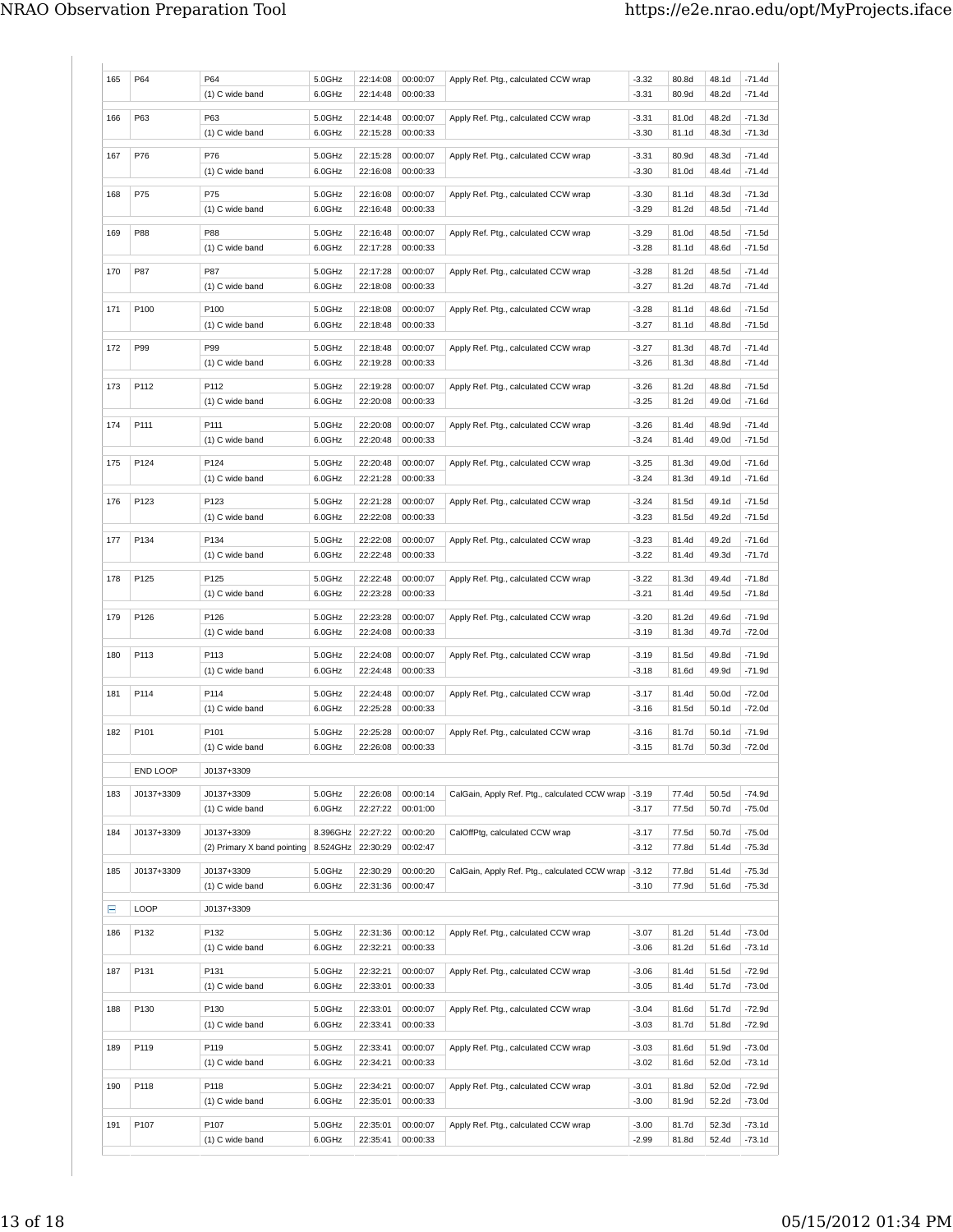| 192 | P106            | P106<br>(1) C wide band                    | 5.0GHz<br>6.0GHz | 22:35:41<br>22:36:21 | 00:00:07<br>00:00:33            | Apply Ref. Ptg., calculated CCW wrap          | $-2.98$<br>$-2.97$ | 82.0d<br>82.1d | 52.4d<br>52.6d | $-73.0d$<br>-73.1d   |
|-----|-----------------|--------------------------------------------|------------------|----------------------|---------------------------------|-----------------------------------------------|--------------------|----------------|----------------|----------------------|
| 193 | P95             | P95<br>(1) C wide band                     | 5.0GHz<br>6.0GHz | 22:36:21<br>22:37:01 | 00:00:07<br>00:00:33            | Apply Ref. Ptg., calculated CCW wrap          | $-2.97$<br>$-2.96$ | 81.9d<br>82.0d | 52.6d<br>52.8d | $-73.2d$<br>-73.2d   |
| 194 | P94             | P94<br>(1) C wide band                     | 5.0GHz<br>6.0GHz | 22:37:01<br>22:37:41 | 00:00:07<br>00:00:33            | Apply Ref. Ptg., calculated CCW wrap          | $-2.95$<br>$-2.94$ | 82.2d<br>82.2d | 52.8d<br>52.9d | -73.1d<br>-73.1d     |
| 195 | P83             | P83<br>(1) C wide band                     | 5.0GHz<br>6.0GHz | 22:37:41<br>22:38:21 | 00:00:07<br>00:00:33            | Apply Ref. Ptg., calculated CCW wrap          | $-2.94$<br>$-2.93$ | 82.1d<br>82.2d | 53.0d<br>53.1d | -73.3d<br>-73.3d     |
| 196 | P82             | P82<br>(1) C wide band                     | 5.0GHz<br>6.0GHz | 22:38:21<br>22:39:01 | 00:00:07<br>00:00:33            | Apply Ref. Ptg., calculated CCW wrap          | $-2.92$<br>$-2.91$ | 82.4d<br>82.4d | 53.2d<br>53.3d | -73.2d<br>-73.2d     |
| 197 | P71             | P71<br>(1) C wide band                     | 5.0GHz<br>6.0GHz | 22:39:01<br>22:39:41 | 00:00:07<br>00:00:33            | Apply Ref. Ptg., calculated CCW wrap          | $-2.91$<br>$-2.90$ | 82.3d<br>82.4d | 53.4d<br>53.5d | $-73.4d$<br>-73.4d   |
| 198 | P70             | P70<br>(1) C wide band                     | 5.0GHz<br>6.0GHz | 22:39:41<br>22:40:21 | 00:00:07<br>00:00:33            | Apply Ref. Ptg., calculated CCW wrap          | $-2.89$<br>$-2.88$ | 82.5d<br>82.6d | 53.5d<br>53.7d | -73.3d<br>-73.3d     |
| 199 | P59             | P59<br>(1) C wide band                     | 5.0GHz<br>6.0GHz | 22:40:21<br>22:41:01 | 00:00:07<br>00:00:33            | Apply Ref. Ptg., calculated CCW wrap          | $-2.88$<br>$-2.87$ | 82.5d<br>82.5d | 53.7d<br>53.9d | -73.5d<br>-73.5d     |
| 200 | P58             | P58<br>(1) C wide band                     | 5.0GHz<br>6.0GHz | 22:41:01<br>22:41:41 | 00:00:07<br>00:00:33            | Apply Ref. Ptg., calculated CCW wrap          | $-2.86$<br>$-2.85$ | 82.7d<br>82.8d | 53.9d<br>54.0d | -73.4d<br>-73.4d     |
| 201 | P47             | P47<br>(1) C wide band                     | 5.0GHz<br>6.0GHz | 22:41:41<br>22:42:21 | 00:00:07<br>00:00:33            | Apply Ref. Ptg., calculated CCW wrap          | $-2.85$<br>$-2.84$ | 82.7d<br>82.7d | 54.1d<br>54.2d | $-73.5d$<br>-73.6d   |
| 202 | P46             | P46<br>(1) C wide band                     | 5.0GHz<br>6.0GHz | 22:42:21<br>22:43:01 | 00:00:07<br>00:00:33            | Apply Ref. Ptg., calculated CCW wrap          | $-2.83$<br>$-2.82$ | 82.9d<br>83.0d | 54.3d<br>54.4d | -73.4d<br>-73.5d     |
| 203 | P35             | P35<br>(1) C wide band                     | 5.0GHz<br>6.0GHz | 22:43:01<br>22:43:41 | 00:00:07<br>00:00:33            | Apply Ref. Ptg., calculated CCW wrap          | $-2.82$<br>$-2.81$ | 82.9d<br>82.9d | 54.5d<br>54.6d | -73.6d<br>-73.6d     |
| 204 | P34             | P34<br>(1) C wide band                     | 5.0GHz<br>6.0GHz | 22:43:41<br>22:44:21 | 00:00:07<br>00:00:33            | Apply Ref. Ptg., calculated CCW wrap          | $-2.80$<br>$-2.79$ | 83.1d<br>83.2d | 54.6d<br>54.8d | -73.5d<br>-73.5d     |
| 205 | P <sub>23</sub> | P23<br>(1) C wide band                     | 5.0GHz<br>6.0GHz | 22:44:21<br>22:45:01 | 00:00:07<br>00:00:33            | Apply Ref. Ptg., calculated CCW wrap          | $-2.79$<br>$-2.78$ | 83.0d<br>83.1d | 54.8d<br>55.0d | -73.7d<br>-73.7d     |
| 206 | P22             | P22<br>(1) C wide band                     | 5.0GHz<br>6.0GHz | 22:45:01<br>22:45:41 | 00:00:07<br>00:00:33            | Apply Ref. Ptg., calculated CCW wrap          | $-2.78$<br>$-2.76$ | 83.3d<br>83.4d | 55.0d<br>55.1d | -73.6d<br>-73.6d     |
| 207 | P <sub>11</sub> | P11<br>(1) C wide band                     | 5.0GHz<br>6.0GHz | 22:45:41<br>22:46:21 | 00:00:07<br>00:00:33            | Apply Ref. Ptg., calculated CCW wrap          | $-2.76$<br>$-2.75$ | 83.2d<br>83.3d | 55.2d<br>55.4d | -73.8d<br>-73.8d     |
| 208 | P <sub>10</sub> | P10<br>(1) C wide band                     | 5.0GHz<br>6.0GHz | 22:46:21<br>22:47:01 | 00:00:07<br>00:00:33            | Apply Ref. Ptg., calculated CCW wrap          | $-2.75$<br>-2.73   | 83.5d<br>83.6d | 55.4d<br>55.5d | -73.7d<br>-73.7d     |
|     | END LOOP        | J0137+3309                                 |                  |                      |                                 |                                               |                    |                |                |                      |
| 209 | J0137+3309      | J0137+3309<br>(1) C wide band              | 5.0GHz<br>6.0GHz | 22:47:01             | 00:00:14<br>22:48:15   00:01:00 | CalGain, Apply Ref. Ptg., calculated CCW wrap | $-2.84$<br>$-2.82$ | 79.2d<br>79.3d | 54.7d<br>55.0d | $-76.4d$<br>-76.5d   |
| Ε   | LOOP            | J0137+3309                                 |                  |                      |                                 |                                               |                    |                |                |                      |
| 210 | P120            | P120                                       | 5.0GHz<br>6.0GHz | 22:48:15<br>22:49:00 | 00:00:12<br>00:00:33            | Apply Ref. Ptg., calculated CCW wrap          | $-2.78$<br>$-2.77$ | 82.9d<br>83.0d | 55.0d<br>55.1d | $-73.8d$<br>-73.9d   |
| 211 | P108            | (1) C wide band<br>P108<br>(1) C wide band | 5.0GHz<br>6.0GHz | 22:49:00<br>22:49:40 | 00:00:07<br>00:00:33            | Apply Ref. Ptg., calculated CCW wrap          | $-2.76$<br>$-2.75$ | 83.0d<br>83.1d | 55.2d<br>55.3d | -73.9d<br>-73.9d     |
| 212 | P96             | P96<br>(1) C wide band                     | 5.0GHz<br>6.0GHz | 22:49:40<br>22:50:20 | 00:00:07<br>00:00:33            | Apply Ref. Ptg., calculated CCW wrap          | $-2.74$<br>$-2.73$ | 83.2d<br>83.2d | 55.4d<br>55.6d | $-74.0d$<br>$-74.0d$ |
| 213 | P84             | P84<br>(1) C wide band                     | 5.0GHz<br>6.0GHz | 22:50:20<br>22:51:00 | 00:00:07<br>00:00:33            | Apply Ref. Ptg., calculated CCW wrap          | $-2.73$<br>$-2.71$ | 83.3d<br>83.3d | 55.7d<br>55.8d | $-74.0d$<br>$-74.0d$ |
| 214 | P72             | P72<br>(1) C wide band                     | 5.0GHz<br>6.0GHz | 22:51:00<br>22:51:40 | 00:00:07<br>00:00:33            | Apply Ref. Ptg., calculated CCW wrap          | $-2.71$<br>$-2.70$ | 83.4d<br>83.5d | 55.9d<br>56.0d | $-74.0d$<br>$-74.1d$ |
| 215 | P60             | P60<br>(1) C wide band                     | 5.0GHz<br>6.0GHz | 22:51:40<br>22:52:20 | 00:00:07<br>00:00:33            | Apply Ref. Ptg., calculated CCW wrap          | $-2.69$<br>$-2.68$ | 83.5d<br>83.6d | 56.1d<br>56.3d | -74.1d<br>$-74.1d$   |
| 216 | P48             | P48<br>(1) C wide band                     | 5.0GHz<br>6.0GHz | 22:52:20<br>22:53:00 | 00:00:07<br>00:00:33            | Apply Ref. Ptg., calculated CCW wrap          | $-2.67$<br>$-2.66$ | 83.6d<br>83.7d | 56.4d<br>56.5d | $-74.1d$<br>$-74.2d$ |
|     |                 |                                            |                  |                      |                                 |                                               |                    |                |                |                      |
| 217 | P36             | P36<br>(1) C wide band                     | 5.0GHz<br>6.0GHz | 22:53:00<br>22:53:40 | 00:00:07<br>00:00:33            | Apply Ref. Ptg., calculated CCW wrap          | $-2.65$<br>$-2.64$ | 83.8d<br>83.8d | 56.6d<br>56.7d | $-74.2d$<br>$-74.2d$ |
| 218 | P24             | P24<br>(1) C wide band                     | 5.0GHz<br>6.0GHz | 22:53:40<br>22:54:20 | 00:00:07<br>00:00:33            | Apply Ref. Ptg., calculated CCW wrap          | $-2.63$<br>$-2.62$ | 83.9d<br>83.9d | 56.8d<br>57.0d | $-74.2d$<br>-74.3d   |
| 219 | P12             | P12                                        | 5.0GHz           | 22:54:20             | 00:00:07                        | Apply Ref. Ptg., calculated CCW wrap          | $-2.61$            | 84.0d          | 57.1d          | $-74.3d$             |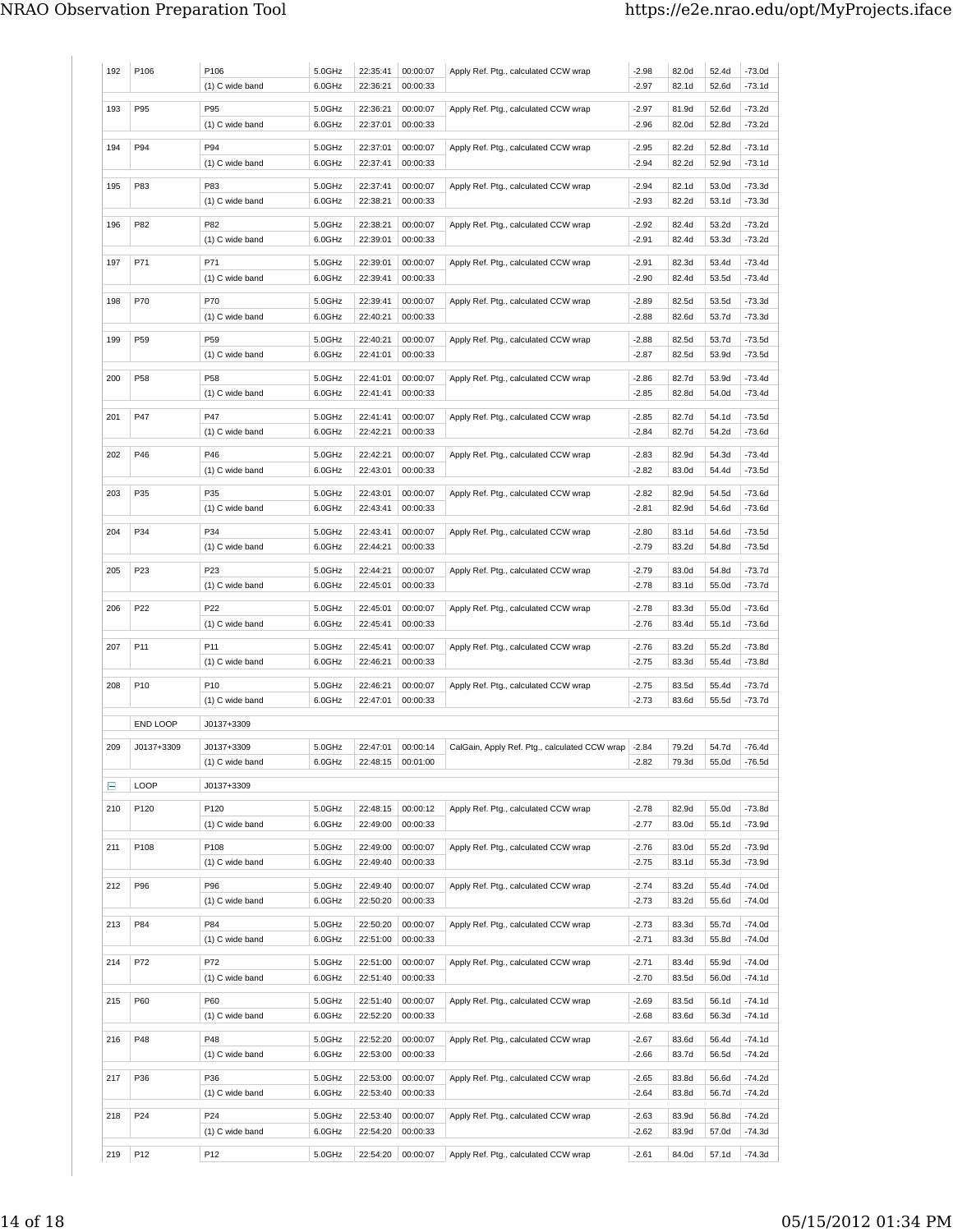|     |                  | (1) C wide band               | 6.0GHz           | 22:55:00             | 00:00:33             |                                               | $-2.60$            | 84.1d          | 57.2d          | $-74.3d$             |
|-----|------------------|-------------------------------|------------------|----------------------|----------------------|-----------------------------------------------|--------------------|----------------|----------------|----------------------|
| 220 | P <sub>9</sub>   | P <sub>9</sub>                | 5.0GHz           | 22:55:00             | 00:00:08             | Apply Ref. Ptg., calculated CCW wrap          | $-2.60$            | 84.6d          | 57.1d          | $-73.9d$             |
|     |                  | (1) C wide band               | 6.0GHz           | 22:55:40             | 00:00:32             |                                               | $-2.59$            | 84.6d          | 57.2d          | -73.9d               |
| 221 | P <sub>20</sub>  | P20                           | 5.0GHz           | 22:55:40             | 00:00:07             | Apply Ref. Ptg., calculated CCW wrap          | $-2.60$            | 84.8d          | 57.1d          | -73.7d               |
|     |                  | (1) C wide band               | 6.0GHz           | 22:56:20             | 00:00:33             |                                               | $-2.59$            | 84.9d          | 57.3d          | -73.7d               |
| 222 | P21              | P21                           | 5.0GHz           | 22:56:20             | 00:00:07             | Apply Ref. Ptg., calculated CCW wrap          | $-2.59$            | 84.7d          | 57.3d          | -73.9d               |
|     |                  | (1) C wide band               | 6.0GHz           | 22:57:00             | 00:00:33             |                                               | $-2.58$            | 84.7d          | 57.4d          | -73.9d               |
|     |                  | P32                           | 5.0GHz           |                      |                      |                                               |                    |                |                |                      |
| 223 | P32              | (1) C wide band               | 6.0GHz           | 22:57:00<br>22:57:40 | 00:00:07<br>00:00:33 | Apply Ref. Ptg., calculated CCW wrap          | $-2.58$<br>$-2.57$ | 84.9d<br>85.0d | 57.3d<br>57.5d | -73.7d<br>-73.8d     |
|     |                  |                               |                  |                      |                      |                                               |                    |                |                |                      |
| 224 | P33              | P33<br>(1) C wide band        | 5.0GHz<br>6.0GHz | 22:57:40<br>22:58:20 | 00:00:07<br>00:00:33 | Apply Ref. Ptg., calculated CCW wrap          | $-2.58$<br>$-2.56$ | 84.8d<br>84.8d | 57.4d<br>57.6d | -73.9d<br>-73.9d     |
|     |                  |                               |                  |                      |                      |                                               |                    |                |                |                      |
| 225 | P44              | P44                           | 5.0GHz           | 22:58:20             | 00:00:07             | Apply Ref. Ptg.                               | $-2.57$            | 85.0d          | 57.5d          | -73.8d               |
|     |                  | (1) C wide band               | 6.0GHz           | 22:59:00             | 00:00:33             |                                               | $-2.56$            | 85.1d          | 57.6d          | -73.8d               |
| 226 | P45              | P45                           | 5.0GHz           | 22:59:00             | 00:00:07             | Apply Ref. Ptg., calculated CCW wrap          | $-2.56$            | 84.9d          | 57.6d          | -73.9d               |
|     |                  | (1) C wide band               | 6.0GHz           | 22:59:40             | 00:00:33             |                                               | $-2.55$            | 84.9d          | 57.8d          | $-74.0d$             |
| 227 | P56              | P56                           | 5.0GHz           | 22:59:40             | 00:00:07             | Apply Ref. Ptg.                               | $-2.55$            | 85.1d          | 57.7d          | -73.8d               |
|     |                  | (1) C wide band               | 6.0GHz           | 23:00:20             | 00:00:33             |                                               | $-2.54$            | 85.2d          | 57.8d          | -73.8d               |
| 228 | <b>P57</b>       | P57                           | 5.0GHz           | 23:00:20             | 00:00:07             | Apply Ref. Ptg.                               | $-2.55$            | 85.0d          | 57.8d          | -74.0d               |
|     |                  | (1) C wide band               | 6.0GHz           | 23:01:00             | 00:00:33             |                                               | $-2.54$            | 85.0d          | 57.9d          | $-74.0d$             |
| 229 | P68              | P68                           | 5.0GHz           | 23:01:00             | 00:00:07             | Apply Ref. Ptg.                               | $-2.54$            | 85.2d          | 57.9d          | -73.8d               |
|     |                  | (1) C wide band               | 6.0GHz           | 23:01:40             | 00:00:33             |                                               | $-2.53$            | 85.3d          | 58.0d          | -73.9d               |
| 230 | P69              | P69                           | 5.0GHz           | 23:01:40             | 00:00:07             | Apply Ref. Ptg.                               | $-2.53$            | 85.1d          | 58.0d          | -74.0d               |
|     |                  | (1) C wide band               | 6.0GHz           | 23:02:20             | 00:00:33             |                                               | $-2.52$            | 85.1d          | 58.1d          | -74.0d               |
| 231 | P80              | P80                           | 5.0GHz           | 23:02:20             | 00:00:07             | Apply Ref. Ptg.                               | $-2.53$            | 85.3d          | 58.0d          | -73.9d               |
|     |                  | (1) C wide band               | 6.0GHz           | 23:03:00             | 00:00:33             |                                               | $-2.51$            | 85.4d          | 58.2d          | -73.9d               |
|     |                  |                               |                  |                      |                      |                                               |                    |                |                |                      |
| 232 | P81              | P81<br>(1) C wide band        | 5.0GHz<br>6.0GHz | 23:03:00<br>23:03:40 | 00:00:07<br>00:00:33 | Apply Ref. Ptg.                               | $-2.52$<br>$-2.51$ | 85.1d<br>85.2d | 58.2d<br>58.3d | $-74.0d$<br>$-74.1d$ |
|     |                  |                               |                  |                      |                      |                                               |                    |                |                |                      |
| 233 | P92              | P92                           | 5.0GHz           | 23:03:40             | 00:00:07             | Apply Ref. Ptg.                               | $-2.51$            | 85.4d          | 58.2d          | -73.9d               |
|     |                  | (1) C wide band               | 6.0GHz           | 23:04:20             | 00:00:33             |                                               | $-2.50$            | 85.5d          | 58.4d          | -73.9d               |
| 234 | P93              | P93                           | 5.0GHz           | 23:04:20             | 00:00:07             | Apply Ref. Ptg.                               | $-2.50$            | 85.2d          | 58.3d          | $-74.1d$             |
|     |                  | (1) C wide band               | 6.0GHz           | 23:05:00             | 00:00:33             |                                               | $-2.49$            | 85.3d          | 58.5d          | $-74.1d$             |
| 235 | P104             | P104                          | 5.0GHz           | 23:05:00             | 00:00:07             | Apply Ref. Ptg.                               | $-2.50$            | 85.5d          | 58.4d          | -73.9d               |
|     |                  | (1) C wide band               | 6.0GHz           | 23:05:40             | 00:00:33             |                                               | $-2.49$            | 85.6d          | 58.5d          | -73.9d               |
| 236 | P <sub>105</sub> | P105                          | 5.0GHz           | 23:05:40             | 00:00:07             | Apply Ref. Ptg.                               | $-2.49$            | 85.3d          | 58.5d          | $-74.1d$             |
|     |                  | (1) C wide band               | 6.0GHz           | 23:06:20             | 00:00:33             |                                               | $-2.48$            | 85.4d          | 58.6d          | $-74.1d$             |
| 237 | P116             | P116                          | 5.0GHz           | 23:06:20             | 00:00:07             | Apply Ref. Ptg.                               | $-2.48$            | 85.6d          | 58.6d          | -73.9d               |
|     |                  | (1) C wide band               | 6.0GHz           |                      | 23:07:00   00:00:33  |                                               | $-2.47$            | 85.7d          | 58.7d          | $-74.0d$             |
| 238 | P117             | P117                          | 5.0GHz           | 23:07:00             | 00:00:07             | Apply Ref. Ptg.                               | $-2.47$            | 85.4d          | 58.7d          | $-74.1d$             |
|     |                  | (1) C wide band               | 6.0GHz           | 23:07:40             | 00:00:33             |                                               | $-2.46$            | 85.5d          | 58.8d          | $-74.1d$             |
| 239 | P128             | P128                          | 5.0GHz           | 23:07:40             | 00:00:07             | Apply Ref. Ptg.                               | $-2.47$            | 85.7d          | 58.8d          | $-74.0d$             |
|     |                  | (1) C wide band               | 6.0GHz           | 23:08:20             | 00:00:33             |                                               | $-2.46$            | 85.8d          | 58.9d          | $-74.0d$             |
|     | END LOOP         | J0137+3309                    |                  |                      |                      |                                               |                    |                |                |                      |
|     |                  |                               |                  |                      |                      |                                               |                    |                |                |                      |
| 240 | J0137+3309       | J0137+3309<br>(1) C wide band | 5.0GHz<br>6.0GHz | 23:08:20<br>23:09:34 | 00:00:14<br>00:01:00 | CalGain, Apply Ref. Ptg., calculated CCW wrap | $-2.49$<br>$-2.47$ | 81.0d<br>81.1d | 59.1d<br>59.3d | $-77.8d$<br>-77.8d   |
|     |                  |                               |                  |                      |                      |                                               |                    |                |                |                      |
| Ε   | LOOP             | J0137+3309                    |                  |                      |                      |                                               |                    |                |                |                      |
| 241 | P137             | P137                          | 5.0GHz           | 23:09:34             | 00:00:14             | Apply Ref. Ptg.                               | $-2.44$            | 85.5d          | 59.1d          | $-74.3d$             |
|     |                  | (1) C wide band               | 6.0GHz           | 23:10:20             | 00:00:32             |                                               | $-2.43$            | 85.6d          | 59.3d          | $-74.4d$             |
| 242 | P129             | P129                          | 5.0GHz           | 23:10:20             | 00:00:07             | Apply Ref. Ptg.                               | $-2.43$            | 85.8d          | 59.3d          | $-74.2d$             |
|     |                  | (1) C wide band               | 6.0GHz           | 23:11:00             | 00:00:33             |                                               | $-2.42$            | 85.8d          | 59.4d          | $-74.2d$             |
| 243 | P136             | P136                          | 5.0GHz           | 23:11:00             | 00:00:07             | Apply Ref. Ptg.                               | $-2.42$            | 86.0d          | 59.3d          | $-74.1d$             |
|     |                  | (1) C wide band               | 6.0GHz           | 23:11:40             | 00:00:33             |                                               | $-2.41$            | 86.1d          | 59.5d          | $-74.1d$             |
| 244 | P127             | P127                          | 5.0GHz           | 23:11:40             | 00:00:07             | Apply Ref. Ptg.                               | $-2.40$            | 86.3d          | 59.5d          | $-73.9d$             |
|     |                  | (1) C wide band               | 6.0GHz           | 23:12:20             | 00:00:33             |                                               | $-2.39$            | 86.4d          | 59.6d          | -73.9d               |
| 245 | P135             | P135                          | 5.0GHz           | 23:12:20             | 00:00:07             | Apply Ref. Ptg.                               | $-2.40$            | 86.5d          | 59.6d          | $-73.8d$             |
|     |                  | (1) C wide band               | 6.0GHz           | 23:13:00             | 00:00:33             |                                               | $-2.39$            | 86.6d          | 59.7d          | -73.8d               |
| 246 | P115             | P115                          | 5.0GHz           | 23:13:00             | 00:00:08             |                                               | $-2.37$            | 86.5d          | 59.9d          | $-74.0d$             |
|     |                  | (1) C wide band               | 6.0GHz           | 23:13:40             | 00:00:32             | Apply Ref. Ptg.                               | $-2.36$            | 86.6d          | 60.0d          | $-74.0d$             |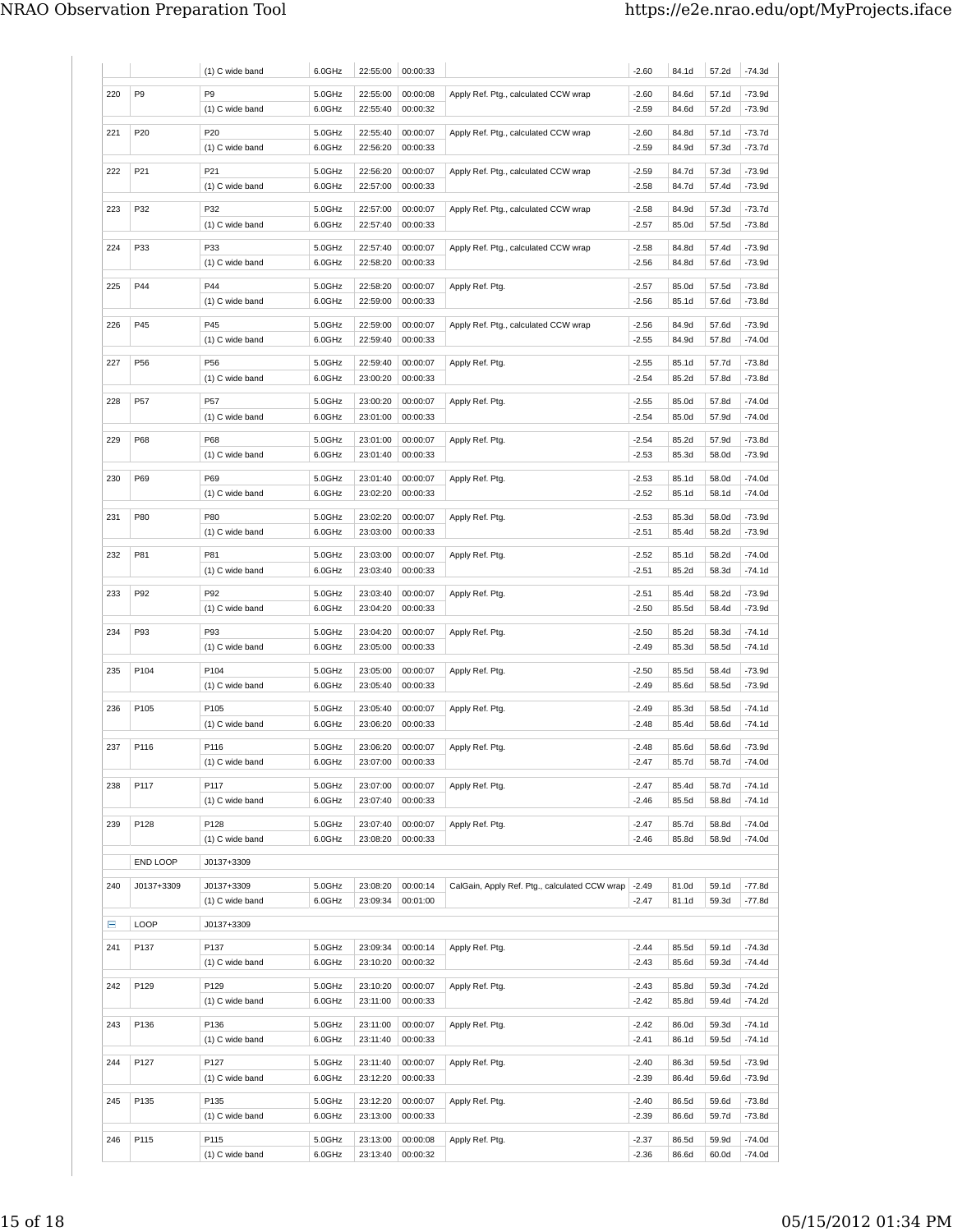| 247 | P103            | P103<br>(1) C wide band     | 5.0GHz<br>6.0GHz | 23:13:40<br>23:14:20 | 00:00:07<br>00:00:33 | Apply Ref. Ptg.                               | $-2.36$<br>$-2.34$ | 86.6d<br>86.7d | 60.1d<br>60.2d | $-74.0d$<br>$-74.0d$ |
|-----|-----------------|-----------------------------|------------------|----------------------|----------------------|-----------------------------------------------|--------------------|----------------|----------------|----------------------|
|     |                 |                             |                  |                      |                      |                                               |                    |                |                |                      |
| 248 | P102            | P102                        | 5.0GHz           | 23:14:20             | 00:00:07             | Apply Ref. Ptg.                               | $-2.34$            | 86.9d          | 60.3d          | $-73.8d$             |
|     |                 | (1) C wide band             | 6.0GHz           | 23:15:00             | 00:00:33             |                                               | $-2.33$            | 87.0d          | 60.4d          | $-73.9d$             |
| 249 | P89             | P89                         | 5.0GHz           | 23:15:00             | 00:00:07             | Apply Ref. Ptg.                               | $-2.33$            | 87.2d          | 60.4d          | $-73.7d$             |
|     |                 | (1) C wide band             | 6.0GHz           | 23:15:40             | 00:00:33             |                                               | $-2.31$            | 87.3d          | 60.6d          | -73.7d               |
|     |                 |                             |                  |                      |                      |                                               |                    |                |                |                      |
| 250 | P90             | P90                         | 5.0GHz           | 23:15:40             | 00:00:07             | Apply Ref. Ptg.                               | $-2.31$            | 87.2d          | 60.6d          | $-73.9d$             |
|     |                 | (1) C wide band             | 6.0GHz           | 23:16:20             | 00:00:33             |                                               | $-2.30$            | 87.2d          | 60.8d          | $-73.9d$             |
| 251 | P77             | P77                         | 5.0GHz           | 23:16:20             | 00:00:07             | Apply Ref. Ptg.                               | $-2.30$            | 87.5d          | 60.8d          | $-73.7d$             |
|     |                 | (1) C wide band             | 6.0GHz           | 23:17:00             | 00:00:33             |                                               | -2.28              | 87.6d          | 60.9d          | $-73.7d$             |
| 252 | P78             | P78                         |                  | 23:17:00             | 00:00:07             |                                               |                    | 87.4d          | 61.0d          | $-73.9d$             |
|     |                 | (1) C wide band             | 5.0GHz<br>6.0GHz | 23:17:40             | 00:00:33             | Apply Ref. Ptg.                               | $-2.28$<br>$-2.27$ | 87.5d          | 61.1d          | $-73.9d$             |
|     |                 |                             |                  |                      |                      |                                               |                    |                |                |                      |
| 253 | P65             | P65                         | 5.0GHz           | 23:17:40             | 00:00:07             | Apply Ref. Ptg.                               | $-2.27$            | 87.7d          | 61.2d          | $-73.8d$             |
|     |                 | (1) C wide band             | 6.0GHz           | 23:18:20             | 00:00:33             |                                               | $-2.25$            | 87.8d          | 61.3d          | $-73.8d$             |
| 254 | P66             | P66                         | 5.0GHz           | 23:18:20             | 00:00:07             | Apply Ref. Ptg.                               | $-2.25$            | 87.6d          | 61.4d          | $-74.0d$             |
|     |                 | (1) C wide band             | 6.0GHz           | 23:19:00             | 00:00:33             |                                               | -2.24              | 87.7d          | 61.5d          | $-74.0d$             |
|     |                 |                             |                  |                      |                      |                                               |                    |                |                |                      |
| 255 | P53             | P <sub>53</sub>             | 5.0GHz           | 23:19:00             | 00:00:07             | Apply Ref. Ptg.                               | $-2.24$            | 87.9d          | 61.5d          | $-73.8d$             |
|     |                 | (1) C wide band             | 6.0GHz           | 23:19:40             | 00:00:33             |                                               | $-2.22$            | 88.0d          | 61.7d          | $-73.8d$             |
| 256 | P <sub>54</sub> | P <sub>54</sub>             | 5.0GHz           | 23:19:40             | 00:00:07             | Apply Ref. Ptg.                               | $-2.22$            | 87.8d          | 61.8d          | $-74.0d$             |
|     |                 | (1) C wide band             | 6.0GHz           | 23:20:20             | 00:00:33             |                                               | $-2.21$            | 87.9d          | 61.9d          | $-74.0d$             |
|     | P41             | P41                         | 5.0GHz           | 23:20:20             | 00:00:07             |                                               | $-2.21$            | 88.1d          | 61.9d          | $-73.8d$             |
| 257 |                 | (1) C wide band             | 6.0GHz           | 23:21:00             | 00:00:33             | Apply Ref. Ptg.                               | $-2.19$            | 88.2d          | 62.1d          | $-73.8d$             |
|     |                 |                             |                  |                      |                      |                                               |                    |                |                |                      |
| 258 | P42             | P42                         | 5.0GHz           | 23:21:00             | 00:00:07             | Apply Ref. Ptg.                               | $-2.19$            | 88.1d          | 62.1d          | $-74.0d$             |
|     |                 | (1) C wide band             | 6.0GHz           | 23:21:40             | 00:00:33             |                                               | $-2.18$            | 88.1d          | 62.3d          | $-74.0d$             |
| 259 | P29             | P29                         | 5.0GHz           | 23:21:40             | 00:00:07             | Apply Ref. Ptg.                               | $-2.18$            | 88.4d          | 62.3d          | $-73.8d$             |
|     |                 | (1) C wide band             | 6.0GHz           | 23:22:20             | 00:00:33             |                                               | $-2.16$            | 88.5d          | 62.4d          | $-73.9d$             |
|     |                 |                             |                  |                      |                      |                                               |                    |                |                |                      |
| 260 | P30             | P30                         | 5.0GHz           | 23:22:20             | 00:00:07             | Apply Ref. Ptg.                               | $-2.16$            | 88.3d          | 62.5d          | $-74.0d$             |
|     |                 | (1) C wide band             | 6.0GHz           | 23:23:00             | 00:00:33             |                                               | $-2.15$            | 88.4d          | 62.6d          | $-74.0d$             |
| 261 | P17             | P17                         | 5.0GHz           | 23:23:00             | 00:00:07             | Apply Ref. Ptg.                               | $-2.15$            | 88.6d          | 62.7d          | $-73.9d$             |
|     |                 | (1) C wide band             | 6.0GHz           | 23:23:40             | 00:00:33             |                                               | $-2.13$            | 88.7d          | 62.8d          | $-73.9d$             |
| 262 | P <sub>18</sub> | P18                         | 5.0GHz           | 23:23:40             | 00:00:07             | Apply Ref. Ptg.                               | $-2.13$            | 88.5d          | 62.9d          | $-74.1d$             |
|     |                 | (1) C wide band             | 6.0GHz           | 23:24:20             | 00:00:33             |                                               | $-2.12$            | 88.6d          | 63.0d          | $-74.1d$             |
|     |                 |                             |                  |                      |                      |                                               |                    |                |                |                      |
| 263 | P <sub>5</sub>  | P <sub>5</sub>              | 5.0GHz           | 23:24:20             | 00:00:07             | Apply Ref. Ptg.                               | $-2.12$            | 88.8d          | 63.0d          | $-73.9d$             |
|     |                 | (1) C wide band             | 6.0GHz           | 23:25:00             | 00:00:33             |                                               | $-2.10$            | 88.9d          | 63.2d          | $-73.9d$             |
| 264 | P <sub>6</sub>  | P <sub>6</sub>              | 5.0GHz           | 23:25:00             | 00:00:07             | Apply Ref. Ptg.                               | $-2.10$            | 88.8d          | 63.2d          | $-74.1d$             |
|     |                 | (1) C wide band             | 6.0GHz           | 23:25:40             | 00:00:33             |                                               | $-2.09$            | 88.8d          | 63.4d          | $-74.1d$             |
| 265 | P7              | P7                          | 5.0GHz           | 23:25:40             | 00:00:07             | Apply Ref. Ptg.                               | $-2.09$            | 88.6d          | 63.4d          | $-74.3d$             |
|     |                 | (1) C wide band             | 6.0GHz           | 23:26:20             | 00:00:33             |                                               | $-2.08$            | 88.7d          | 63.5d          | $-74.3d$             |
|     |                 |                             |                  |                      |                      |                                               |                    |                |                |                      |
| 266 | P <sub>8</sub>  | P <sub>8</sub>              | 5.0GHz           | 23:26:20             | 00:00:07             | Apply Ref. Ptg.                               | $-2.08$            | 88.5d          | 63.6d          | $-74.5d$             |
|     |                 | (1) C wide band             | 6.0GHz           | 23:27:00             | 00:00:33             |                                               | $-2.07$            | 88.6d          | 63.7d          | $-74.5d$             |
| 267 | P <sub>19</sub> | P <sub>19</sub>             | 5.0GHz           | 23:27:00             | 00:00:08             | Apply Ref. Ptg.                               | $-2.08$            | 88.7d          | 63.5d          | $-74.3d$             |
|     |                 | (1) C wide band             | 6.0GHz           | 23:27:40             | 00:00:32             |                                               | $-2.07$            | 88.8d          | 63.7d          | $-74.3d$             |
| 268 | P31             | P31                         | 5.0GHz           | 23:27:40             | 00:00:07             | Apply Ref. Ptg.                               | $-2.08$            | 88.7d          | 63.6d          | $-74.3d$             |
|     |                 | (1) C wide band             | 6.0GHz           | 23:28:20             | 00:00:33             |                                               | $-2.06$            | 88.8d          | 63.7d          | $-74.3d$             |
|     |                 |                             |                  |                      |                      |                                               |                    |                |                |                      |
| 269 | P43             | P43                         | 5.0GHz           | 23:28:20             | 00:00:07             | Apply Ref. Ptg.                               | $-2.07$            | 88.8d          | 63.6d          | $-74.3d$             |
|     |                 | (1) C wide band             | 6.0GHz           | 23:29:00             | 00:00:33             |                                               | $-2.06$            | 88.9d          | 63.8d          | $-74.3d$             |
| 270 | P55             | P <sub>55</sub>             | 5.0GHz           | 23:29:00             | 00:00:07             | Apply Ref. Ptg.                               | $-2.07$            | 88.8d          | 63.7d          | $-74.3d$             |
|     |                 | (1) C wide band             | 6.0GHz           | 23:29:40             | 00:00:33             |                                               | $-2.06$            | 88.9d          | 63.8d          | $-74.3d$             |
|     |                 |                             |                  |                      |                      |                                               |                    |                |                |                      |
|     | END LOOP        | J0137+3309                  |                  |                      |                      |                                               |                    |                |                |                      |
| 271 | J0137+3309      | J0137+3309                  | 5.0GHz           | 23:29:40             | 00:00:16             | CalGain, Apply Ref. Ptg., calculated CCW wrap | $-2.13$            | 82.9d          | 63.4d          | $-79.1d$             |
|     |                 | (1) C wide band             | 6.0GHz           | 23:30:56             | 00:01:00             |                                               | $-2.11$            | 83.0d          | 63.7d          | $-79.1d$             |
| 272 | J0137+3309      | J0137+3309                  | 8.396GHz         | 23:30:56             | 00:00:20             | CalOffPtg, calculated CCW wrap                | $-2.11$            | 83.0d          | 63.7d          | $-79.1d$             |
|     |                 | (2) Primary X band pointing | 8.524GHz         | 23:34:03             | 00:02:47             |                                               | $-2.06$            | 83.3d          | 64.3d          | $-79.3d$             |
|     |                 |                             |                  |                      |                      |                                               |                    |                |                |                      |
| 273 | J0137+3309      | J0137+3309                  | 5.0GHz           | 23:34:03             | 00:00:20             | CalGain, Apply Ref. Ptg., calculated CCW wrap | $-2.06$            | 83.3d          | 64.3d          | $-79.3d$             |
|     |                 | (1) C wide band             | 6.0GHz           | 23:35:10             | 00:00:47             |                                               | $-2.04$            | 83.4d          | 64.6d          | $-79.4d$             |
| Ε   | <b>LOOP</b>     | J0137+3309                  |                  |                      |                      |                                               |                    |                |                |                      |
|     |                 |                             |                  |                      |                      |                                               |                    |                |                |                      |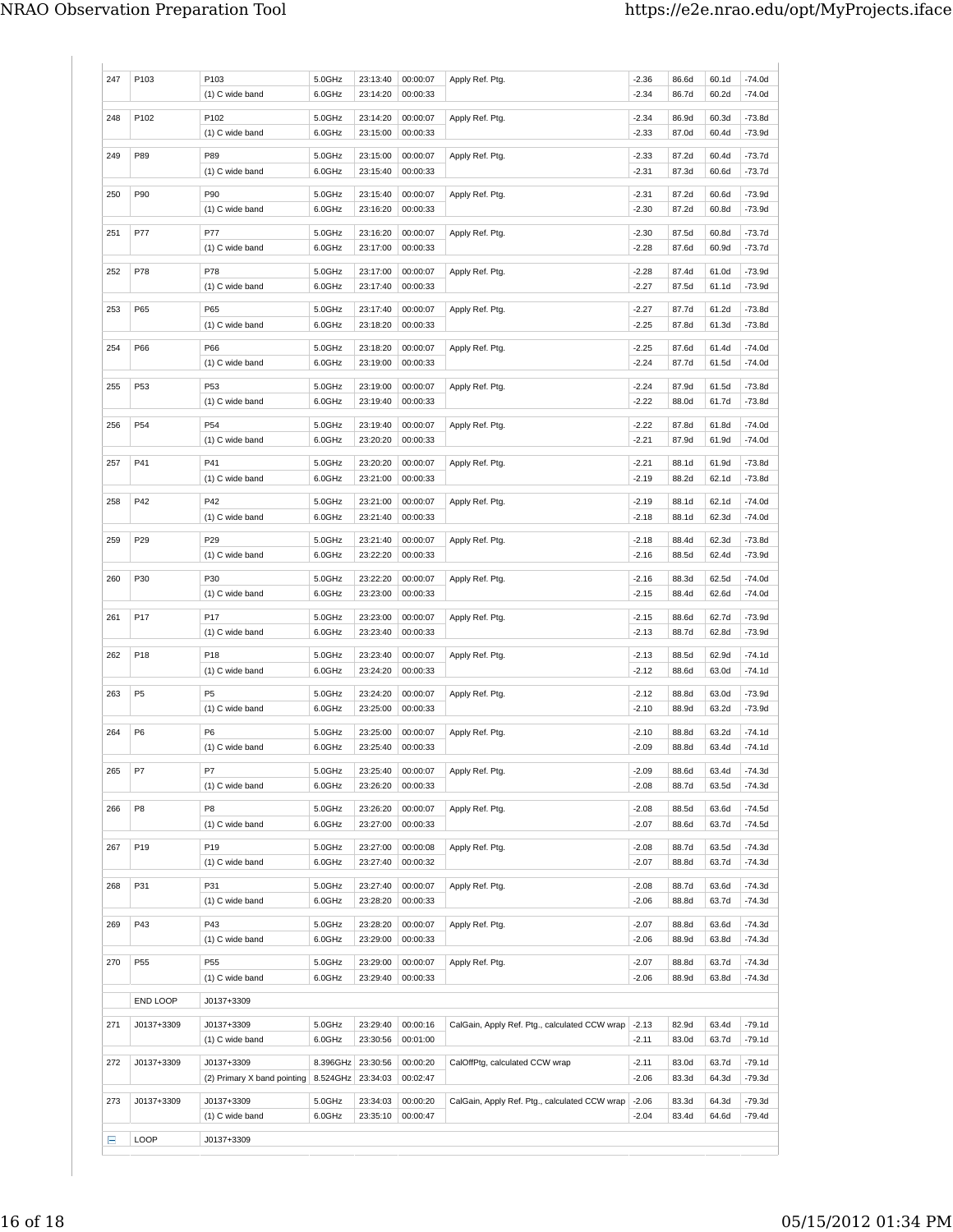| 274 | P91            | P91                               | 5.0GHz           | 23:35:10             | 00:00:16             | Apply Ref. Ptg.                               | $-1.99$            | 89.4d          | 64.7d          | $-74.3d$           |
|-----|----------------|-----------------------------------|------------------|----------------------|----------------------|-----------------------------------------------|--------------------|----------------|----------------|--------------------|
|     |                | (1) C wide band                   | 6.0GHz           | 23:35:59             | 00:00:33             |                                               | $-1.98$            | 89.5d          | 64.8d          | $-74.3d$           |
| 275 | P79            | P79                               | 5.0GHz           | 23:35:59             | 00:00:07             | Apply Ref. Ptg.                               | $-1.97$            | 89.6d          | 64.9d          | $-74.3d$           |
|     |                | (1) C wide band                   | 6.0GHz           | 23:36:39             | 00:00:33             |                                               | $-1.96$            | 89.7d          | 65.1d          | -74.3d             |
|     |                |                                   |                  |                      |                      |                                               |                    |                |                |                    |
| 276 | P67            | P67                               | 5.0GHz           | 23:36:39             | 00:00:07             | Apply Ref. Ptg.                               | $-1.95$            | 89.8d          | 65.2d          | $-74.3d$           |
|     |                | (1) C wide band                   | 6.0GHz           | 23:37:19             | 00:00:33             |                                               | $-1.94$            | 89.8d          | 65.3d          | -74.3d             |
| 277 | P62            | P62                               | 5.0GHz           | 23:37:19             | 00:00:09             | Apply Ref. Ptg.                               | $-1.93$            | 91.0d          | 65.2d          | $-73.3d$           |
|     |                | (1) C wide band                   | 6.0GHz           | 23:38:00             | 00:00:32             |                                               | $-1.92$            | 91.1d          | 65.3d          | -73.3d             |
| 278 | P61            | P61                               | 5.0GHz           | 23:38:00             | 00:00:07             | Apply Ref. Ptg.                               | $-1.93$            | 91.3d          | 65.3d          | $-73.1d$           |
|     |                | (1) C wide band                   | 6.0GHz           | 23:38:40             | 00:00:33             |                                               | $-1.92$            | 91.4d          | 65.4d          | -73.1d             |
|     |                |                                   |                  |                      |                      |                                               |                    |                |                |                    |
| 279 | P74            | P74                               | 5.0GHz           | 23:38:40             | 00:00:07             | Apply Ref. Ptg.                               | $-1.92$            | 91.2d          | 65.4d          | $-73.3d$           |
|     |                | (1) C wide band                   | 6.0GHz           | 23:39:20             | 00:00:33             |                                               | $-1.91$            | 91.3d          | 65.5d          | -73.3d             |
| 280 | P73            | P73                               | 5.0GHz           | 23:39:20             | 00:00:07             | Apply Ref. Ptg.                               | $-1.91$            | 91.5d          | 65.4d          | $-73.1d$           |
|     |                | (1) C wide band                   | 6.0GHz           | 23:40:00             | 00:00:33             |                                               | $-1.90$            | 91.6d          | 65.6d          | -73.1d             |
|     | P86            | P86                               |                  | 23:40:00             |                      |                                               |                    |                | 65.6d          |                    |
| 281 |                | (1) C wide band                   | 5.0GHz<br>6.0GHz | 23:40:40             | 00:00:07<br>00:00:33 | Apply Ref. Ptg.                               | $-1.91$<br>$-1.89$ | 91.3d<br>91.4d | 65.7d          | -73.3d<br>$-73.3d$ |
|     |                |                                   |                  |                      |                      |                                               |                    |                |                |                    |
| 282 | P85            | P85                               | 5.0GHz           | 23:40:40             | 00:00:07             | Apply Ref. Ptg.                               | $-1.90$            | 91.6d          | 65.6d          | -73.1d             |
|     |                | (1) C wide band                   | 6.0GHz           | 23:41:20             | 00:00:33             |                                               | $-1.89$            | 91.7d          | 65.8d          | $-73.1d$           |
| 283 | P98            | P98                               | 5.0GHz           | 23:41:20             | 00:00:07             | Apply Ref. Ptg.                               | $-1.89$            | 91.4d          | 65.7d          | -73.3d             |
|     |                | (1) C wide band                   | 6.0GHz           | 23:42:00             | 00:00:33             |                                               | $-1.88$            | 91.5d          | 65.9d          | -73.3d             |
|     |                |                                   |                  |                      |                      |                                               |                    |                |                |                    |
| 284 | P97            | P97                               | 5.0GHz           | 23:42:00             | 00:00:07             | Apply Ref. Ptg.                               | $-1.88$            | 91.7d          | 65.8d          | $-73.0d$           |
|     |                | (1) C wide band                   | 6.0GHz           | 23:42:40             | 00:00:33             |                                               | $-1.87$            | 91.8d          | 65.9d          | $-73.0d$           |
| 285 | P110           | P110                              | 5.0GHz           | 23:42:40             | 00:00:07             | Apply Ref. Ptg.                               | $-1.88$            | 91.6d          | 65.9d          | $-73.3d$           |
|     |                | (1) C wide band                   | 6.0GHz           | 23:43:20             | 00:00:33             |                                               | $-1.87$            | 91.7d          | 66.1d          | -73.2d             |
| 286 | P109           | P109                              | 5.0GHz           | 23:43:20             | 00:00:07             | Apply Ref. Ptg.                               | $-1.87$            | 91.9d          | 66.0d          | -73.0d             |
|     |                | (1) C wide band                   | 6.0GHz           | 23:44:00             | 00:00:33             |                                               | $-1.86$            | 92.0d          | 66.1d          | -73.0d             |
|     |                |                                   |                  |                      |                      |                                               |                    |                |                |                    |
| 287 | P122           | P122                              | 5.0GHz           | 23:44:00             | 00:00:07             | Apply Ref. Ptg.                               | $-1.86$            | 91.7d          | 66.1d          | $-73.2d$           |
|     |                | (1) C wide band                   | 6.0GHz           | 23:44:40             | 00:00:33             |                                               | $-1.85$            | 91.8d          | 66.2d          | -73.2d             |
| 288 | P121           | P121                              | 5.0GHz           | 23:44:40             | 00:00:07             | Apply Ref. Ptg.                               | $-1.85$            | 92.0d          | 66.2d          | -73.0d             |
|     |                | (1) C wide band                   | 6.0GHz           | 23:45:20             | 00:00:33             |                                               | $-1.84$            | 92.1d          | 66.3d          | $-73.0d$           |
|     |                |                                   |                  |                      |                      |                                               |                    |                |                |                    |
| 289 | P133           | P133<br>(1) C wide band           | 5.0GHz<br>6.0GHz | 23:45:20<br>23:46:00 | 00:00:07<br>00:00:33 | Apply Ref. Ptg.                               | $-1.85$<br>$-1.84$ | 91.8d<br>91.9d | 66.3d<br>66.4d | $-73.2d$<br>-73.2d |
|     |                |                                   |                  |                      |                      |                                               |                    |                |                |                    |
| 290 | P49            | P49                               | 5.0GHz           | 23:46:00             | 00:00:09             | Apply Ref. Ptg.                               | $-1.79$            | 92.6d          | 67.0d          | $-72.9d$           |
|     |                | (1) C wide band                   | 6.0GHz           | 23:46:41             | 00:00:32             |                                               | $-1.77$            | 92.8d          | 67.2d          | $-72.9d$           |
| 291 | P50            | P50                               | 5.0GHz           | 23:46:41             | 00:00:07             | Apply Ref. Ptg.                               | $-1.77$            | 92.6d          | 67.2d          | -73.1d             |
|     |                | (1) C wide band                   | 6.0GHz           | 23:47:21             | 00:00:33             |                                               | $-1.76$            | 92.7d          | 67.4d          | $-73.1d$           |
|     |                |                                   |                  |                      |                      |                                               |                    |                |                |                    |
| 292 | P37            | P37                               | 5.0GHz           | 23:47:21             | 00:00:07             | Apply Ref. Ptg.                               | -1.76              | 92.9d          | 67.4d          | -72.9d             |
|     |                | (1) C wide band                   | 6.0GHz           | 23:48:01             | 00:00:33             |                                               | $-1.74$            | 93.1d          | 67.5d          | $-72.9d$           |
| 293 | P38            | P38                               | 5.0GHz           | 23:48:01             | 00:00:07             | Apply Ref. Ptg.                               | $-1.74$            | 92.8d          | 67.6d          | -73.1d             |
|     |                | (1) C wide band                   | 6.0GHz           | 23:48:41             | 00:00:33             |                                               | $-1.73$            | 93.0d          | 67.7d          | -73.1d             |
|     |                |                                   |                  |                      |                      |                                               |                    |                |                |                    |
| 294 | P25            | P25<br>(1) C wide band            | 5.0GHz           | 23:48:41<br>23:49:21 | 00:00:07<br>00:00:33 | Apply Ref. Ptg.                               | $-1.73$<br>$-1.71$ | 93.2d<br>93.4d | 67.8d<br>67.9d | -72.8d<br>$-72.8d$ |
|     |                |                                   | 6.0GHz           |                      |                      |                                               |                    |                |                |                    |
| 295 | P26            | P26                               | 5.0GHz           | 23:49:21             | 00:00:07             | Apply Ref. Ptg.                               | $-1.71$            | 93.1d          | 68.0d          | -73.0d             |
|     |                | (1) C wide band                   | 6.0GHz           | 23:50:01             | 00:00:33             |                                               | $-1.70$            | 93.3d          | 68.1d          | -73.0d             |
| 296 | P13            | P13                               | 5.0GHz           | 23:50:01             | 00:00:07             | Apply Ref. Ptg.                               | $-1.70$            | 93.6d          | 68.1d          | -72.8d             |
|     |                | (1) C wide band                   | 6.0GHz           | 23:50:41             | 00:00:33             |                                               | $-1.68$            | 93.7d          | 68.3d          | -72.8d             |
|     |                |                                   |                  |                      |                      |                                               |                    |                |                |                    |
|     | END LOOP       | J0137+3309                        |                  |                      |                      |                                               |                    |                |                |                    |
| 297 | J0137+3309     | J0137+3309                        | 5.0GHz           | 23:50:41             | 00:00:20             | CalGain, Apply Ref. Ptg., calculated CCW wrap | $-1.78$            | 84.8d          | 67.8d          | $-80.2d$           |
|     |                | (1) C wide band                   | 6.0GHz           | 23:52:01             | 00:01:00             |                                               | $-1.76$            | 84.9d          | 68.0d          | $-80.2d$           |
|     |                |                                   |                  |                      |                      |                                               |                    |                |                |                    |
| Ξ   | LOOP           | J0137+3309                        |                  |                      |                      |                                               |                    |                |                |                    |
| 298 | P <sub>4</sub> | P4                                | 5.0GHz           | 23:52:01             | 00:00:19             | Apply Ref. Ptg.                               | $-1.65$            | 93.2d          | 68.8d          | -73.4d             |
|     |                | (1) C wide band                   | 6.0GHz           | 23:52:53             | 00:00:33             |                                               | $-1.64$            | 93.4d          | 69.0d          | $-73.4d$           |
|     |                |                                   |                  |                      |                      |                                               |                    |                |                |                    |
| 299 | P <sub>2</sub> | P <sub>2</sub><br>(1) C wide band | 5.0GHz<br>6.0GHz | 23:52:53<br>23:53:33 | 00:00:08<br>00:00:32 | Apply Ref. Ptg.                               | $-1.64$<br>$-1.63$ | 93.9d<br>94.0d | 68.9d<br>69.0d | -72.9d<br>-72.9d   |
|     |                |                                   |                  |                      |                      |                                               |                    |                |                |                    |
|     | END LOOP       | J0137+3309                        |                  |                      |                      |                                               |                    |                |                |                    |
| 300 | J0137+3309     | J0137+3309                        | 5.0GHz           | 23:53:33             | 00:00:20             | CalGain, Apply Ref. Ptg.                      | $-1.74$            | 85.1d          | 68.4d          | $-80.3d$           |
|     |                | (1) C wide band                   | 6.0GHz           | 23:54:54             | 00:01:01             |                                               | $-1.71$            | 85.2d          | 68.6d          | $-80.4d$           |
|     |                |                                   |                  |                      |                      |                                               |                    |                |                |                    |